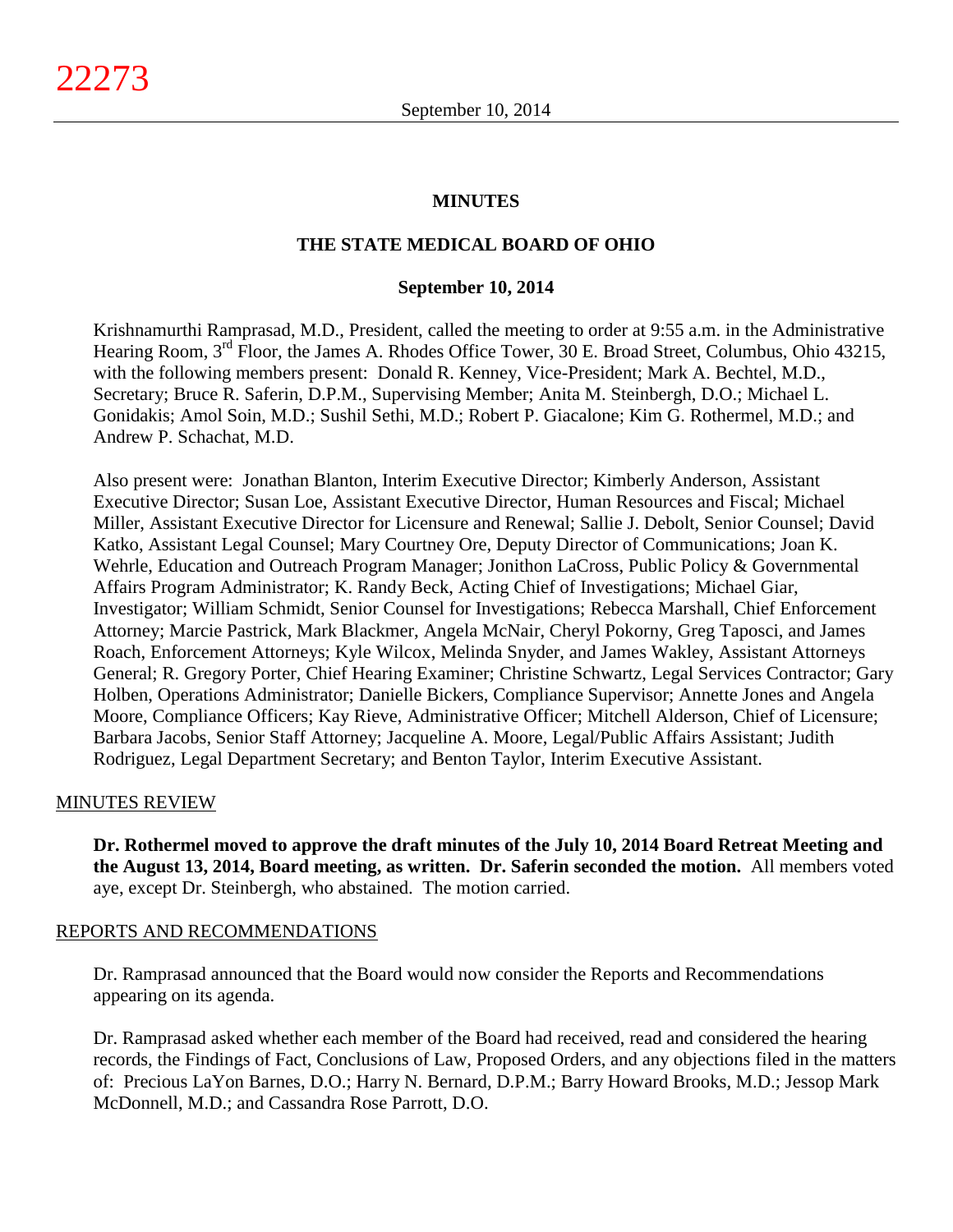A roll call was taken:

#### $ROLL CALL$ :

 $ROLL CALL$ :

| Dr. Bechtel    | - aye |
|----------------|-------|
| Dr. Saferin    | - aye |
| Dr. Rothermel  | - aye |
| Dr. Steinbergh | - aye |
| Mr. Kenney     | - aye |
| Dr. Ramprasad  | - aye |
| Dr. Sethi      | - aye |
| Dr. Soin       | - aye |
| Dr. Schachat   | - aye |
| Mr. Gonidakis  | - aye |
| Mr. Giacalone  | - aye |
|                |       |

Dr. Ramprasad asked whether each member of the Board understands that the disciplinary guidelines do not limit any sanction to be imposed, and that the range of sanctions available in each matter runs from dismissal to permanent revocation. A roll call was taken:

| Dr. Bechtel    | - aye |
|----------------|-------|
| Dr. Saferin    | - aye |
| Dr. Rothermel  | - aye |
| Dr. Steinbergh | - aye |
| Mr. Kenney     | - aye |
| Dr. Ramprasad  | - aye |
| Dr. Sethi      | - aye |
| Dr. Soin       | - aye |
| Dr. Schachat   | - aye |
| Mr. Gonidakis  | - aye |
| Mr. Giacalone  | - aye |

Dr. Ramprasad noted that, in accordance with the provision in section 4731.22(F)(2), Ohio Revised Code, specifying that no member of the Board who supervises the investigation of a case shall participate in further adjudication of the case, the Secretary and Supervising Member must abstain from further participation in the adjudication of any disciplinary matters. In the matters before the Board today, Dr. Bechtel served as Secretary and Dr. Saferin served as Supervising Member.

Dr. Ramprasad reminded all parties that no oral motions may be made during these proceedings.

The original Reports and Recommendations shall be maintained in the exhibits section of this Journal.

#### PRECIOUS LAYON BARNES, D.O.

Dr. Ramprasad directed the Board's attention to the matter of Precious LaYon Barnes, D.O. Objections have been filed and were previously distributed to Board members. Ms. Shamansky was the Hearing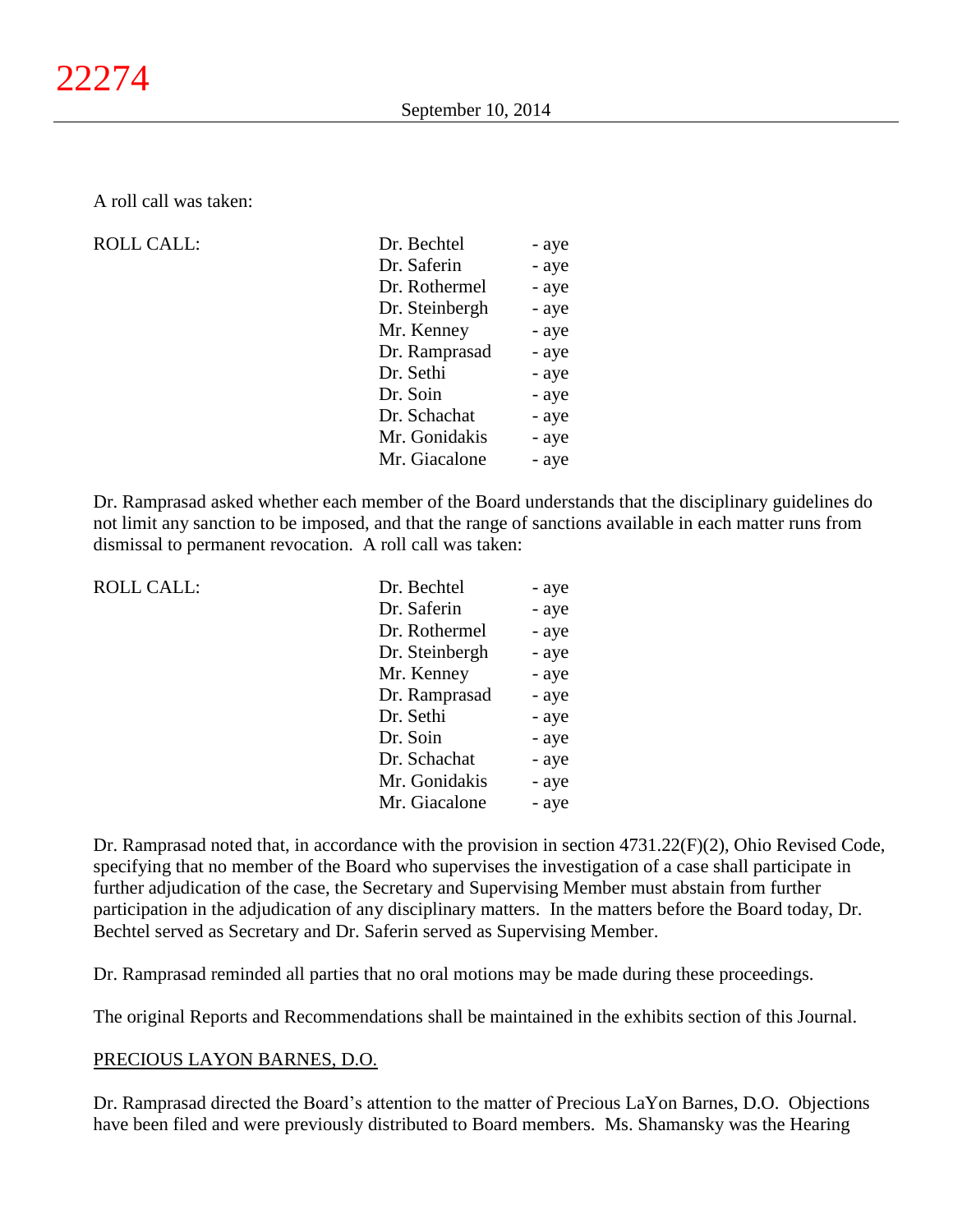Examiner. Dr. Ramprasad noted that this matter is non-disciplinary in nature, and therefore the Secretary and Supervising Member may vote.

Dr. Ramprasad continued that a request to address the Board has been timely filed on behalf of Dr. Barnes. Five minutes will be allowed for that address.

Dr. Barnes was represented by her attorney, Nathaniel Jackson. Mr. Jackson stated that Dr. Barnes has passed all of her required examinations, but she exceeded Ohio's limit on the number of attempts to pass each step of the examinations of the National Board of Osteopathic Medical Examiners (NBOME). Mr. Jackson asked the Board to either waive the requirement that all examinations be passed with a minimum of five failures, or to grant a good-cause exception in such extraordinary circumstances where the NBOME erred by denying reasonable accommodations for proven learning disabilities. Mr. Jackson stated that such an exception does exist in the Board's statutory framework, as the Board's rules allow for a good-cause exemption for applicants who go over the 10-year limit for passing all of the NBOME's examinations. Mr. Jackson proposed that a similar good-cause exception should exist for the Board's rules on the number of attempts.

Mr. Jackson observed that in the Report and Recommendation, Hearing Examiner Shamansky noted in regrettable fashion that she was bound to a strict interpretation of the rules, but she also advanced that the Board is not so bound. In the hearing it was established that Dr. Barnes' learning disabilities are legitimate, as indicated by letters of support from LaSalle University, the Philadelphia College of Osteopathic Medicine, and the Pennsylvania College of Optometry. Mr. Jackson stated that the NBOME was incorrect in denying Dr. Barnes' request for accommodations in taking the examinations.

Mr. Jackson stated that although the NBOME denied Dr. Barnes' request for accommodations, she still passed all of the examinations. Mr. Jackson also pointed to the testimony of Dr. Tran and Dr. Rowane, who both raved about Dr. Barnes' clinical abilities and the fact that she had been involved in the most demanding rotations during her residency. In particular, Dr. Rowane felt that Dr. Barnes had limitless potential; Mr. Jackson noted that Dr. Rowane was President of the Cleveland Academy of Osteopathic Medicine, serves on the Board of Trustees of the American Academy of Osteopathy, and is the Director of Medical Education at University Hospitals Regional Hospitals where Dr. Barnes was Chief Resident.

Mr. Jackson stated that one of the reasons the Board increased the attempt limit from four to six attempts was to avoid denying licensure to good, competent physicians, and this case represents a chance for the Board to stand behind that goal. Mr. Jackson stated that Dr. Barnes' supervisor, peers, the Assistant Attorney General, and the Hearing Examination agree that Dr. Barnes is an exceptional doctor. Mr. Jackson stated that an exception should be made and Dr. Barnes should be granted licensure.

Dr. Barnes stated that she loves being a physician and giving patients a chance to extend their lives and the quality of their lives. Dr. Barnes stated that her attending physicians chose her as the only family medicine resident to go out to a critical care hospital because they trusted her to make good evidence-based decisions to provide the best care. Dr. Barnes stated that the attending physicians have not only offered her a position with the hospital, but they also want her to be a residency director and train the next generation of physicians.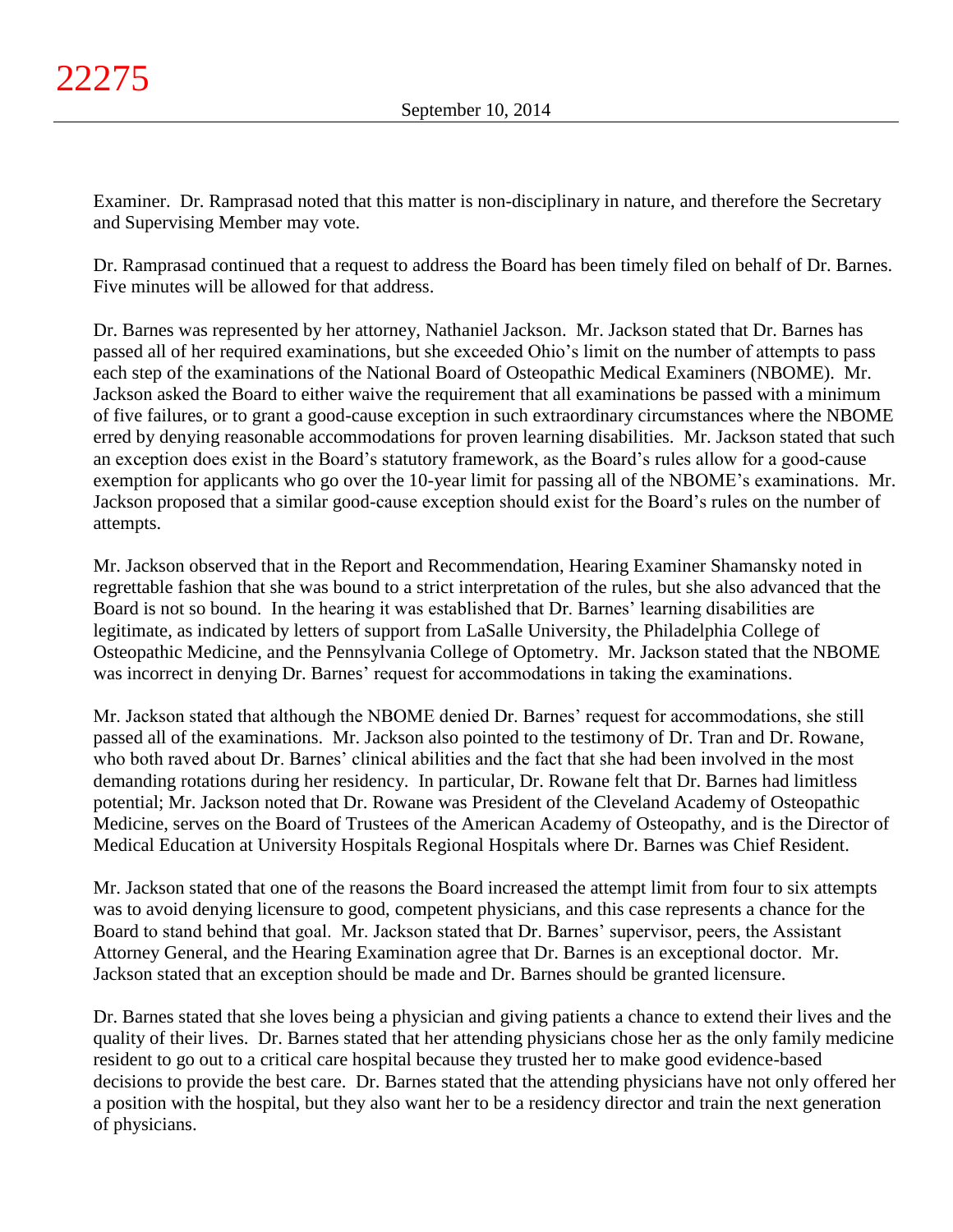Dr. Barnes asked the Board to make a good-cause exception because she is not a danger to society; rather, she will only help with both patient care and the education of future physicians.

Dr. Ramprasad asked if the Assistant Attorney General would like to respond. Mr. Wakley stated that he would like to respond.

Mr. Wakley stated that when the Board changed its physician licensure rules to allow six attempts to pass any step of the NBOME examination instead of four, it did not provide itself the ability to grant an exception if the physician is not specialty board-certified. Mr. Wakley also stated that the Board lacks the ability to go back and determine whether the NBOME was correct when it denied Dr. Barnes' request for accommodations while taking the examinations.

Mr. Wakley stated that the Board must follow its rules and deny Dr. Barnes' licensure. Mr. Wakley noted that a denial today will not preclude Dr. Barnes from being granted licensure in the future if she becomes certified by her specialty board.

# **Dr. Steinbergh moved to approve and confirm Ms. Shamansky's Findings of Fact, Conclusions of Law, and Proposed Order in the matter of Precious LaYon Barnes, D.O. Dr. Saferin seconded the motion.**

Dr. Ramprasad stated that he would now entertain discussion in the above matter.

Dr. Ramprasad stated that Dr. Barnes has had a good education, but she has struggled. While attending LaSalle University, Dr. Barnes was tested and was discovered to have a learning disability. After this learning disability was discovered, Dr. Barnes' grades increased substantially. However, when Dr. Barnes' requested testing accommodations from the NBOME, her request was denied because her disability had not been diagnosed from childhood. Dr. Barnes passed the Level 1 examination on the seventh attempt, the Level 2 CE examination on the fifth attempt, the Level 2 PE examination on the first attempt, and the Level 3 examination on the second attempt. Dr. Ramprasad noted that on the Level 1 examination, which requires a score of 75 to pass, Dr. Barnes scored a 74 on the fourth, fifth, and sixth attempts.

Dr. Ramprasad stated that Dr. Barnes is capable of practicing medicine. Dr. Ramprasad noted that Dr. Tran, who sometimes supervised Dr. Barnes during residency, did not know that she had a learning disability because she practiced medicine so well. Dr. Ramprasad further noted that Dr. Rowane considered Dr. Barnes to be a role model for other physicians. However, Dr. Ramprasad stated that according to the rule adopted by the Board, an exception to the attempt limit can only be granted if the applicant is certified by a specialty board; unfortunately, Dr. Barnes lacks such certification at this time.

Dr. Soin stated that he is very pleased with what Dr. Barnes has been has been able to accomplish through hard work. Dr. Soin opined that Dr. Barnes' practice would not represent a danger to patients, and in fact would be a benefit to Ohio. Dr. Soin questioned why this matter has come before the Board if the Board is bound by rule to only make one decision. Dr. Ramprasad explained that when Dr. Barnes was informed that she did not qualify for a medical license in Ohio, she had the right to ask for a hearing to contest that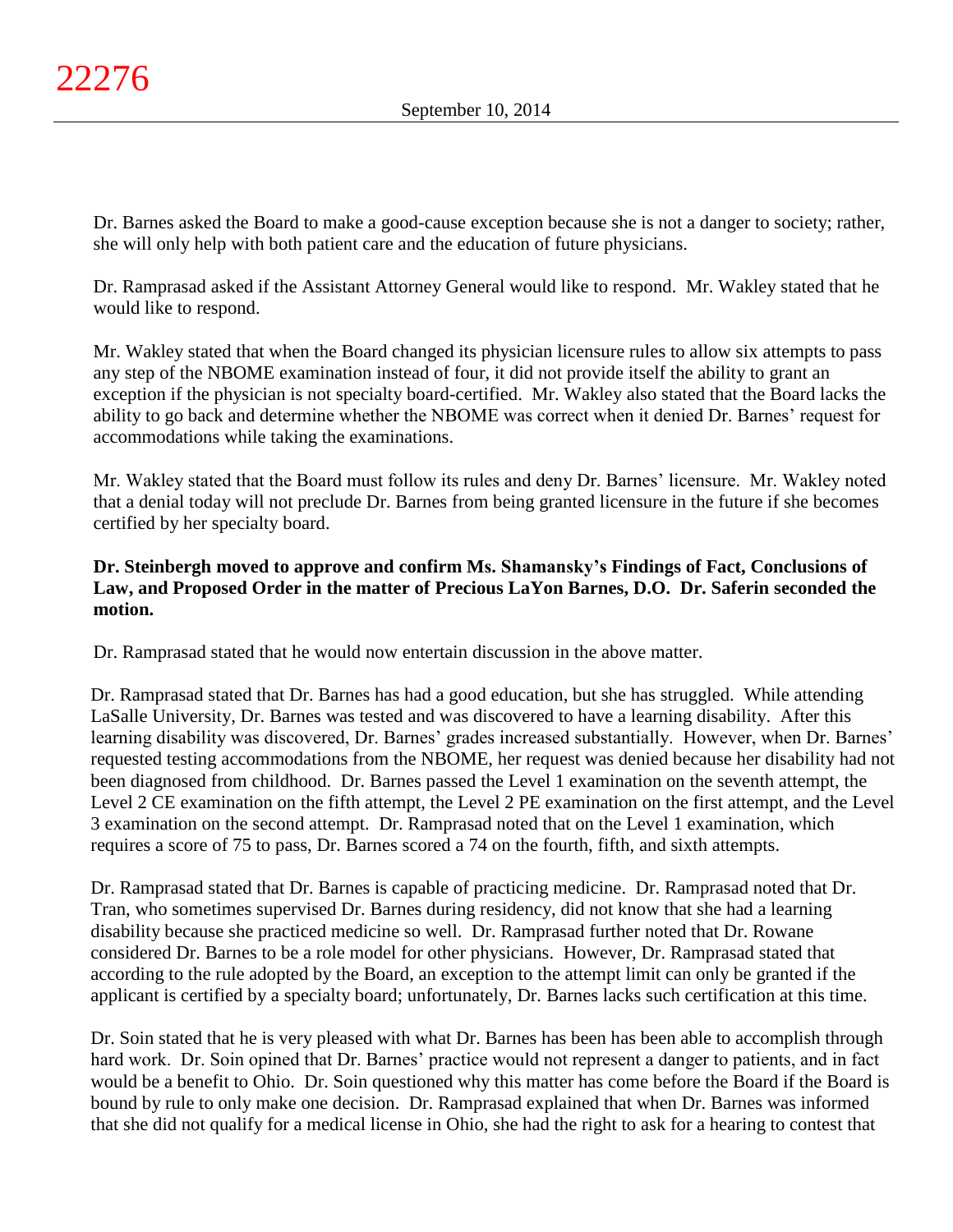decision. Dr. Barnes asked for a hearing, and now the matter has come to the Board for final disposition.

Dr. Steinbergh briefly reviewed the history of the Board's rules concerning qualifications for medical licensure, noting that amendments adopted within the last two years increased the number of allowed failures on any step from three to five. Dr. Steinbergh noted that some medical schools will not graduate students who fail the licensure examinations more than three times. Dr. Steinbergh stated that the Board must follow its own rules, and those rules do not allow the Board to grant a good-cause exception in this case. Dr. Steinbergh stated that the Board cannot second-guess the NBOME's decision to not grant testing accommodations to Dr. Barnes. Dr. Steinbergh further stated that there is no evidence that Dr. Barnes would have passed within the allowable number of attempts if the accommodations had been granted.

Dr. Steinbergh continued that Dr. Barnes is obviously clinically prepared in her residency program, which she will presumably complete in April 2015 and become qualified to sit for the American College of Osteopathic Family Physicians (ACOFP) certification examination. Dr. Steinbergh stated that if Dr. Barnes passes the ACOFP examination, she will become eligible for licensure in Ohio. Dr. Steinbergh stated that she personally would encourage the ACOFP to grant Dr. Barnes accommodations for taking the examination and to grade the examination quickly in order to facilitate the process of Dr. Barnes' licensure. Dr. Steinbergh also stated that Dr. Barnes has the option of obtaining a medical license from another state with different licensure rules and then reapplying for an Ohio license. Dr. Steinbergh stated that she supports the Proposed Order to deny Dr. Barnes' request for licensure.

Dr. Rothermel stated that she agrees that the Board must follow its rules. Dr. Rothermel noted that learning disabilities are developmental in nature and she was disappointed that the NBOME's stated reason for denying accommodation was that the condition was not diagnosed in childhood. Dr. Rothermel joined Dr. Steinbergh in encouraging the ACOFP to grant accommodations when Dr. Barnes takes their certification examination. Dr. Rothermel hoped that Dr. Barnes passes the ACOFP certification on her first attempt and reapplies for medical licensure in Ohio.

A vote was taken on Dr. Steinbergh's motion to approve:

ROLL CALL:

| Dr. Bechtel    | - aye |
|----------------|-------|
| Dr. Saferin    | - aye |
| Dr. Rothermel  | - aye |
| Dr. Steinbergh | - aye |
| Mr. Kenney     | - aye |
| Dr. Ramprasad  | - aye |
| Dr. Sethi      | - aye |
| Dr. Soin       | - aye |
| Dr. Schachat   | - aye |
| Mr. Gonidakis  | - aye |
| Mr. Giacalone  | - aye |
|                |       |

The motion to approve carried.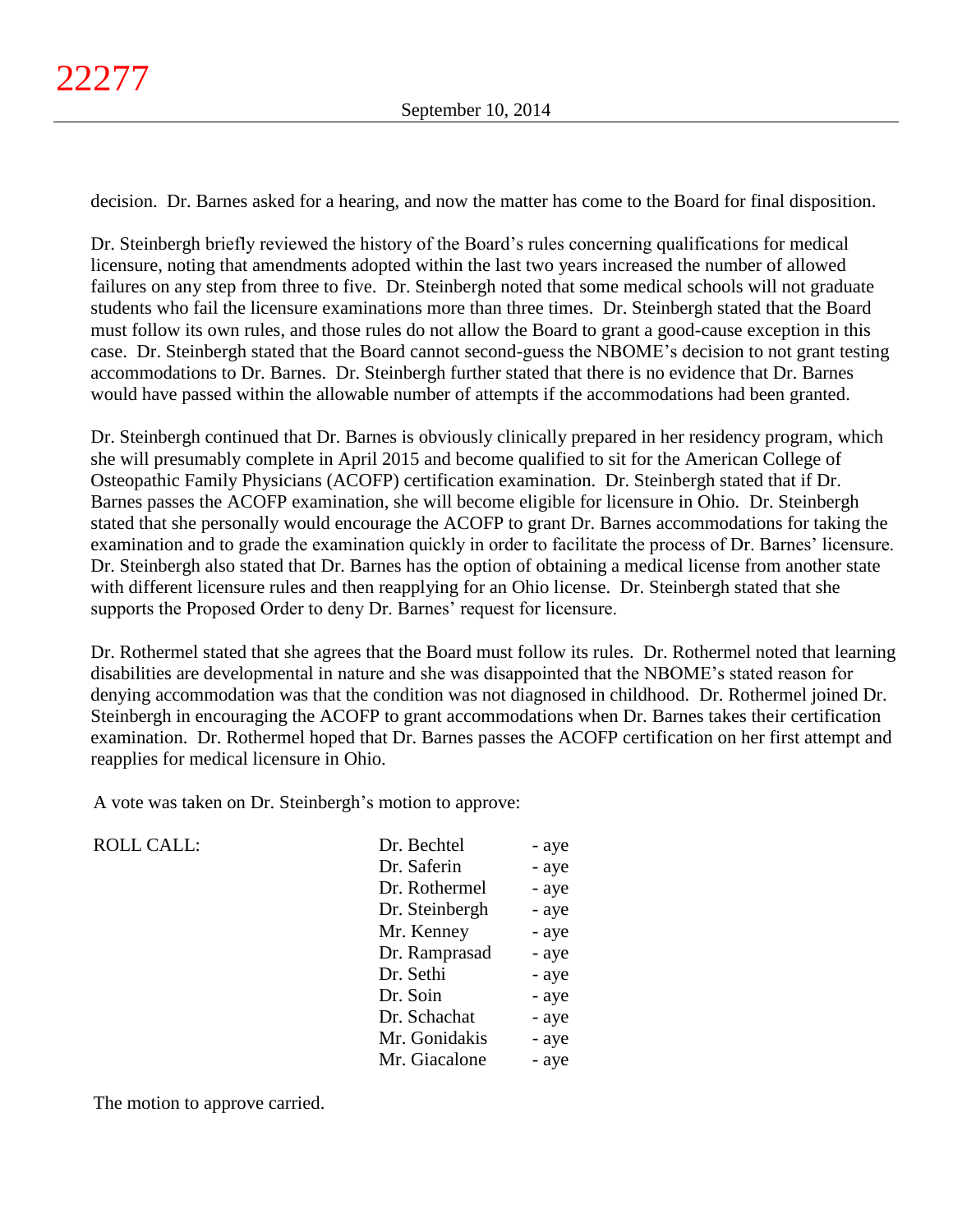### HARRY N. BERNARD, D.P.M.

Dr. Ramprasad directed the Board's attention to the matter of Harry N. Bernard, D.P.M. He advised that no objections were filed. Mr. Mayton was the Hearing Examiner.

# **Dr. Sethi moved to approve and confirm Mr. Mayton's Findings of Fact, Conclusions of Law, and Proposed Order in the matter of Harry N. Bernard, D.P.M. Dr. Soin seconded the motion.**

Dr. Ramprasad stated that he would now entertain discussion in the above matter.

Dr. Sethi briefly reviewed Dr. Bernard's career, including his practice in Illinois beginning in 1974. In 1978, Dr. Bernard allowed his license to practice podiatric medicine in Ohio to lapse for non-renewal. In November 2013, Dr. Bernard applied for restoration of his Ohio podiatric medical license.

Dr. Sethi stated that the major issue in this matter is the repeated episodes of forgery regarding Dr. Bernard's professional liability insurance coverage. Dr. Sethi noted that Dr. Bernard presented a fraudulent insurance certificate five times annually from 2004 to 2008. Dr. Bernard has indicated that his wife is responsible and had taken these actions without his knowledge or consent. Dr. Sethi found this claim to be rather odd, stating that he may understand one such occurrence but not five. Dr. Bernard had alleged that in 2000, his wife showed him a letter purportedly from the Centers for Medicare and Medicaid Services demanding payment of \$361,940.00. Dr. Bernard later learned that that letter was forged by his wife to defraud him of money and to convince him to grant her Power of Attorney over both himself and his practice. Dr. Bernard also testified that he had developed a mild anxiety disorder at this time. Dr. Bernard stated that subsequently, his wife sold \$350,000.00 of Dr. Bernard's real estate in Arizona without his knowledge. According to Dr. Bernard, he only became suspicious of his wife's activities within the last few months.

Dr. Sethi stated that ultimately, it is Dr. Bernard's responsibility to see that his certificate of malpractice insurance is filed correctly. Dr. Sethi was surprised that Dr. Bernard did not file any criminal charges against his wife, whom he alleges committed these fraudulent acts. Dr. Sethi stated that as a podiatric physician, Dr. Bernard makes important decisions regarding patient care. However, Dr. Sethi questioned how Dr. Bernard can manage patient care when he has no control over simple matters in his practice.

Dr. Sethi opined that Dr. Bernard's contention that his wife had filed the fraudulent insurance certificate does not relieve him of his responsibility in this important matter. Dr. Sethi supported the Proposed Order to deny Dr. Bernard's application for restoration of his Ohio podiatric medical license.

Dr. Steinbergh agreed with Dr. Sethi and noted that with a denial, Dr. Bernard would be able to apply for another license in the future. Dr. Steinbergh asked the Board to consider what program or condition Dr. Bernard could fulfill that would demonstrate his competence to be relicensed. Dr. Steinbergh also asked if the Board should consider permanently denying Dr. Bernard's application for restoration. Mr. Kenney asked whether the Board, in the event of a non-permanent denial, could require certain conditions to be met before Dr. Bernard can reapply for a license. Ms. Anderson replied that if the Board wants to require Dr. Bernard to fulfill certain requirements, it will need to grant his application for restoration so it would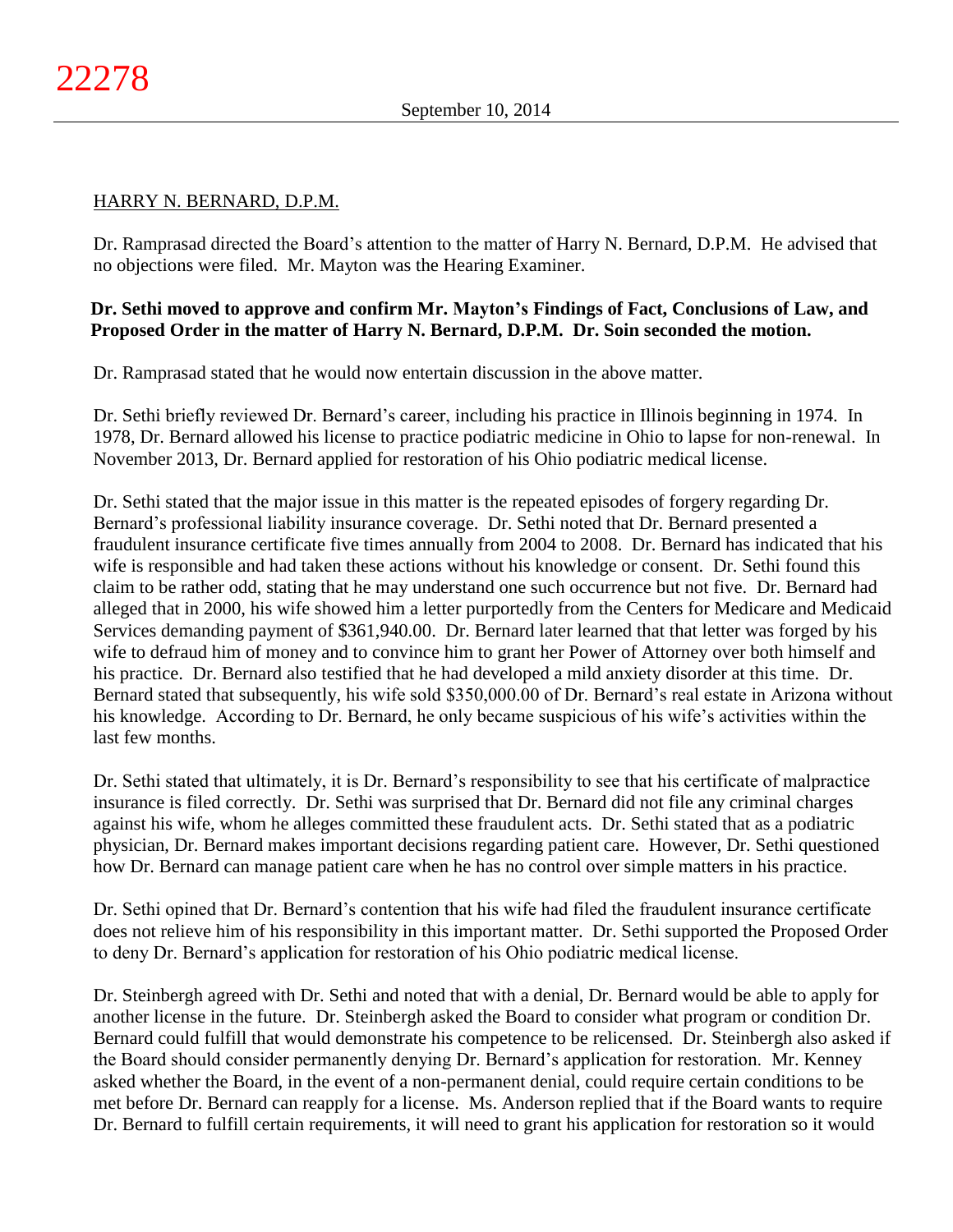have jurisdiction to do that.

Dr. Ramprasad acknowledged that some find it difficult to believe that someone would not pay attention to their finances. However, Dr. Ramprasad accepted Dr. Bernard's account of these events for two reasons. First, Dr. Bernard filed a court document detailing how he had been defrauded; and second, Dr. Bernard came to learn that he was being defrauded because he found out his Social Security had not been paid during the years in question. Further, Dr. Ramprasad stated that Dr. Bernard may not have pressed criminal charges against his wife simply because she was his wife, someone he had loved and trusted, and perhaps he could not bring himself to take that action. Dr. Ramprasad stated that Dr. Bernard may or may not have participated in these activities, but the American judicial system is predicated upon certainty. Dr. Ramprasad stated that he is not absolutely certain that Dr. Bernard intended to commit fraud and opined that Dr. Bernard should have an avenue to return to the practice of podiatric medicine. Dr. Ramprasad suggested that Dr. Bernard's application for restoration should be granted, his license should be immediately suspended for a minimum of one year, and he should be required to complete ethics training before the reinstatement of his license.

Dr. Steinbergh stated that if the Board wished to follow Dr. Ramprasad's suggestion, then this matter should be tabled so that the Board's staff can draft an amended order to that effect.

**Dr. Steinbergh moved to table this matter.** No Board member seconded the motion. The motion to table was lost for want of a second.

Dr. Soin stated that when physicians make a decision to have their own practice, they must assume a great deal of responsibility for that practice. Dr. Soin found the fact that Dr. Bernard may not have been aware of the fraud to be irrelevant because, as a business owner, he should be responsible for all parts of his practice. Responding to an inquiry from Dr. Steinbergh, Dr. Soin stated that he would support a permanent denial of Dr. Bernard's application.

**Dr. Steinbergh moved to amend the Proposed Order to a permanent denial of Dr. Bernard's application for restoration. Dr. Sethi seconded the motion.** A vote was taken:

| <b>ROLL CALL:</b> | Dr. Bechtel    | - abstain |
|-------------------|----------------|-----------|
|                   | Dr. Saferin    | - abstain |
|                   | Dr. Rothermel  | - aye     |
|                   | Dr. Steinbergh | - aye     |
|                   | Mr. Kenney     | - nay     |
|                   | Dr. Ramprasad  | - nay     |
|                   | Dr. Sethi      | - aye     |
|                   | Dr. Soin       | - aye     |
|                   | Dr. Schachat   | - nay     |
|                   | Mr. Gonidakis  | - nay     |
|                   | Mr. Giacalone  | - aye     |
|                   |                |           |

The motion to amend carried.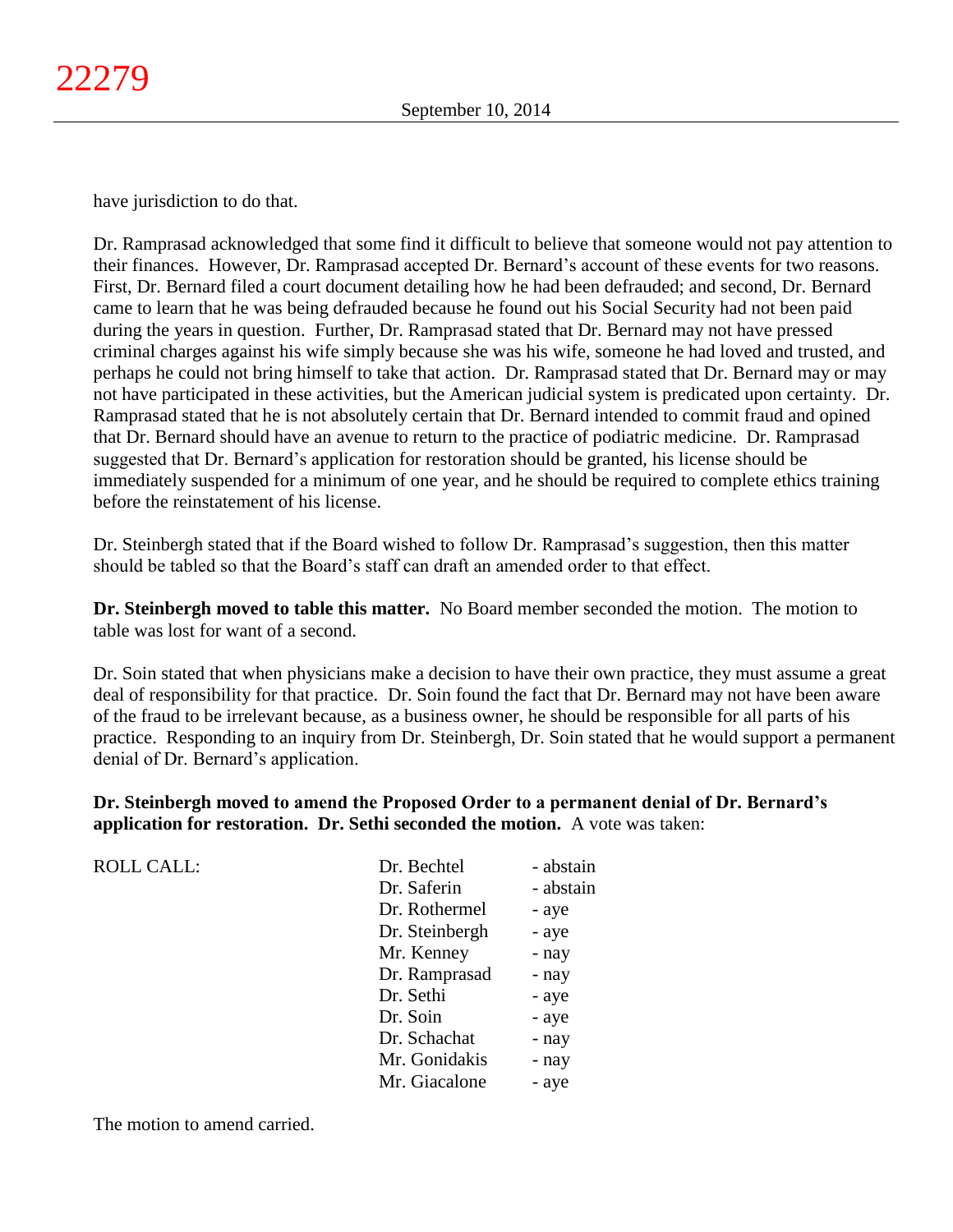**Dr. Steinbergh moved to approve and confirm Mr. Mayton's Findings of Fact, Conclusions of Law, and Proposed Order, as amended, in the matter of Harry N. Bernard, D.P.M. Dr. Soin seconded the motion.**

Dr. Ramprasad stated that he will now entertain discussion in the above matter.

Mr. Giacalone noted that the Illinois Licensing Department indefinitely suspended Dr. Bernard's license to practice podiatric medicine in Illinois, at which time Dr. Bernard retired. Mr. Giacalone found it curious that Dr. Bernard now wants to return to practice. Dr. Ramprasad did not know why Dr. Bernard wants to return to practice at this time, but speculated that it could be for financial reasons or other personal reasons.

A vote was taken on Dr. Steinbergh's motion to approve as amended:

| <b>ROLL CALL:</b> | Dr. Bechtel    | - abstain |
|-------------------|----------------|-----------|
|                   | Dr. Saferin    | - abstain |
|                   | Dr. Rothermel  | - aye     |
|                   | Dr. Steinbergh | - aye     |
|                   | Mr. Kenney     | - nay     |
|                   | Dr. Ramprasad  | - nay     |
|                   | Dr. Sethi      | - aye     |
|                   | Dr. Soin       | - aye     |
|                   | Dr. Schachat   | - nay     |
|                   | Mr. Gonidakis  | - aye     |
|                   | Mr. Giacalone  | - aye     |

The motion to approve as amended carried.

### BARRY HOWARD BROOKS, M.D.

Dr. Ramprasad directed the Board's attention to the matter of Barry Howard Brooks, M.D. No objections have been filed. Ms. Blue was the Hearing Examiner.

Dr. Schachat noted that he has a professional relationship with the Cleveland Clinic, and entity which is also involved in this matter. Therefore, Dr. Schachat is recusing himself in the matter of Dr. Brooks.

Dr. Ramprasad stated that a request to address the Board has been timely filed on behalf of Dr. Brooks. Five minutes will be allowed for that address.

Dr. Brooks was represented by his attorney, John Irwin, J.D., M.D. Dr. Irwin stated that this is an interesting case involving the modernization of the medical profession with electronic medical records and electronic billing. Dr. Irwin stated that Dr. Brooks has accepted responsibility for both the clinical and administrative aspects of his practice. Dr. Irwin stated that all those in the medical profession continue to learn that they cannot necessarily rely upon the biggest and best software.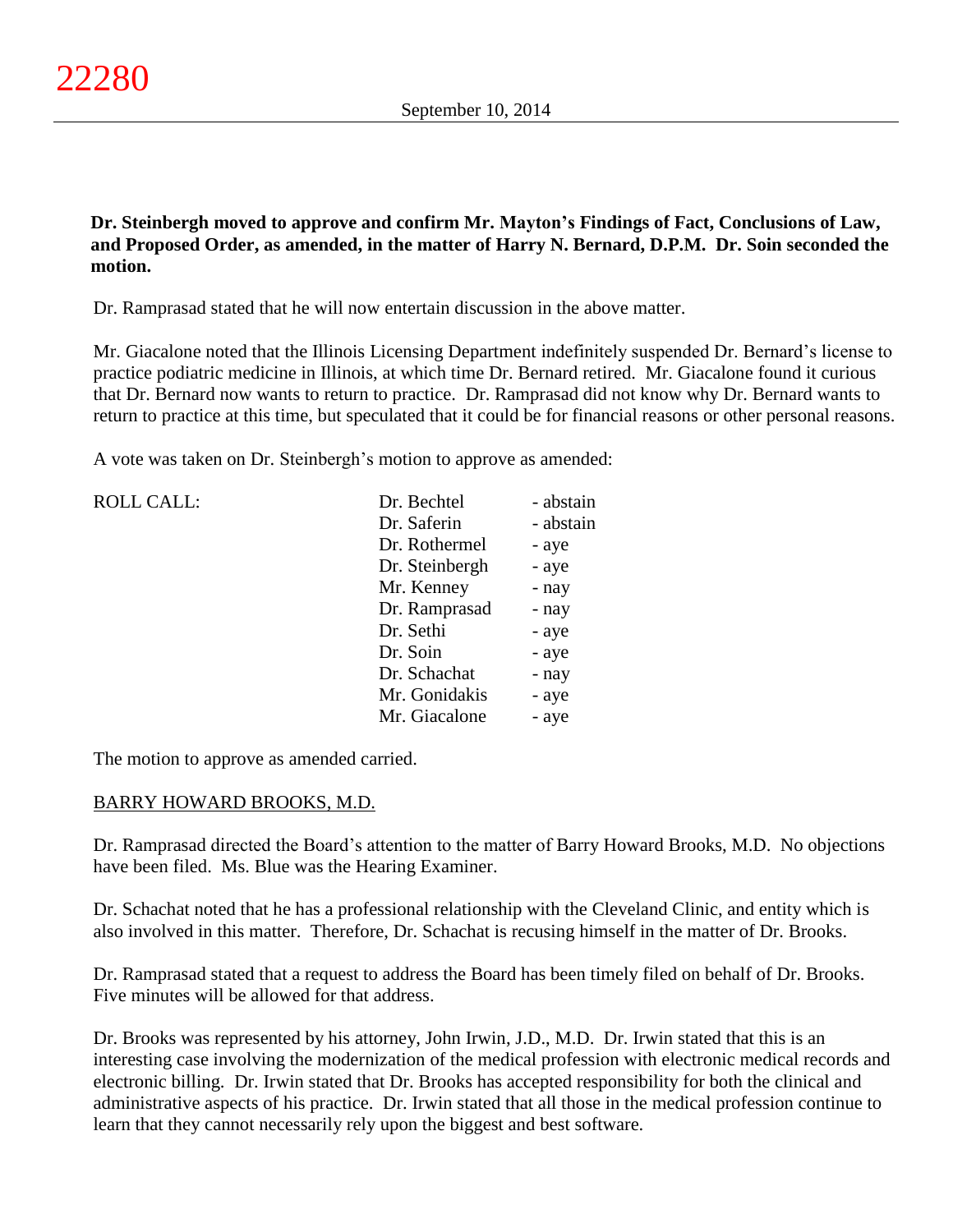Dr. Brooks felt very strongly that he owes his life to the Board, explaining that he has the fatal, chronic, progressive disease of alcoholism. Dr. Brooks stated that the Board was instrumental in his sobriety and as of November 19, he will have been sober for 31 years. Dr. Books thanked the Board for this.

Regarding the current matter, Dr. Brooks stated that he takes full responsibility for what happened. Dr. Brooks stated that his billing was handled by the Cleveland Clinic and he had not been paying attention to that aspect of his practice. An audit uncovered the billing irregularities in question. Dr. Brooks stated that he consulted close friends and found that they had also been caught up in a similar situation. Dr. Brooks opined that the state was very fair to him, noting that there was no fine and no jail time. Dr. Brooks observed that the Hearing Record states that he had paid a fine of \$11,000.00, but stated that that payment was for the investigation costs and was not a fine.

Dr. Brooks stated that this has been very painful for him because he is no longer practicing medicine. Dr. Brooks stated that he is currently performing missionary work in inner cities and abroad, and he hoped to go to Africa within two weeks. Dr. Brooks stated that he is too well-trained to not use his skills. Dr. Brooks stated that he will most likely not practice medicine again, noting that he is 66 years old and is excluded from Medicare and Medicaid for five years.

Dr. Brooks reiterated that he accepts full responsibility in this matter and the he did not knowingly do something wrong.

Dr. Ramprasad asked if the Assistant Attorney General would like to respond. Mr. Wakley stated that he would like to respond.

Mr. Wakley stated that one important fact was left out of the Report and Recommendation. Specifically, when a random audit was conducted by the State of Ohio, 200 of Dr. Brooks' charts were audited and 200 examples of upcoding were found. Mr. Wakley stated that 200 errors out of 200 samples is substantial. Mr. Wakley stated that Dr. Brooks had not paid attention to how his practice had been billing patients, which is easy to do when the practice is billing the federal government and state programs because there is less oversight.

Mr. Wakley expressed appreciation for Ms. Blue's work as Hearing Examiner, but the State felt that a more substantial sanction than the Proposed Order would be appropriate. Mr. Wakley appreciated that Dr. Brooks has dedicated himself to public service at this point, but stated that this is a substantial problem which the Board should take seriously.

# **Dr. Steinbergh moved to approve and confirm Ms. Blue's Findings of Fact, Conclusions of Law, and Proposed Order in the matter of Barry Howard Brooks, M.D. Dr. Rothermel seconded the motion.**

Dr. Ramprasad stated that he would now entertain discussion in the above matter.

Mr. Giacalone briefly reviewed Dr. Brooks' career, including his training in the fields of psychiatry and internal medicine. From 1979 to May 2013, Dr. Brooks maintained a private practice as an internal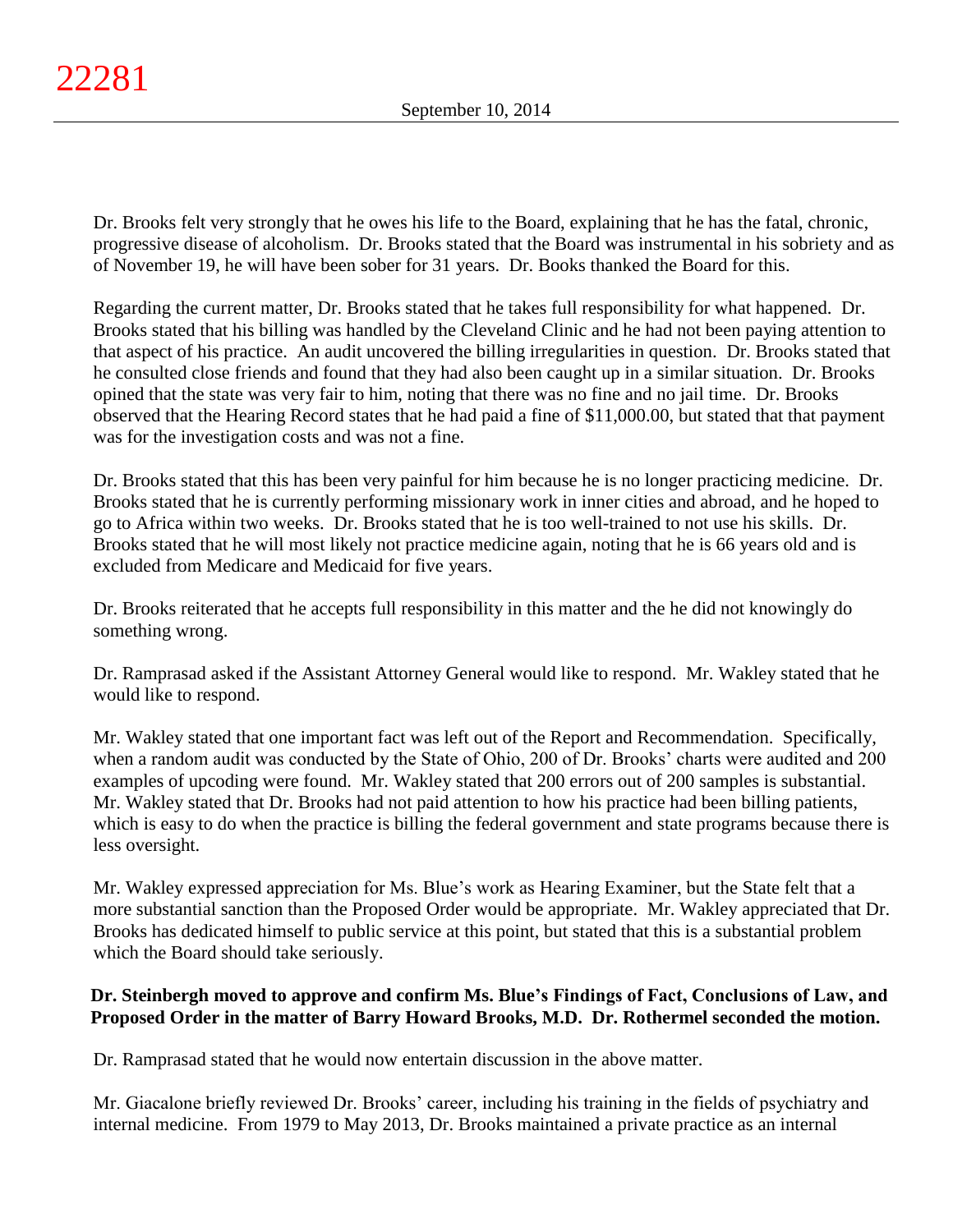medical physician in the Cleveland area. From May to November 2013, Dr. Brooks was employed by One Health Ohio as a primary care physician. Since 2013, Dr. Brooks has worked as a *locum tenens* physician in Ohio. On or about July 24, 1986, Dr. Brooks came before this Board on a separate matter, namely his conviction on 13 felony counts involving attempted illegal processing of drug documents associated with his prescribing Dilaudid for individuals he knew to be drug addicts. At that time, the Board issued an order revoking Dr. Brooks' Ohio medical license, but stayed the revocation and imposed probationary terms for a minimum of five years.

Mr. Giacalone stated that this current matter has resulted from Dr. Brooks' plea of No Contest to and conviction of Medicare fraud, a first-degree misdemeanor. Although the sentence entry indicates that no fine or court costs were assessed against Dr. Brooks, Dr. Brooks testified at hearing that he paid a fine of \$11,000.00. A letter dated February 28, 2014, from the U.S. Department of Health and Human Services, Office of the Inspector General, notified the Board that Dr. Brooks was excluded in any and all capacities from Medicare, Medicaid, and all federal health programs due to his conviction.

Mr. Giacalone stated that Dr. Brooks maintains that he was not directly responsible for overbilling Medicaid, but rather a computer program error at the Cleveland Clinic was the cause. According to Dr. Brooks' testimony, the Cleveland Clinic managed his practice from 2009 to 2012, including his billing and financial services. Dr. Brooks further testified that, to his knowledge, no other physicians have had convictions or exclusions from federal health programs, even though many other physicians used the same billing program that Dr. Brooks used.

Based on the foregoing facts, Mr. Giacalone recommended accepting the Hearing Examiner's Findings of Fact, Conclusions of Law, and Proposed Order in the matter of Dr. Brooks. The Proposed Order, if adopted, would suspend Dr. Brooks' medical license for a minimum of 90 days, require him to take courses in medical billing and professional ethics as conditions for reinstatement or restoration, and then impose probationary conditions on his license for at least two years.

Dr. Ramprasad stated that in medical practice all billings usually generate from the physician, even when an electronic medical record is being used. Dr. Ramprasad did not know of any situation where the physician is not in charge of billing because the physician must record the level of the service being rendered. Dr. Ramprasad characterized the terms of the Proposed Order as a "gift" in this situation.

Dr. Steinbergh concurred that the Proposed Order was a gift, one which she disagreed with. Dr. Steinbergh stated that when someone defrauds Medicaid, they defraud everyone because the program is funded by tax revenue. Dr. Steinbergh agreed with Dr. Ramprasad that a physician is responsible for properly billing for his or her services. Dr. Steinbergh stated that it is very significant that Medicaid auditors sampled 200 of Dr. Brooks' cases and found 200 errors.

Dr. Steinbergh reiterated that being convicted of Medicaid fraud is very serious. Dr. Steinbergh stated that in the past, the Board has suspended physician's licenses for a year or more for Medicaid and Medicare fraud. Dr. Steinbergh offered an amended Order for the Board's consideration; a written version was provided to the Board members by the staff. Dr. Steinbergh's proposed amended Order mirrors the Proposed Order, except that it includes an additional probationary term that Dr. Brooks must have a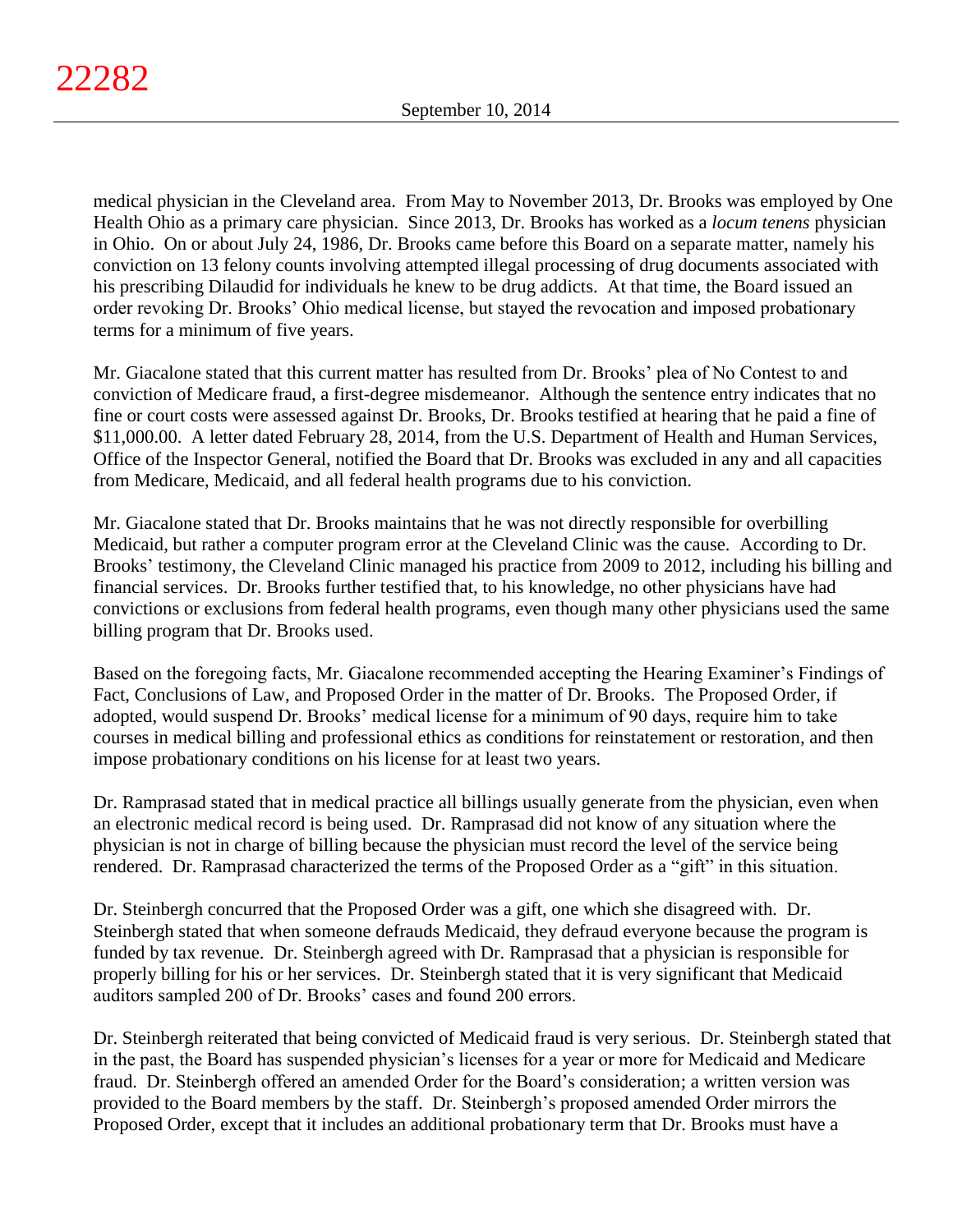practice plan approved by the Board. The practice plan will require Dr. Brooks to not only have a monitoring physician to review his medical records, but also another individual, separate from the monitoring physician, to monitor Dr. Brooks' billing practices. Dr. Steinbergh stated that the individual monitoring Dr. Brooks' billing need not be a physician, but must be someone with auditing abilities, such as a certified public accountant.

Dr. Steinbergh further commented that, though she thinks the 90-day suspension should be longer, she has left the time of suspension unchanged in her proposed amendment. Dr. Steinbergh stated that she will acquiesce to the judgment of the Board regarding the proper length of suspension.

# **Dr. Steinbergh moved to amend the Proposed Order as presented to the Board members. Dr. Soin seconded the motion.**

Dr. Ramprasad stated that he will now entertain discussion in the above matter.

Dr. Soin stated that he approved of the concept that Dr. Brooks should have a practice plan approved by the Board, but also agreed that a minimum 90-day suspension is a gift considering Dr. Brooks' violations. Dr. Soin stated that physicians should not use ignorance as an excuse for gross incompetence or negligence. Dr. Soin added that physicians must be accountable for all parts of their practices.

Mr. Gonidakis commented that three of his colleagues on the Board have now described the proposed minimum 90-day suspension of Dr. Brooks' license as a "gift." Mr. Gonidakis questioned why the Board should grant a gift in this case. Mr. Gonidakis agreed with Dr. Steinbergh's comments that Medicaid fraud is fraud against everyone. Mr. Gonidakis questioned whether a 90-day suspension should become the new standard in such cases. Dr. Sethi opined that a minimum one-year suspension would be appropriate.

Ms. Anderson commented that under the Board's applicable disciplinary guidelines, based on a misdemeanor committed in the course of practice, the minimum discipline is an indefinite suspension of no less than 180 days followed by a minimum probation of two years; the maximum discipline under the guidelines is permanent revocation. Dr. Steinbergh noted that the proposed 90-day minimum suspension is below the Board's guidelines. Mr. Kenney agreed with Dr. Sethi's recommendation of a minimum oneyear suspension.

Mr. Giacalone stated that as a non-physician member of the Board, he had not appreciated the fact that the practicing physician would, by necessity, be intricately involved in the billing process. Mr. Giacalone thanked the physician members of the Board for clarifying this point and agreed that the minimum suspension of Dr. Brook's license should be longer than 90 days.

**Dr. Steinbergh wished to alter her proposed amendment so that the minimum suspension of Dr. Brooks' license will be one year.** No Board member objected to the change to the amendment. The change to the amendment was accepted.

The proposed amended Order before the Board read as follows: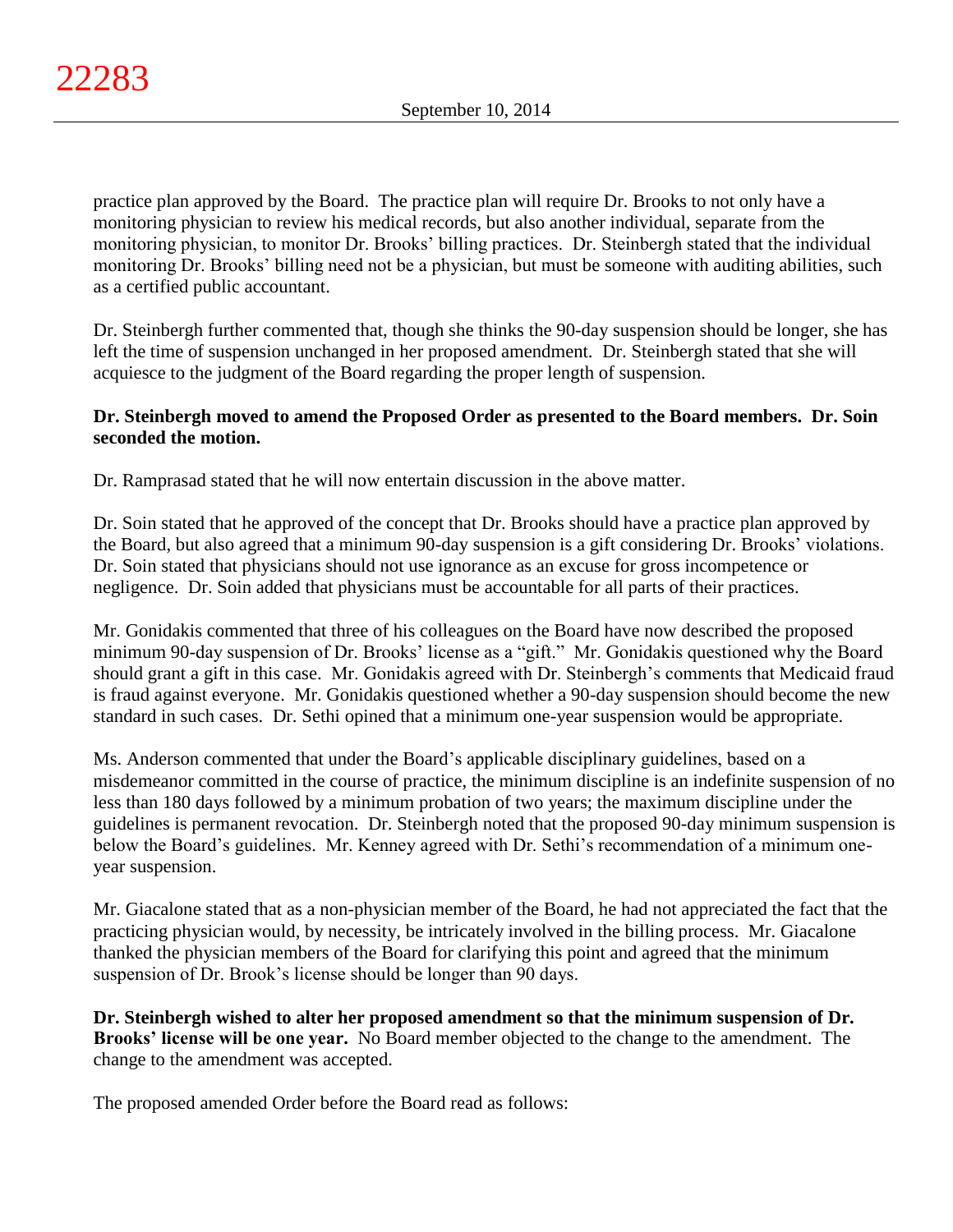It is hereby ORDERED that:

- A. **SUSPENSION OF CERTIFICATE:** The certificate of Barry Howard Brooks, M.D., to practice medicine and surgery in the State of Ohio shall be SUSPENDED for an indefinite period of time, but not less than one year.
- B. **CONDITIONS FOR REINSTATEMENT OR RESTORATION:** The Board shall not consider reinstatement or restoration of Dr. Brooks' certificate to practice medicine and surgery in Ohio until all of the following conditions have been met:
	- 1. **Application for Reinstatement or Restoration**: Dr. Brooks shall submit an application for reinstatement or restoration, accompanied by appropriate fees, if any.
	- 2. **Medical Billing Course(s)**: At the time he submits his application for reinstatement or restoration, or as otherwise approved by the Board, Dr. Brooks shall submit acceptable documentation of successful completion of a course or courses dealing with medical billing. The exact number of hours and the specific content of the course or courses shall be subject to the prior approval of the Board or its designee. Any course(s) taken in compliance with this provision shall be in addition to the Continuing Medical Education requirements for relicensure for the Continuing Medical Education period(s) in which they are completed.

In addition, at the time Dr. Brooks submits the documentation of successful completion of the course(s) dealing with personal/professional ethics, he shall also submit to the Board a written report describing the course(s), setting forth what he learned from the course(s), and identifying with specificity how he will apply what he has learned to his practice of medicine in the future.

3. **Professional Ethics Course(s)**: At the time he submits his application for reinstatement or restoration, or as otherwise approved by the Board, Dr. Brooks shall submit acceptable documentation of successful completion of a course or courses dealing with professional ethics. The exact number of hours and the specific content of the course or courses shall be subject to the prior approval of the Board or its designee. Any course(s) taken in compliance with this provision shall be in addition to the Continuing Medical Education period(s) in which they are completed.

In addition, at the time Dr. Brooks submits the documentation of successful completion of the course(s) dealing with professional ethics, he shall also submit to the Board a written report describing the course $(s)$ , setting forth what he learned from the course $(s)$ , and identifying with specificity how he will apply what he has learned to his practice of medicine in the future.

4. **Additional Evidence of Fitness To Resume Practice**: In the event that Dr. Brooks has not been engaged in the active practice of medicine and surgery for a period in excess of two years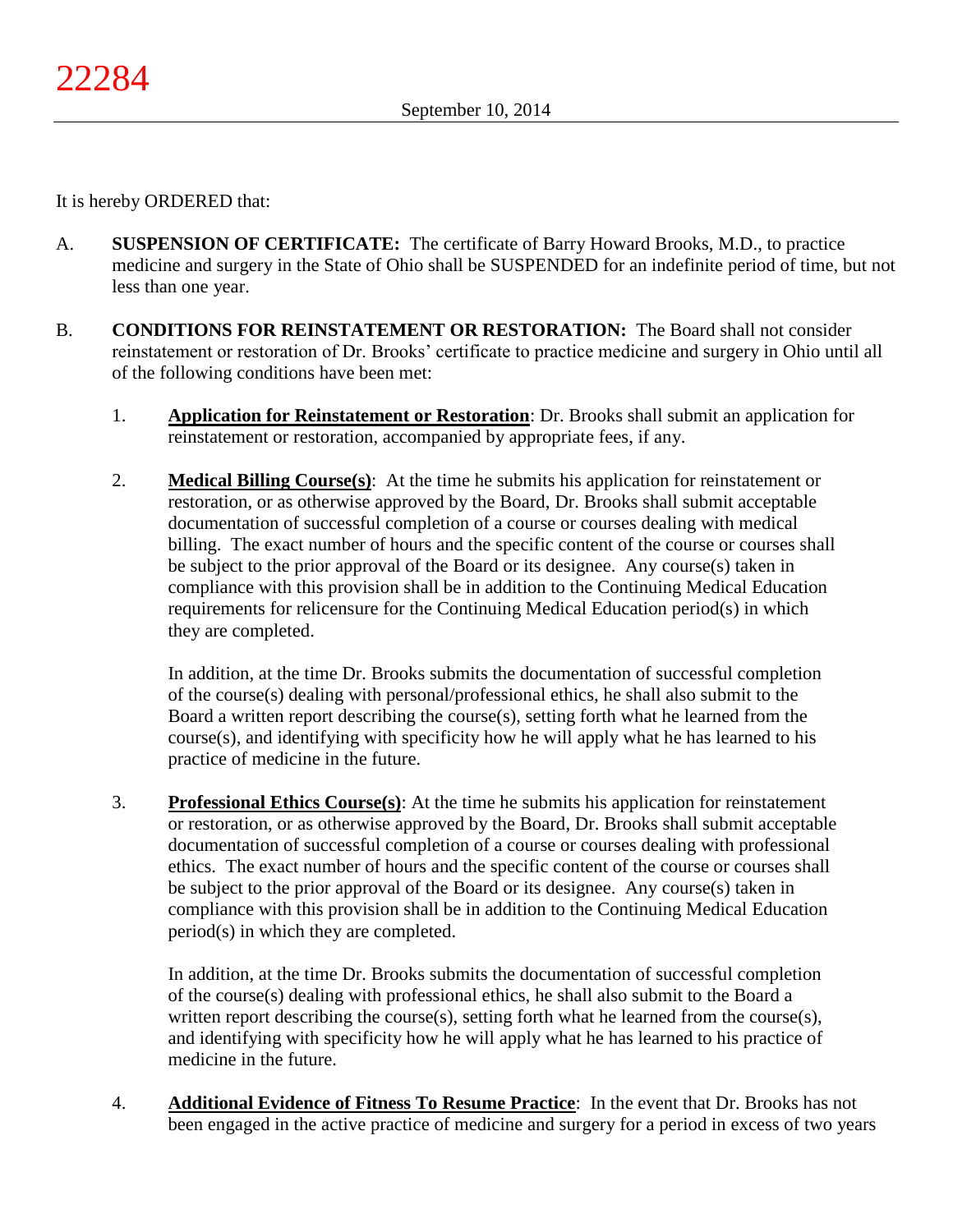prior to application for reinstatement or restoration, the Board may exercise its discretion pursuant to Section 4731.222, Ohio Revised Code, to require additional evidence of his fitness to resume practice.

- C. **PROBATION**: Upon reinstatement or restoration, Dr. Brooks' certificate shall be subject to the following PROBATIONARY terms, conditions, and limitations for a period of at least two years:
	- 1. **Modification of Terms:** Dr. Brooks shall not request modification of the terms, conditions, or limitations of probation for at least one year after the imposition of these probationary terms, conditions, and limitations.
	- 2. **Obey the Law**: Dr. Brooks shall obey all federal, state, and local laws, and all rules governing the practice of medicine and surgery in Ohio.
	- 3. **Declarations of Compliance**: Dr. Brooks shall submit quarterly declarations under penalty of Board disciplinary action and/or criminal prosecution, stating whether there has been compliance with all the conditions of this Order. The first quarterly declaration must be received in the Board's offices on or before the first day of the third month following the month in which his certificate is restored or reinstated. Subsequent quarterly declarations must be received in the Board's offices on or before the first day of every third month.
	- 4. **Personal Appearances**: Dr. Brooks shall appear in person for an interview before the full Board or its designated representative during the third month following the month in which his certificate has been restored or reinstated, or as otherwise directed by the Board. Subsequent personal appearances shall occur every **six** months thereafter, and/or as otherwise directed by the Board. If an appearance is missed or is rescheduled for any reason, ensuing appearances shall be scheduled based on the appearance date as originally scheduled.
	- 5. **Practice Plan**: Within 30 days of the date of Dr. Brooks' reinstatement or restoration, or as otherwise determined by the Board, Dr. Brooks shall submit to the Board and receive its approval for a plan of practice in Ohio. The practice plan, unless otherwise determined by the Board, shall be limited to a supervised structured environment in which Dr. Brooks' activities will be directly supervised and overseen by a monitoring physician approved by the Board. Dr. Brooks shall obtain the Board's prior approval for any alteration to the practice plan approved pursuant to this Order.

At the time Dr. Brooks submits his practice plan, he shall also submit the name and curriculum vitae of a monitoring physician for prior written approval by the Secretary and Supervising Member of the Board. In approving an individual to serve in this capacity, the Secretary and Supervising Member will give preference to a physician who practices in the same locale as Dr. Brooks and who is engaged in the same or similar practice specialty.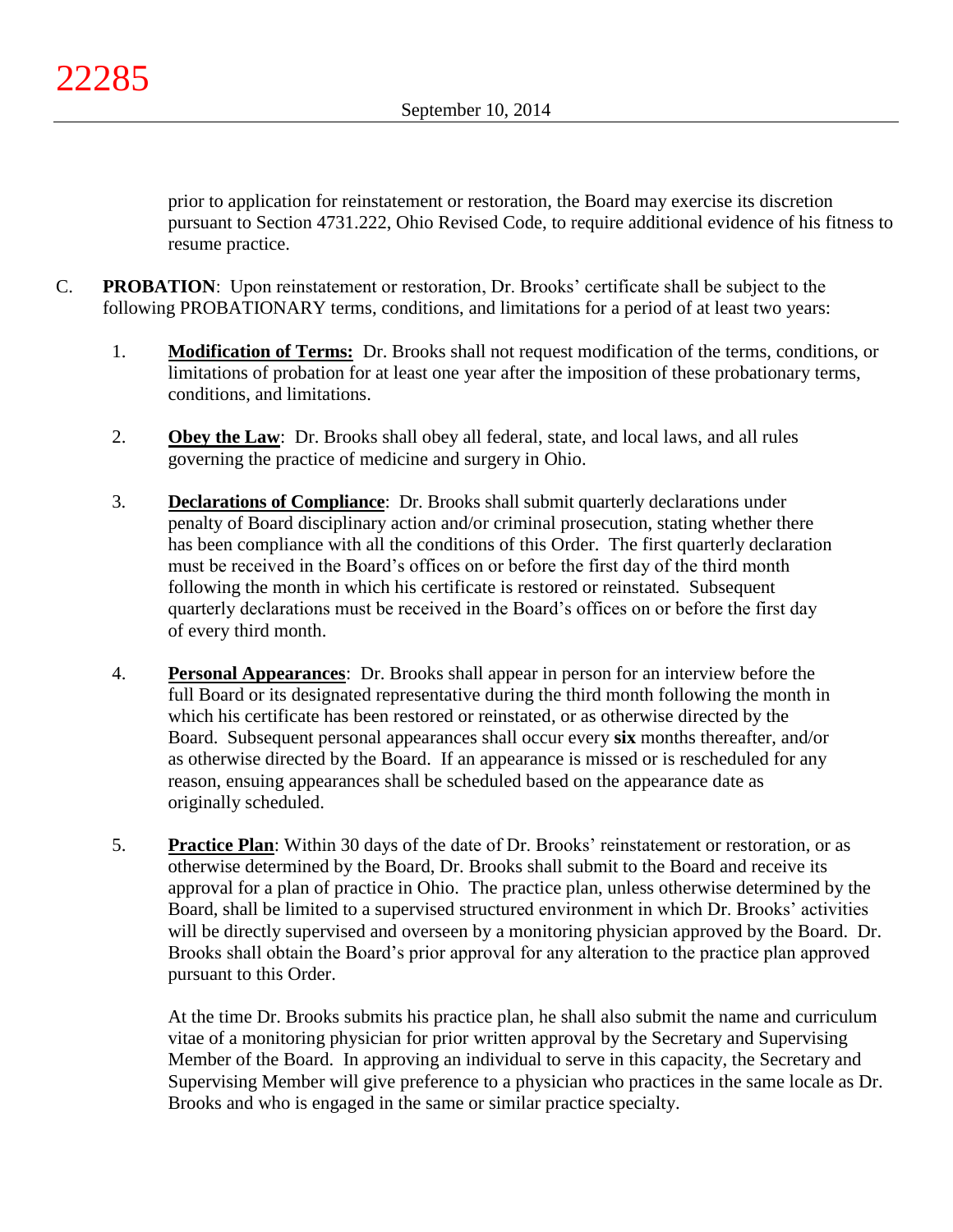The monitoring physician shall monitor Dr. Brooks and his medical practice, and shall review Dr. Brooks' patient charts. The chart review may be done on a random basis, with the frequency and number of charts reviewed to be determined by the Board.

Further, the monitoring physician shall provide the Board with reports on the monitoring of Dr. Brooks and his medical practice, and on the review of Dr. Brooks' patient charts. Dr. Brooks shall ensure that the reports are forwarded to the Board on a quarterly basis and are received in the Board's offices no later than the due date for Dr. Brooks' declarations of compliance.

In the event that the designated monitoring physician becomes unable or unwilling to serve in this capacity, Dr. Brooks shall immediately so notify the Board in writing. In addition, Dr. Brooks shall make arrangements acceptable to the Board for another monitoring physician within 30 days after the previously designated monitoring physician becomes unable or unwilling to serve, unless otherwise determined by the Board. Dr. Brooks shall further ensure that the previously designated monitoring physician also notifies the Board directly of his or her inability to continue to serve and the reasons therefor.

The Board, in its sole discretion, may disapprove any physician proposed to serve as Dr. Brooks' monitoring physician, or may withdraw its approval of any physician previously approved to serve as Dr. Brooks' monitoring physician, in the event that the Secretary and Supervising Member of the Board determine that any such monitoring physician has demonstrated a lack of cooperation in providing information to the Board or for any other reason.

6. **Billing Monitor**: Within 30 days of the date of Dr. Brooks' reinstatement or restoration , or as otherwise determined by the Board, Dr. Brooks shall submit for prior written approval by the Secretary and Supervising Member of the Board the name and curriculum vitae of an individual to monitor Dr. Brooks' medical billing. The billing monitor shall monitor Dr. Brooks' medical billing practices to ensure that they comply with the law and standard billing practices, and provide the Board with reports concerning Dr. Brooks' billing. Dr. Brooks shall ensure that the reports are forwarded to the Board on a quarterly basis and are received in the Board's offices no later than the due date for Dr. Brooks' declarations of compliance.

In the event that the designated billing monitor becomes unable or unwilling to serve in this capacity, Dr. Brooks shall immediately so notify the Board in writing. In addition, Dr. Brooks shall make arrangements acceptable to the Board for another billing monitor within 30 days after the previously designated billing monitor becomes unable or unwilling to serve, unless otherwise determined by the Board. Dr. Brooks shall further ensure that the previously designated billing monitor also notifies the Board directly of his or her inability to continue to serve and the reasons therefor.

The Board, in its sole discretion, may disapprove any individual proposed to serve as Dr. Brooks' billing monitor, or may withdraw its approval of any individual previously approved to serve as Dr. Brooks' billing monitor, in the event that the Secretary and Supervising Member of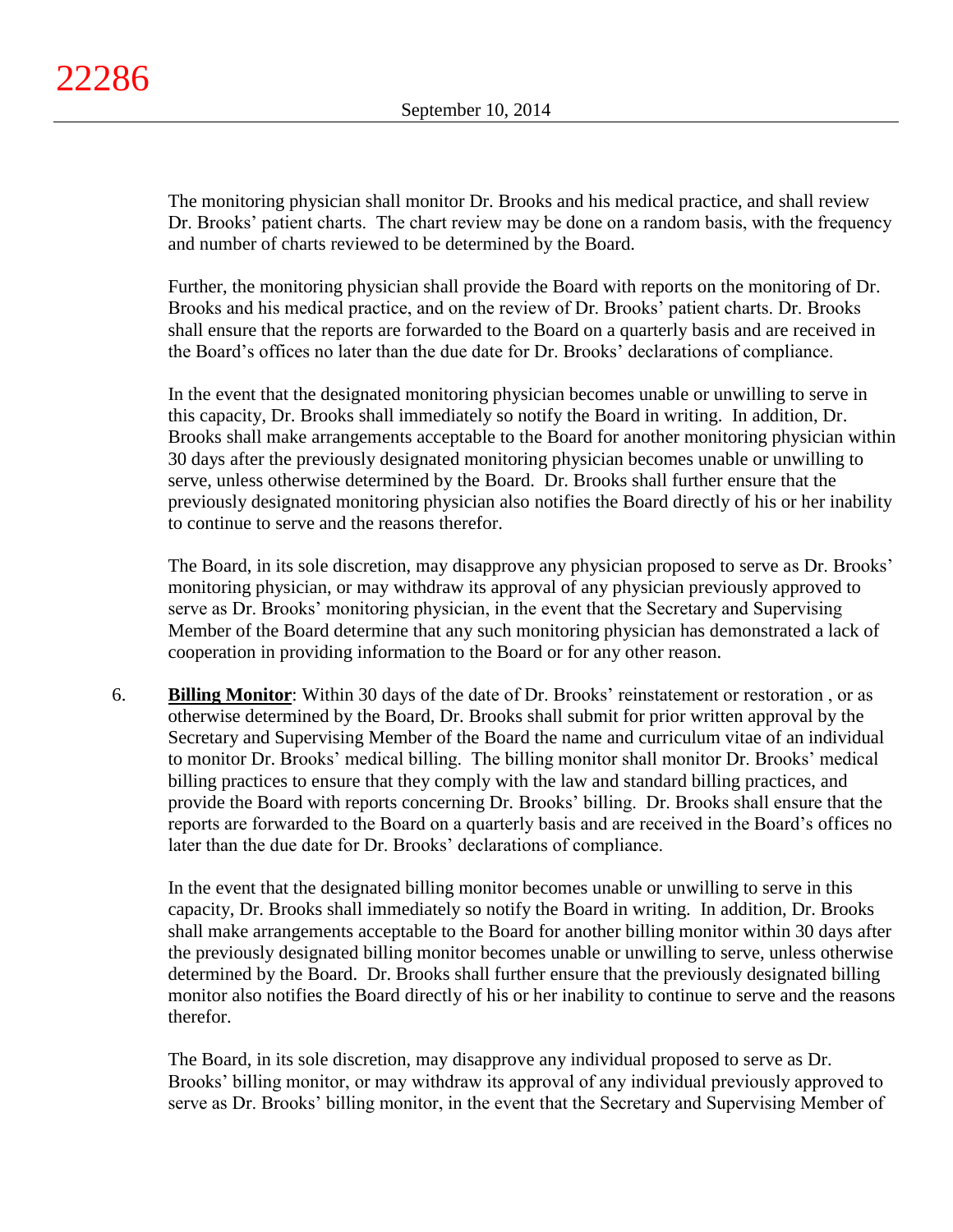the Board determine that any such billing monitor has demonstrated a lack of cooperation in providing information to the Board or for any other reason.

- 7. **Tolling of Probationary Period While Out of Compliance**: In the event Dr. Brooks is found by the Secretary of the Board to have failed to comply with any provision of this Order, and is so notified of that deficiency in writing, such period(s) of noncompliance will not apply to the reduction of the probationary period under this Order.
- 8. **Required Reporting of Change of Address**: Dr. Brooks shall notify the Board in writing of any change of residence address and/or principal practice address within 30 days of the change.
- D. **TERMINATION OF PROBATION**: Upon successful completion of probation, as evidenced by a written release from the Board, Dr. Brooks' certificate will be fully restored.
- E. **VIOLATION OF THE TERMS OF THIS ORDER**: If Dr. Brooks violates the terms of this Order in any respect, the Board, after giving him notice and the opportunity to be heard, may institute whatever disciplinary action it deems appropriate, up to and including the permanent revocation of his certificate.

# F. **REQUIRED REPORTING WITHIN 30 DAYS OF THE EFFECTIVE DATE OF THIS ORDER:**

1. **Required Reporting to Employers and Others**: Within 30 days of the effective date of this Order, Dr. Brooks shall provide a copy of this Order to all employers or entities with which he is under contract to provide healthcare services (including but not limited to third-party payors), or is receiving training; and the Chief of Staff at each hospital or healthcare center where he has privileges or appointments. Further, Dr. Brooks shall promptly provide a copy of this Order to all employers or entities with which he contracts in the future to provide healthcare services (including but not limited to third-party payors), or applies for or receives training, and the Chief of Staff at each hospital or healthcare center where he applies for or obtains privileges or appointments. This requirement shall continue until Dr. Brooks receives from the Board written notification of the successful completion of his probation.

In the event that Dr. Brooks provides any healthcare services or healthcare direction or medical oversight to any emergency medical services organization or emergency medical services provider in Ohio, within 30 days of the effective date of this Order, he shall provide a copy of this Order to the Ohio Department of Public Safety, Division of Emergency Medical Services. This requirement shall continue until Dr. Brooks receives from the Board written notification of the successful completion of his probation.

2. **Required Reporting to Other State Licensing Authorities**: Within 30 days of the effective date of this Order, Dr. Brooks shall provide a copy of this Order to the proper licensing authority of any state or jurisdiction in which he currently holds any professional license, as well as any federal agency or entity, including but not limited to the Drug Enforcement Agency, through which he currently holds any license or certificate. Also, Dr. Brooks shall provide a copy of this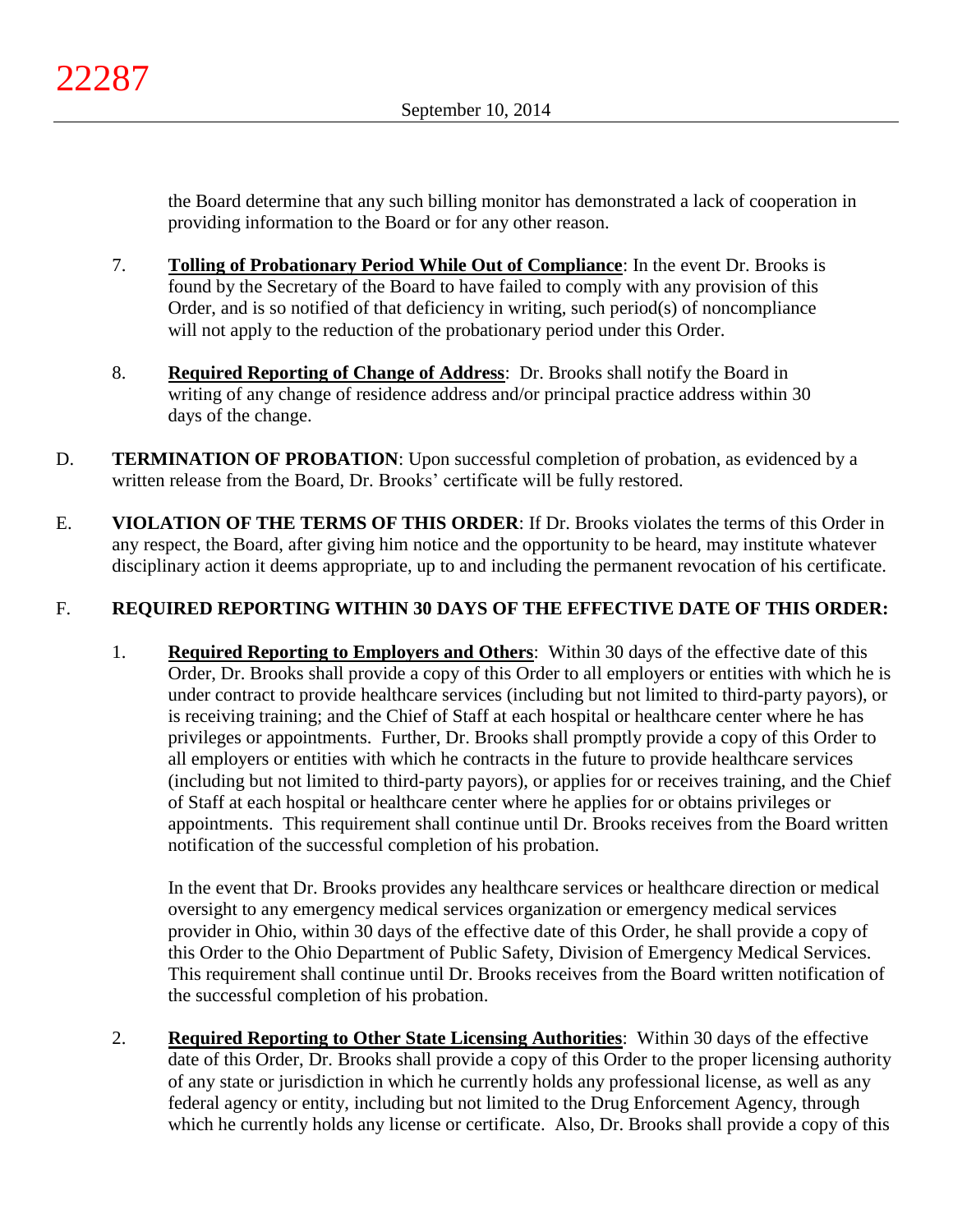Order at the time of application to the proper licensing authority of any state or jurisdiction in which he applies for any professional license or reinstatement/restoration of any professional license. This requirement shall continue until Dr. Brooks receives from the Board written notification of the successful completion of his probation.

3. **Required Documentation of the Reporting Required by Paragraph F**: Dr. Brooks shall provide this Board with **one** of the following documents as proof of each required notification within 30 days of the date of each such notification: (a) the return receipt of certified mail within 30 days of receiving that return receipt, (b) an acknowledgement of delivery bearing the original ink signature of the person to whom a copy of the Order was hand delivered, (c) the original facsimile-generated report confirming successful transmission of a copy of the Order to the person or entity to whom a copy of the Order was faxed, or (d) an original computer-generated printout of electronic mail communication documenting the e-mail transmission of a copy of the Order to the person or entity to whom a copy of the Order was e-mailed.

**EFFECTIVE DATE OF ORDER:** This Order shall become effective immediately upon the mailing of the notification of approval by the Board.

A vote was taken on Dr. Steinbergh's motion to amend:

| <b>ROLL CALL:</b> | Dr. Bechtel    | - abstain |
|-------------------|----------------|-----------|
|                   | Dr. Saferin    | - abstain |
|                   | Dr. Rothermel  | - aye     |
|                   | Dr. Steinbergh | - aye     |
|                   | Mr. Kenney     | - aye     |
|                   | Dr. Ramprasad  | - aye     |
|                   | Dr. Sethi      | - aye     |
|                   | Dr. Soin       | - aye     |
|                   | Dr. Schachat   | - abstain |
|                   | Mr. Gonidakis  | - aye     |
|                   | Mr. Giacalone  | - aye     |
|                   |                |           |

The motion to amend carried.

**Dr. Steinbergh moved to approve and confirm Ms. Blue's Findings of Fact, Conclusions of Law, and Proposed Order, as amended, in the matter of Barry Howard Brooks, M.D. Mr. Kenney seconded the motion.** A vote was taken:

| ROLL CALL: | Dr. Bechtel    | - abstain |
|------------|----------------|-----------|
|            | Dr. Saferin    | - abstain |
|            | Dr. Rothermel  | - aye     |
|            | Dr. Steinbergh | - aye     |
|            | Mr. Kenney     | - aye     |
|            | Dr. Ramprasad  | - aye     |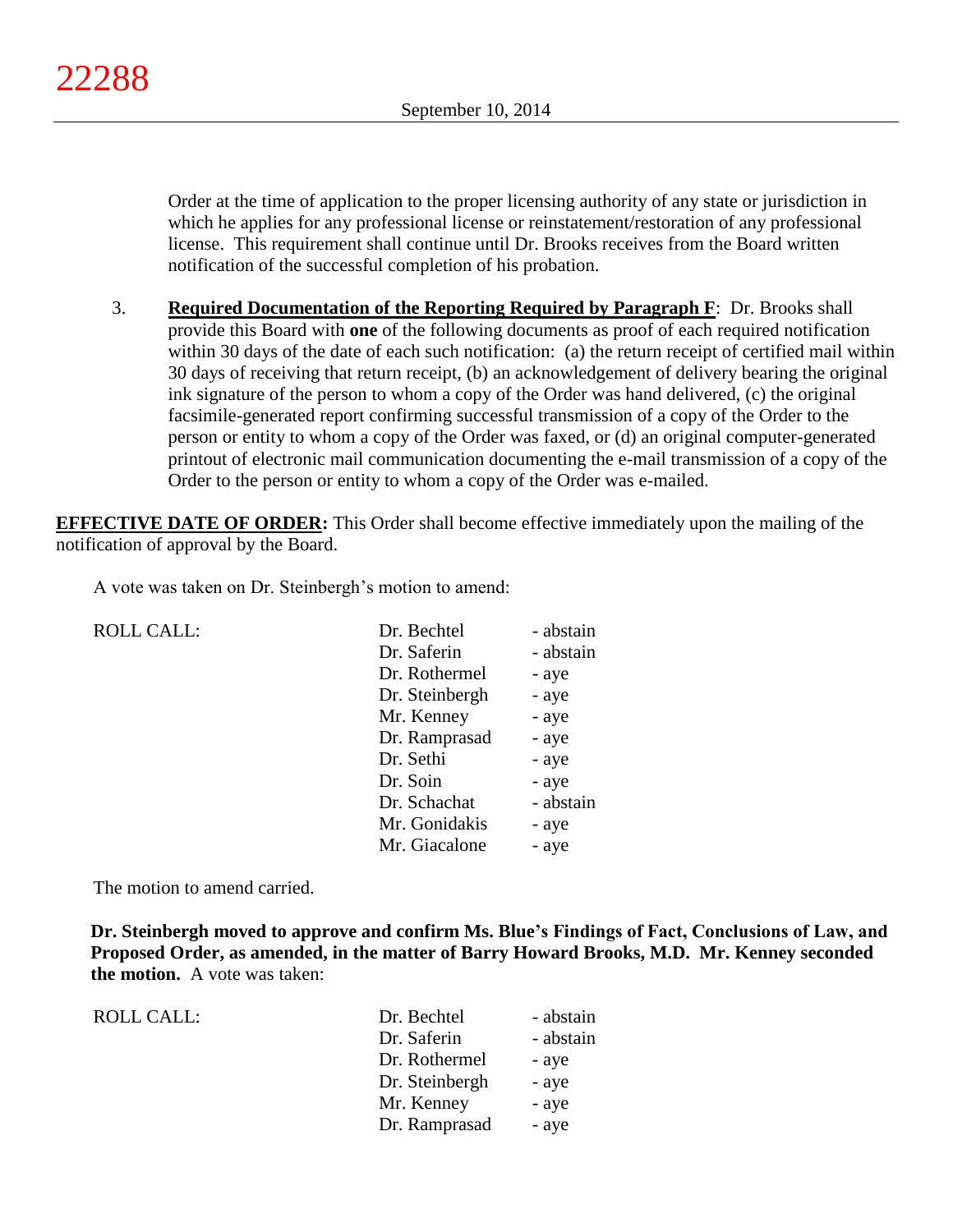| Dr. Sethi     | - aye     |
|---------------|-----------|
| Dr. Soin      | - aye     |
| Dr. Schachat  | - abstain |
| Mr. Gonidakis | - aye     |
| Mr. Giacalone | - aye     |
|               |           |

The motion to approve as amended carried.

#### JESSOP MARK MCDONNELL, M.D.

Dr. Ramprasad directed the Board's attention to the matter of Jessop Mark McDonnell, M.D. No objections have been filed. Mr. Porter was the Hearing Examiner.

Dr. Ramprasad continued that a request to address the Board has been timely filed on behalf of Dr. McDonnell. Five minutes will be allowed for that address.

Dr. McDonnell was represented by his attorney, Daniel Zinsmaster. Mr. Zinsmaster stated that he has filed no objections to the Report and Recommendation, in which Hearing Examiner Porter accurately summarized the evidence and testimony from the May hearing. Mr. Zinsmaster stated that after Dr. McDonnell left the state of Washington to practice at a Veteran's Affairs hospital in Fargo, North Dakota, the Medical Quality Assurance Commission for the Department of Health in the State of Washington (Washington Board) filed a citation against Dr. McDonnell alleging deviations from the minimal standards of care. That matter was ultimately settled between the Washington Board and Dr. McDonnell. The settlement called for a fine, probation of not less than five years, and a restriction from prescribing hormone medications. The settlement also required Dr. McDonnell to complete a clinical skills assessment at the Center for Personalized Education for Physicians (CPEP) in Denver, Colorado, and to comply with any recommendations that CPEP proposes. Dr. McDonnell self-reported these facts to the State Medical Board of Ohio.

Mr. Zinsmaster continued that the Proposed Order imposes the same terms as the Washington settlement, as well as the imposition of a practice plan with a monitoring physician approved by the Board before commencing practice in Ohio. Mr. Zinsmaster stated that he and Dr. McDonnell agree with the Proposed Order.

Dr. McDonnell stated that about 15 years ago, he and his daughter, who is a nurse, went on an orthopedic medical mission in Mexico, where he was amazed that he could perform orthopedic surgery and have so few infections in such unsanitary conditions. Upon his return, Dr. McDonnell wanted to maximize his patients' ability to resist infection, which he attempted to do with diet education and the use of supplements. Dr. McDonnell stated that he studied with the American Academy of Anti-Aging Medicine, passed their examinations, and began to use bioidentical hormones to make his patients more anabolic instead of catabolic. Dr. McDonnell stated that he did not do a good enough job using the bioidentical hormones and, in retrospect, he wished he had referred those patients to other physicians and simply practiced orthopedics.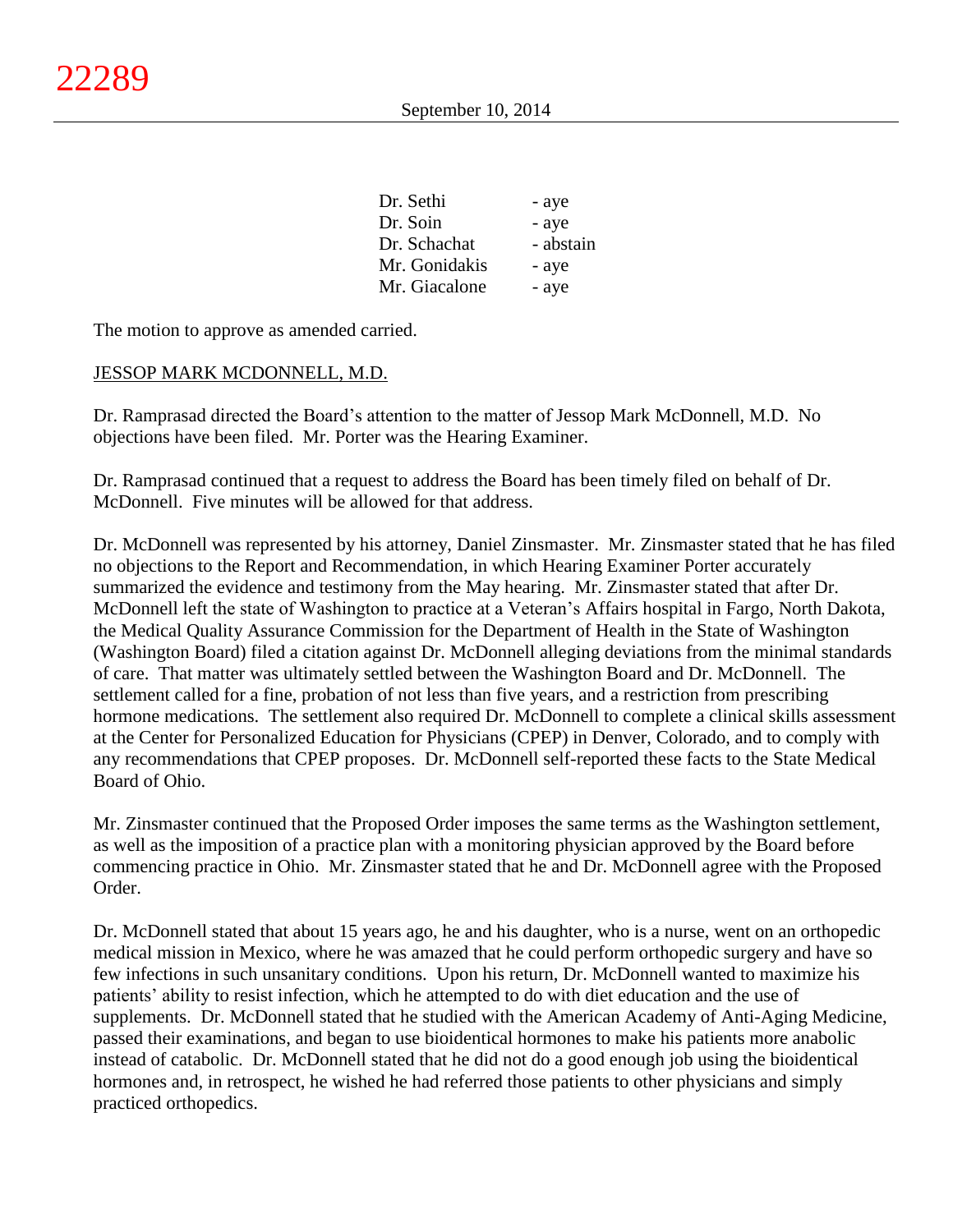Dr. McDonnell stated that he has always tried to do what is best for his patients. Dr. McDonnell stated that his heart had been in the right place and he had been trying to maximize his patients' conditions so they could better tolerate surgery and have fewer orthopedic injections.

Dr. McDonnell continued that since his situation with the Washington Board, he has not prescribed any bioidentical hormones and instead refers patients to other physicians for such treatment. Dr. McDonnell stated that he continues to encourage his patients with supplementation and diet maximization in an effort to help them prepare for surgery. Dr. McDonnell stated that due to his health, he has no intention of returning to operative orthopedic care, though he would like to be involved with non-operative orthopedic care. Dr. McDonnell also felt that he could be helpful in the treatment of osteoporosis, a subject he has been published on.

Dr. Ramprasad asked if the Assistant Attorney General would like to respond. Mr. Wilcox stated that he would like to respond.

Mr. Wilcox stated that on October 4, 2013, the Washington Board entered into Stipulated Findings of Fact, Conclusions of Law, and Agreed Order with Dr. McDonnell. This agreement was based on many deficiencies in Dr. McDonnell's practice as a general orthopedic surgeon in Washington. The Agreed Order permanently restricts Dr. McDonnell from prescribing, administering, or otherwise providing hormone medications. The Washington Board also found that Dr. McDonnell's management of wound problems and surgical complications, his failure to use a tourniquet during surgery, and his failure to consistently use an assistant during surgery placed patients at risk. The Agreed Order required Dr. McDonnell to enroll in CPEP and placed him on probation for five years. Mr. Wilcox stated that during the hearing, Dr. McDonnell testified that he had not yet enrolled in CPEP.

Mr. Wilcox opined that the Proposed Order will protect the citizens of Ohio because it will not allow Dr. McDonnell to practice in Ohio without a practice plan and a monitoring physician approved by the Board. Mr. Wilcox suggested that the Board consider an additional term requiring Dr. McDonnell to complete the CPEP evaluation process and any training the program recommends prior to commencing practice in Ohio.

# **Dr. Steinbergh moved to approve and confirm Mr. Porter's Findings of Fact, Conclusions of Law, and Proposed Order in the matter of Jessop Mark McDonnell, M.D. Dr. Rothermel seconded the motion.**

Dr. Ramprasad stated that he would now entertain discussion in the above matter.

Dr. Steinbergh briefly summarized Dr. McDonnell's training and career as an orthopedic surgeon. In October 2013, Dr. McDonnell entered into Stipulated Findings of Fact, Conclusions of Law, and Agreed Order with the Medical Quality Assurance Commission for the Department of Health in the State of Washington ("Washington Board"), which is the basis of the current action being considered by the State Medical Board of Ohio. The Washington Board had found the following:

 Dr. McDonnell treated patients with testosterone at times without a testosterone laboratory study for diagnosis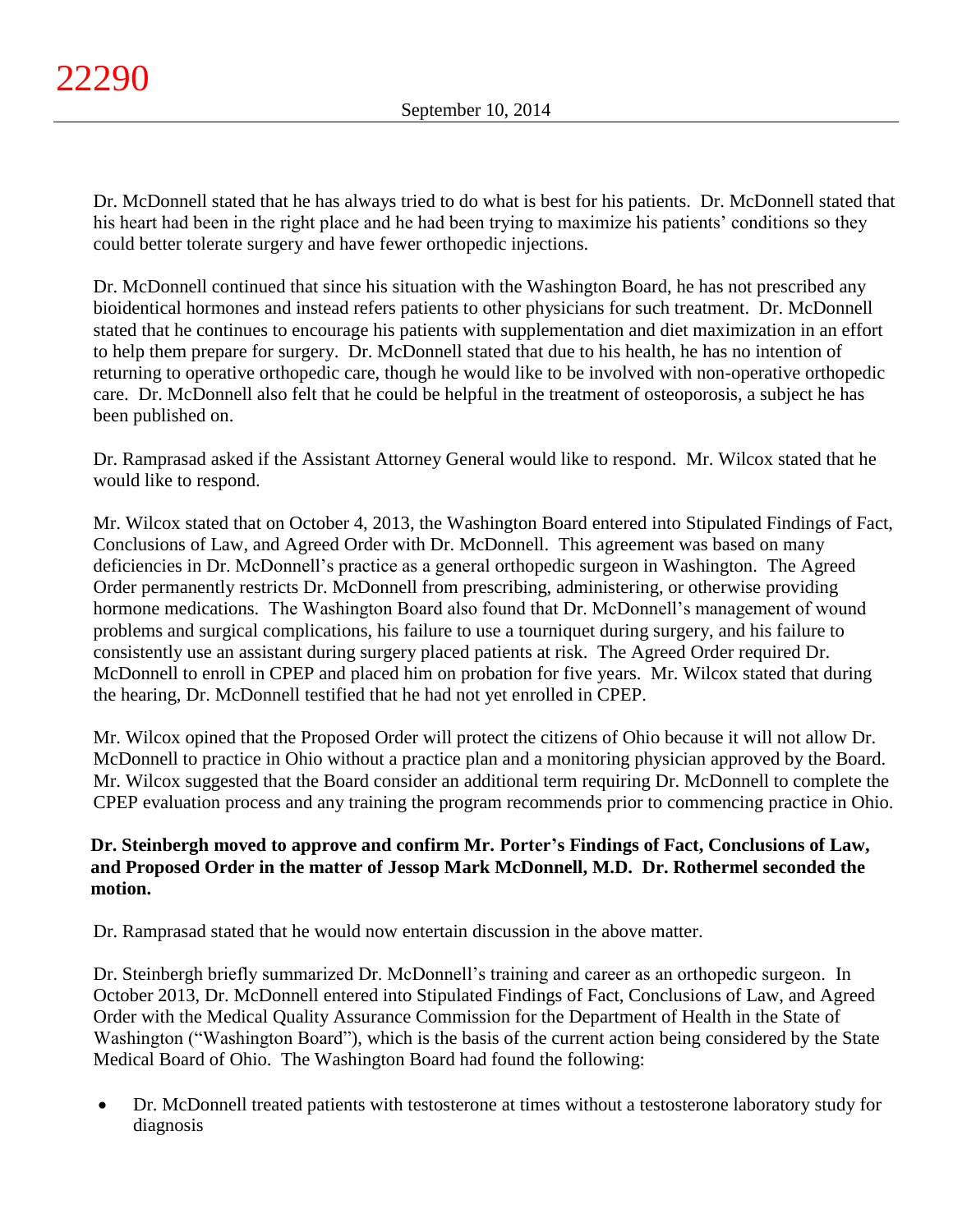- Dr. McDonnell did not adequately assess the risks of testosterone in discussion with patients
- Dr. McDonnell overstated the cardiac benefits of testosterone which are not supported in literature
- Dr. McDonnell treated patients with thyroid hormone with marginal or no evidence of hypothyroidism in laboratory testing
- Dr. McDonnell recommended treatment with progesterone for anxiety/nerves, cardiac protection, migraine prevention, cancer prevention, and overstated the safety of progesterone
- Dr. McDonnell failed to consistently use an assistant during surgery, placing patients at risk
- Dr. McDonnell showed a lack of understanding of accepted practice for prophylaxis in treatment in his use of antibiotics
- Dr. McDonnell placed patients at risk by his management of wound problems and surgical complications
- Dr. McDonnell failed to use a tourniquet during surgery, placing patients at risk of unnecessary blood loss
- Dr. McDonnell failed to recognize the dangers of the immunosuppressive nature of oral and interarticular steroids and the presence of possible infection for large orthopedic implants.

Dr. Steinbergh suggested amendments to the Hearing Examiner's Proposed Order, some of which incorporate aspects of the Washington Board Order. Members of the staff provided a written copy of Dr. Steinbergh's proposed amendment to the Board members. Specifically, Dr. Steinbergh suggested that Dr. McDonnell's license be suspended for an indefinite period of time until conditions for reinstatement or restoration are fulfilled. Like the Washington Board Order, the proposed amendment would require Dr. McDonnell to be assessed by the Center for Personalized Education for Physicians (CPEP) program. Dr. Steinbergh commented that the involvement of CPEP in Dr. McDonnell's remediation is a recognition that this is a significant minimal standards case and the Board must feel comfortable with Dr. McDonnell's practice if he returns to Ohio. Following the reinstatement or restoration of Dr. McDonnell's license, he will be subject to probationary terms for at least five years which include the requirement that Dr. McDonnell have a monitoring physician and a practice plan approved by the Board. In addition, Dr. McDonnell's license will be permanently restricted so that he shall not prescribe, administer, dispense, or otherwise provide hormone medications to patients. This permanent restriction is consistent with the Washington Board Order.

Dr. Steinbergh noted that the Washington Board issued its order in October 2013, but as of May 2014 Dr. McDonnell still had not registered for the CPEP program. Dr. Steinbergh commented that had she been in a similar position, she would have registered as soon as possible.

Ms. Anderson stated that, as the proposed amendment presented to the Board is currently drafted, the permanent restriction on Dr. McDonnell's license would not become effective until after he has completed his probationary period. Dr. Steinbergh stated that she had intended the permanent restriction on Dr. McDonnell's license to become effective when his license is reinstated at the beginning of his probationary period. Ms. Anderson stated that the proposed amendment can be redrafted to reflect Dr. Steinbergh's intended amendment.

# **Dr. Steinbergh moved to amend the Proposed Order as presented to the Board members, with the**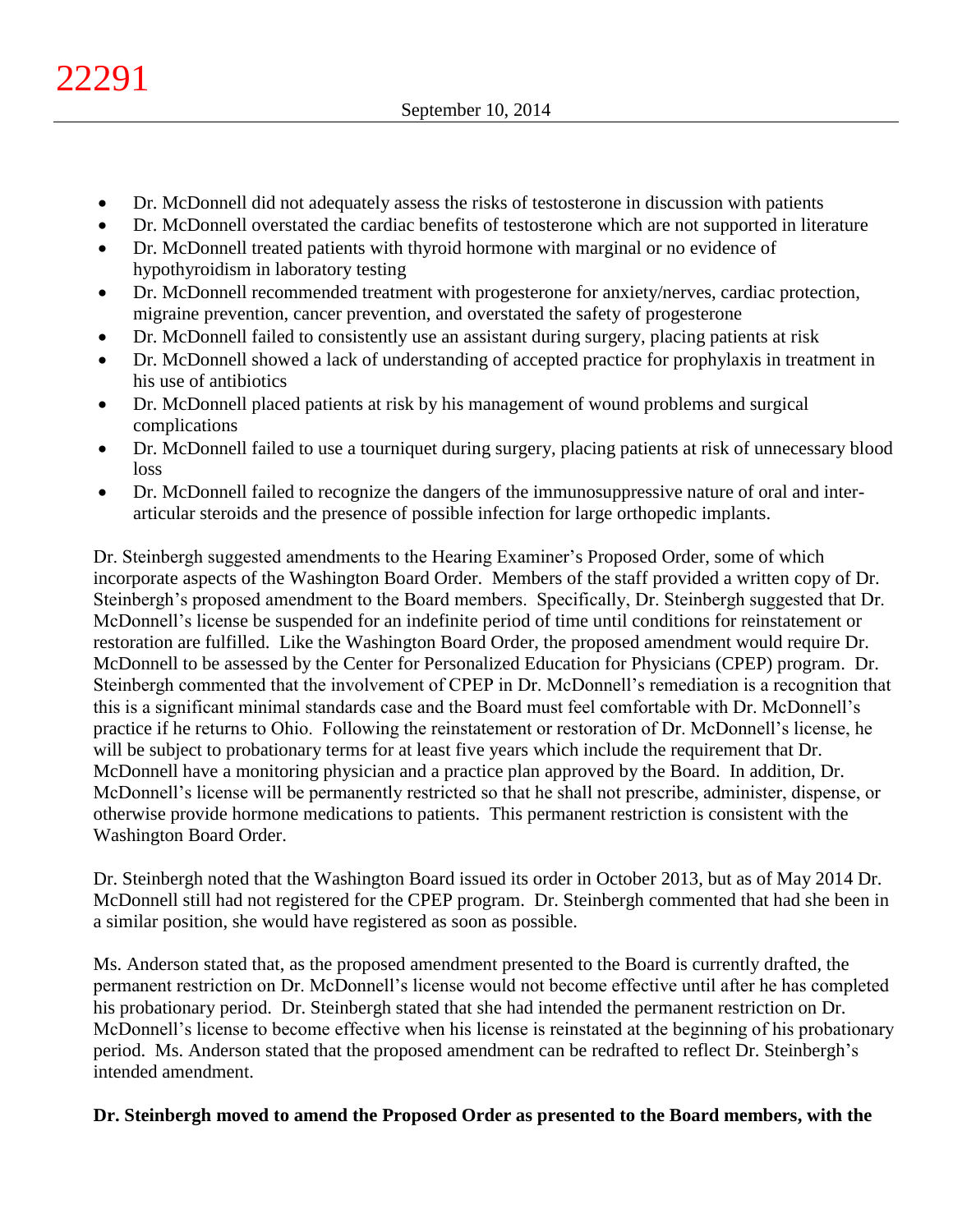# **exception that the permanent restriction on Dr. McDonnell's Ohio medical license will become effective upon the reinstatement or restoration of his license. Dr. Rothermel seconded the motion.**

Dr. Ramprasad stated that he will now entertain discussion in the above matter.

Dr. Sethi stated that he is very concerned that Dr. McDonnell's pattern has been to practice in relative seclusion in small places where no one is watching him, noting that Dr. McDonnell had performed bad and unnecessary treatments for nine years before he was discovered. Dr. Sethi also expressed concern that Dr. McDonnell intends to treat osteoporosis when he returns to practice; Dr. Sethi stated that osteoporosis should be treated by an internal medicine practitioner and he questioned what an orthopedic surgeon would know about that condition. Dr. Sethi asked how the Board will protect the public in this matter. Dr. Steinbergh stated that Dr. McDonnell will be required have a practice plan approved by the Board and the Board will be able to use the CPEP assessment to judge what an appropriate practice plan would be.

Regarding the proposed permanent restriction, Dr. Schachat noted that Dr. McDonnell "…shall not prescribe, administer, dispense or otherwise provide hormone medications to patients, including, but not limited to the following: thyroid, estrogen, progesterone, testosterone, and DHEA." Dr. Schachat asked if this is a sufficiently clear definition of "hormone medications." Dr. Rothermel noted that the order will also require Dr. McDonnell to refer any patients in need of such treatment to an endocrinologist. Dr. Rothermel opined that this requirement will account for any hormone treatment that Dr. McDonnell may propose. Dr. Steinbergh agreed.

Mr. Kenney expressed concern about preventing Dr. McDonnell from using non-hormone medications inappropriately as well. Dr. Ramprasad opined that requiring Dr. McDonnell to have practice plan approved by the Board, based on the CPEP assessment, will adequately address those concerns. Dr. Ramprasad commented that CPEP performs a very thorough assessment of a physician's knowledge and cognitive skills, and this will help the Board determine an appropriate practice plan for Dr. McDonnell. Dr. Steinbergh agreed and stated that going through the CPEP program is a significant remediation.

Dr. Sethi stated that he is very concerned that Dr. McDonnell had inappropriately prescribed vancomycin on a routine basis. Dr. Rothermel agreed, stating that Dr. McDonnell's use of antibiotics, especially vancomycin, was not the standard of care in the United States. Mr. Giacalone agreed and commented on Dr. McDonnell's questionable administration of thyroid and testosterone medications, as well as his failure to use a tourniquet during surgery. Mr. Giacalone stated that these seem to be basic concepts and he wondered if Dr. McDonnell may have a fundamental deficiency. Mr. Giacalone asked the physicians on the Board if they felt the CPEP program can successfully rehabilitate Dr. McDonnell. Dr. Rothermel stated that CPEP will perform a very thorough assessment and will indicate if they find Dr. McDonnell to be unfit to return to practice. Dr. Ramprasad agreed and commented that Dr. McDonnell will be going through the CPEP program in any case by order of the Washington Board.

Ms. Anderson pointed out that under the Order currently being considered Dr. McDonnell will be eligible for reinstatement of his license once he has enrolled in any educational plan that may be recommended by CPEP, but he will not be required to complete that education prior to reinstatement. Dr. Steinbergh speculated that Dr. McDonnell will fulfill his educational requirements in Ohio since he lives in this state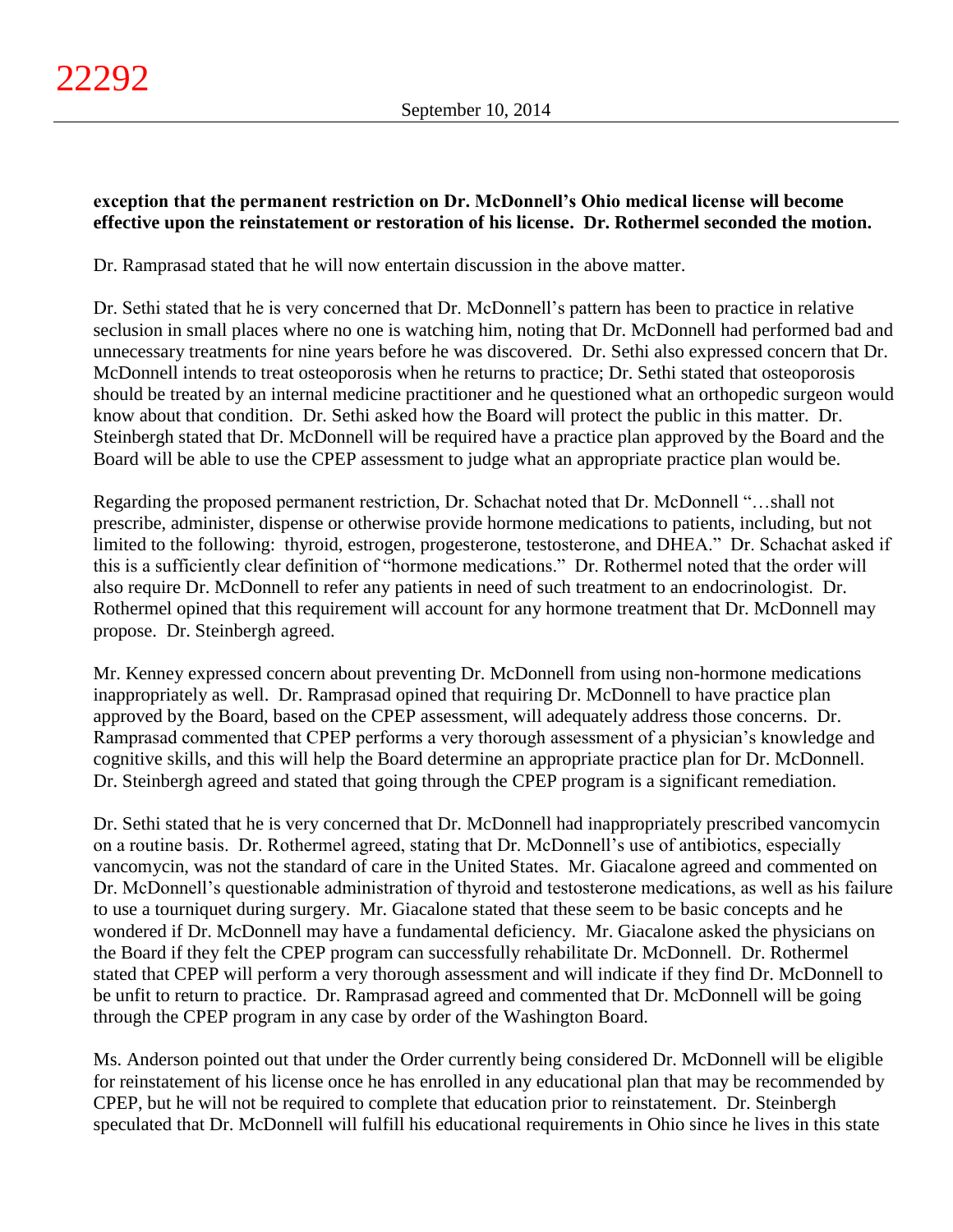now.

Dr. Ramprasad suggested that this matter be tabled so the Order can be rewritten to incorporate the contents of the Board's discussion.

**Dr. Steinbergh moved to table this topic. Mr. Kenney seconded the motion.** All members voted aye. The motion to table carried.

# CASSANDRA ROSE PARROTT, D.O.

Dr. Ramprasad directed the Board's attention to the matter of Cassandra Rose Parrott, D.O. Objections have been filed and were previously distributed to Board members. Mr. Porter was the Hearing Examiner.

Dr. Ramprasad continued that a request to address the Board has been timely filed on behalf of Dr. Parrott. Five minutes will be allowed for that address.

Dr. Parrott was represented by her attorney, Steven Sindell. Mr. Sindell stated that seven and eight years ago, Dr. Parrott had a serious drinking problem which resulted in two arrests for Driving Under the Influence (DUI). Mr. Sindell asked the Board to remember that seven or eight years is a long time. At that time, Dr. Parrott was diagnosed with alcohol dependence. Mr. Sindell stated that although Dr. Parrott was never told that she must forever abstain from alcohol, she did abstain for five-and-a-half years. Mr. Sindell noted that these events occurred before Dr. Parrott attended medical school.

Mr. Sindell stated that Dr. Parrott attended medical school in Arizona, where her record indicates stellar performance. Following graduation, Dr. Parrott did a radiology residency at the Cleveland Clinic. Between October 2013 and January 2014, Dr. Parrott felt that there would be no problem if she had a glass of wine once a month with her family, and in fact there were no problems. Mr. Sindell stated that when the Medical Board ordered Dr. Parrott to an examination, she stopped drinking immediately with no treatment. Mr. Sindell noted that the Hearing Examiner found Dr. Parrott to be very credible in her testimony.

Mr. Sindell stated that when Dr. Parrott applied for renewal of her training certificate, the Board ordered Dr. Parrott to an examination at Shepherd Hill. Mr. Sindell stated that Dr. Parrott was not given the opportunity to choose a Board-approved facility for the examination which may have been closer to her home and covered by her insurance. Mr. Sindell stated that Glenbeigh Hospital is an excellent place for such an evaluation, but Dr. Parrott was ordered to go to Shepherd Hill and Dr. Whitney.

Mr. Sindell stated that, according to statute, the Board can only order a summary suspension of a certificate if there is danger of immediate and serious harm to the public. Mr. Sindell stated that there is no evidence that Dr. Parrott was ever intoxicated or had any problems with alcohol for eight years. Mr. Sindell questioned how the Board could arrive at the conclusion that Dr. Parrott was a danger to the public. Mr. Sindell stated that for a physician to be considered impaired, he or she must have an impaired ability to practice according to acceptable standards due to habitual or excessive use of drugs or alcohol. Mr. Sindell opined that the Board has made rules in this regard that are contrary to the law. Specifically, Mr. Sindell opined that the Board has adopted a one-drop-of-alcohol rule in regards to relapse, and that standard is not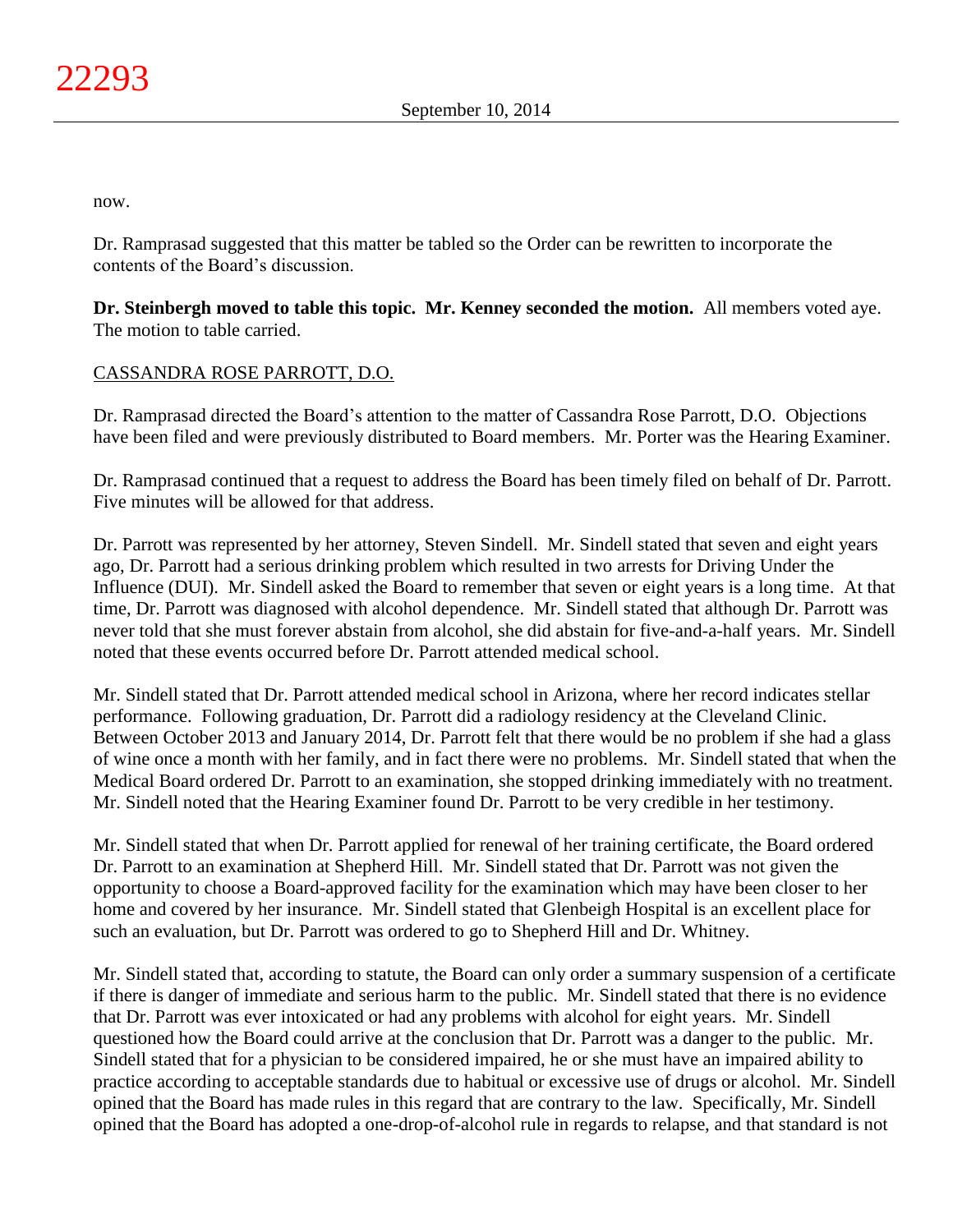in the Ohio Administrative Code. Mr. Sindell stated that if a physician "relapses," even if it is just one drink, they are ordered to a 28-day intervention. Mr. Sindell opined that it is not a good idea to treat someone who is not actually impaired, and even if it is a good idea it is beyond the authority of the Board.

Mr. Sindell continued that if there is no evidence that a physician is habitually and excessively using alcohol resulting in an inability to practice according to standards, then the Board has no right to do more than monitor that physician and cannot summarily suspend their certificate. Mr. Sindell stated that if this matter is not resolved before the Board, then the Supreme Court may have to consider it.

Dr. Ramprasad asked if the Assistant Attorney General would like to respond. Mr. Wakley stated that he would like to respond.

Mr. Wakley stated that an extensive and detailed account of Dr. Parrott's history with alcohol was presented at the hearing. Mr. Wakley stated that at one point, Dr. Parrott was drinking 12 beers per day, but she supposedly did not know she was an alcoholic. Mr. Wakley stated that Dr. Parrott was arrested for DUI with a blood alcohol content (BAC) over 0.2, was arrested again for DUI with a BAC over 0.2, and was even sent to Alcoholics Anonymous (AA); at all of these points, Dr. Parrott supposedly did not know that she was an alcoholic. Mr. Wakley reiterated that Dr. Parrott has been told repeatedly that she is behaving outside the norm when she drinks alcohol, but she does not "get it."

Mr. Wakley continued that Dr. Parrott had given up drinking in college because she felt that she was drinking too much. However, Dr. Parrott resumed drinking a few years later with 12 beers per day three to five times a week. It was during this period that Dr. Parrott had her two DUI arrests. After abstaining for a few years, Dr. Parrott decided the she wanted to drink again and enjoy that experience with her family. Mr. Wakley stated that two addictionologists, both of whom are considered the gold-standard in Ohio in that field, testified at Dr. Parrott's hearing. Both Dr. Whitney and Dr. Parrott's own expert, Dr. Collins, agreed that Dr. Parrott needs a 28-day inpatient treatment and aftercare. Mr. Wakley opined that Dr. Parrott's certificate should be suspended for a period of time following the completion of her treatment, but otherwise Mr. Wakley agreed with the Proposed Order.

# **Dr. Steinbergh moved to approve and confirm Mr. Porter's Findings of Fact, Conclusions of Law, and Proposed Order in the matter of Cassandra Rose Parrott, D.O. Dr. Soin seconded the motion.**

Dr. Ramprasad stated that he would now entertain discussion in the above matter.

Mr. Gonidakis stated that Dr. Parrott received a training certificate from the Medical Board in 2013. In a letter dated April 2, 2014, the Board ordered Dr. Parrott to a 72-hour treatment program at Shepherd Hill. On June 11, 2014, the Board summarily suspended Dr. Parrott's training certificate.

Mr. Gonidakis stated that the record clearly demonstrates that Dr. Parrott has a long history of various abuses. Dr. Parrott admits to starting drinking and smoking marijuana at age 15. Dr. Parrott later experimented with cocaine, mushrooms, and ecstasy, though never regularly. In college, Dr. Parrott engaged in binge drinking which led to memory loss and passing out. After seeing a counselor, Dr. Parrott gave up alcohol during her junior and senior years, but resumed drinking heavily after graduation. Dr.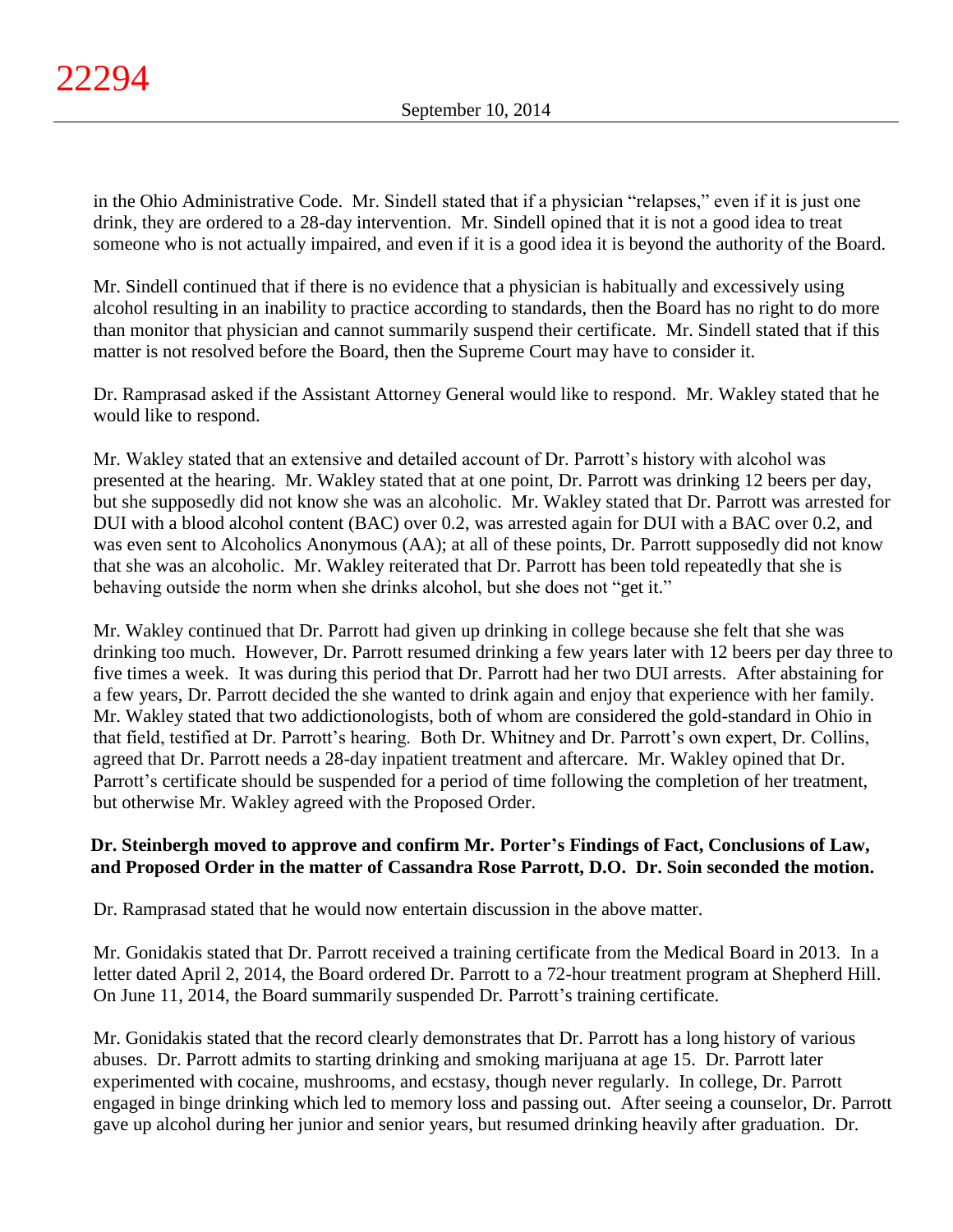Parrott admitted she could not control her drinking at age 25. Dr. Parrot abstained when she was in medical school from 2007 to 2012, but started using alcohol again sparingly in 2012, drinking one or two glasses of wine or beer on special occasions socially or with family. Dr. Parrott feels that she does not have any problems or issues and claims complete abstinence since getting the letter from the Board in April 2014.

Mr. Gonidakis stated that the psychiatric evaluation at Shepherd Hill was negative. However, Dr. Whitney determined that Dr. Parrott was unable to practice medicine at acceptable standards and that Dr. Parrot's prognosis is poor if she does not seek treatment. Dr. Parrott obtained a second opinion from Dr. Collins, who claimed that Dr. Parrott was free of intoxication. Dr. Collins recommended a 28-day inpatient treatment, stating that there is a difference between sobriety and the absence of intoxication.

Mr. Gonidakis noted that in her testimony, Dr. Parrott disagreed with both Dr. Whitney and Dr. Collins regarding the need for a 28-day program. Dr. Parrott claimed that she is not an alcoholic. Dr. Parrott admitted that she never completed a 12-step program, but she attended AA meetings and relied on her church for help.

Mr. Gonidakis opined that the evidence clearly demonstrates that Dr. Parrott has a serious history of alcohol abuse and dependency. Mr. Gonidakis agreed with the Proposed Order to suspend Dr. Parrott's certificate indefinitely but for no less than 90 days from June 11, 2014, the date her certificate was summarily suspended. The Proposed Order also contains provisions for interim monitoring, conditions for reinstatement of Dr. Parrott's certificate, and probationary terms for at least five years.

Dr. Steinbergh stated that she thoroughly agrees with the Findings of Fact, Conclusions of Law, and Proposed Order. Dr. Steinbergh stated that, as with any disease, physicians must understand the disease parameters. Dr. Steinbergh stated that it is important for Dr. Parrott to begin to recognize what the disease of alcoholism looks like. Dr. Steinbergh likened this to diabetes in that a patient must accept and believe that they are diabetic so they can make lifestyle choices to reduce their chances of morbidity, heart disease, and blindness. Likewise, accepting the disease of alcoholism will be beneficial to Dr. Parrott's health. Dr. Steinbergh stated that if Dr. Parrott simply goes through the motions of the program without accepting the disease, then she will relapse and be back before the Board once again.

Dr. Ramprasad felt it was very salient that two different expert physicians came to the same conclusion, namely that Dr. Parrott should have a 28-day inpatient treatment program. Dr. Ramprasad noted Dr. Whitney's statement that he has never seen any of his patients go back to drinking socially who did not relapse. Dr. Ramprasad stated that a physician who started using alcohol at a very young age and abusing other substances will, without help, relapse at some point and cause public harm. Dr. Ramprasad agreed with Dr. Steinbergh that a 28-day treatment program will be very beneficial to Dr. Parrott and her future, as well as ensure the Board that the public is protected. Dr. Ramprasad stated that, given the history of other impaired physicians, Dr. Parrott's drinking is of great concern to him no matter the frequency.

Dr. Ramprasad commended Hearing Examiner Porter for including in his Report and Recommendation a discussion of the pertinent legal issues regarding impairment and the Board's right to take action. Dr. Steinbergh agreed, noting that, per Mr. Porter's discussion, there is no requirement that a physician be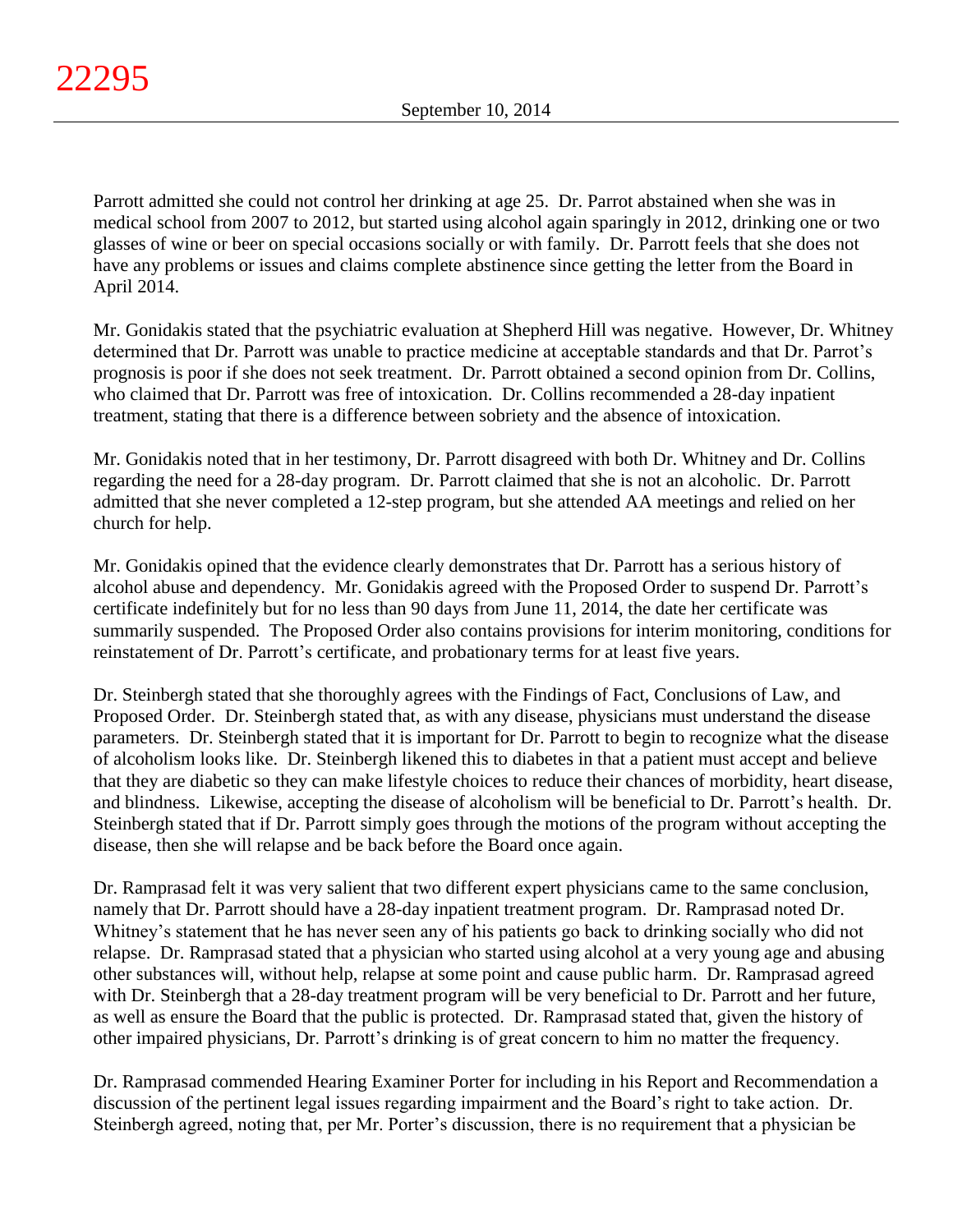intoxicated at the specific moment that the Board issues a Notice of Opportunity for Hearing.

A vote was taken on Dr. Steinbergh's motion to approve:

 $ROLL CALL$ :

| Dr. Bechtel    | - abstain |
|----------------|-----------|
| Dr. Saferin    | - abstain |
| Dr. Rothermel  | - aye     |
| Dr. Steinbergh | - aye     |
| Mr. Kenney     | - aye     |
| Dr. Ramprasad  | - aye     |
| Dr. Sethi      | - aye     |
| Dr. Soin       | - aye     |
| Dr. Schachat   | - aye     |
| Mr. Gonidakis  | - aye     |
| Mr. Giacalone  | - aye     |

The motion to approve carried.

#### FINDINGS, ORDERS, AND JOURNAL ENTRIES

Dr. Ramprasad stated that in the following matters, the Board issued Notices of Opportunity for Hearing and documentation of Service was received for each. There were no requests for hearing filed, and more than 30 days have elapsed since the mailing of the notices. The matters are therefore before the Board for final disposition. Dr. Ramprasad noted that the matter of Dr. Dahlsten is disciplinary in nature. Therefore the Secretary, Dr. Bechtel, and Supervising Member, Dr. Saferin, may not vote in that matter.

### JOHN ANDREW DAHLSTEN, M.D.

Dr. Ramprasad stated that the allegations concerning Dr. Dahlsten are as follows:

- In June 2014 he was convicted in U.S. District Court, Southern District of Ohio, on one felony count of Conspiracy to Acquire or possess Controlled Substances by Misrepresentation, Fraud, Forgery, Deception, or Subterfuge, and
- Dr. Dahlsten executed a Voluntary Surrender of Controlled Substances Privileges to the Drug Enforcement Administration.

**Mr. Giacalone moved to find that the allegations as set forth in the July 9, 2014 Notice of Immediate Suspension and Opportunity for Hearing have been proven by a preponderance of the evidence, and to enter an Order, effective immediately upon mailing, permanently revoking Dr. Dahlsten's license to practice medicine and surgery in Ohio. Dr. Steinbergh seconded the motion.**

Dr. Ramprasad stated that he will now entertain discussion in the above matter.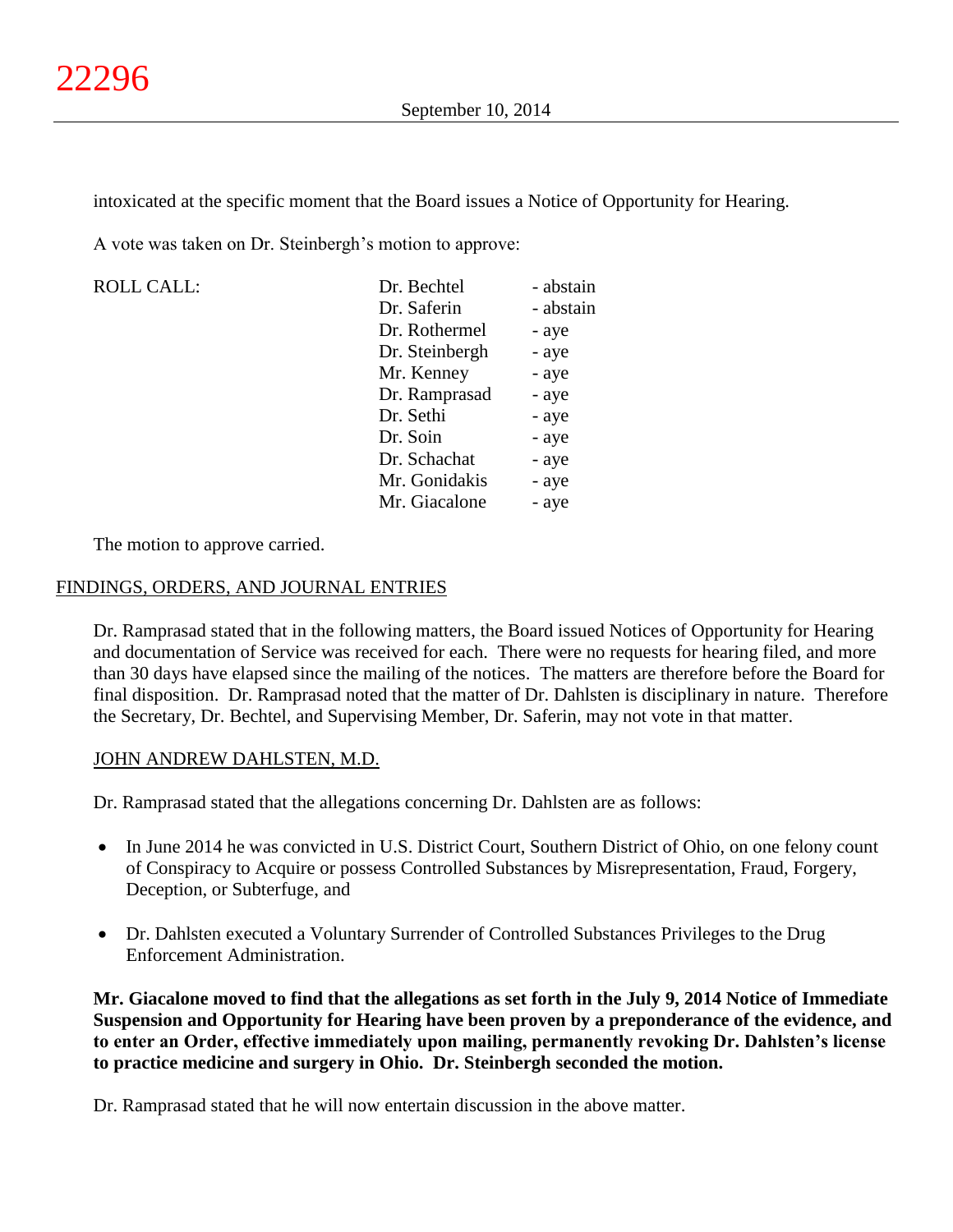Dr. Steinbergh noted a discrepancy in the record. Specifically, Dr. Steinbergh stated that the respondent is referred to as "John Andrew Dahlsten, M.D.," a designation for an allopathic physician. However, Dr. Dahlsten seems to have graduated from Des Moines University Osteopathic Medical Center, which would indicate that he is an osteopathic physician. Dr. Steinbergh suggested that this incongruity should be clarified before any order is adopted by the Board. Dr. Ramprasad suggested that this matter be tabled so that the staff can research this issue.

**Dr. Rothermel moved to table this topic. Dr. Soin seconded the motion.** All members voted aye. The motion to table carried.

# ADBULKARIM HANNA ASLO, M.D.

Dr. Ramprasad stated that Dr. Aslo has applied for a license to practice medicine and surgery in Ohio. On July 17, 2014, the Board notified Dr. Aslo that it proposed to deny his application because he has not completed an examination sequence acceptable to the Board and he does not hold specialty board certification. Specifically, Dr. Aslo passed the United States Medical Licensing Examination (USMLE) Step 3 examination on his  $22<sup>nd</sup>$  attempt, exceeding the Board's limit of five failures for any step of the USMLE. Also, Dr. Aslo's 10-year period of eligibility to pass all steps of the USMLE ended in September 2003.

**Dr. Soin moved to find that the allegations set forth in the July 17, 2014 Notice of Opportunity for Hearing have been proven to be true by a preponderance of the evidence, and that the Board enter an Order, effective immediately upon mailing, denying Dr. Aslo's application for licensure. Dr. Rothermel seconded the motion.** A vote was taken:

| <b>ROLL CALL:</b> | Dr. Bechtel    | - aye |
|-------------------|----------------|-------|
|                   | Dr. Saferin    | - aye |
|                   | Dr. Rothermel  | - aye |
|                   | Dr. Steinbergh | - aye |
|                   | Mr. Kenney     | - aye |
|                   | Dr. Ramprasad  | - aye |
|                   | Dr. Sethi      | - aye |
|                   | Dr. Soin       | - aye |
|                   | Dr. Schachat   | - aye |
|                   | Mr. Gonidakis  | - aye |
|                   | Mr. Giacalone  | - aye |

The motion carried.

Mr. Gonidakis exited the meeting at this time.

# AMY LYNN KAHL, M.T.

Dr. Ramprasad stated that Ms. Kahl has applied for restoration of her license to practice massage therapy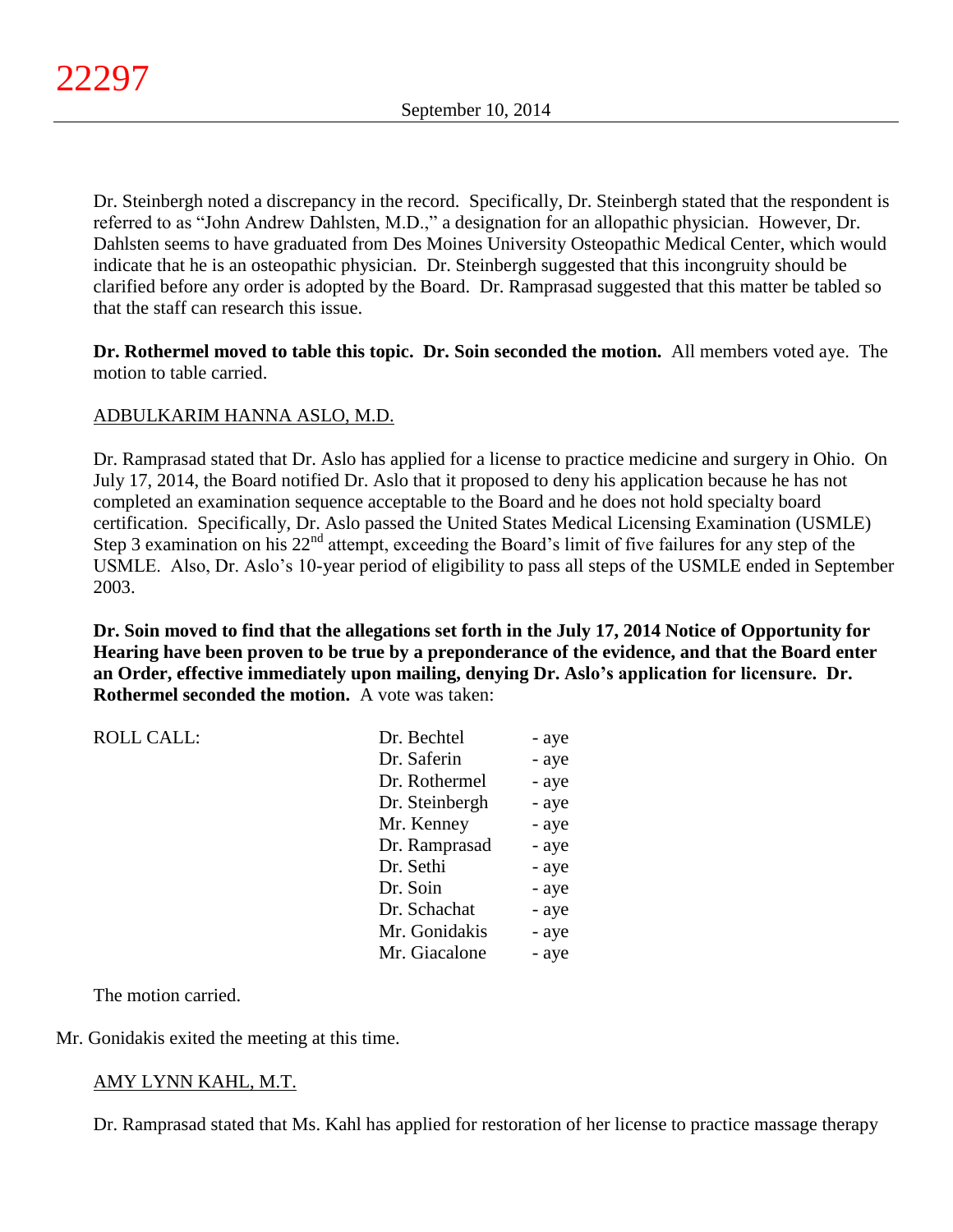in Ohio. The Board notified Ms. Kahl that it proposed to approve her application for restoration, provided that she takes and passes the Massage and Bodywork Licensing Examination due to the fact that she has not engaged in the active practice of massage therapy for more than two years.

**Dr. Steinbergh moved to find that the allegations set forth in the July 1, 2014 Notice of Opportunity for Hearing have been proven to be true by a preponderance of the evidence, and that the Board enter an Order, effective immediately upon mailing, granting Ms. Kahl's application for restoration of her license, provided that she takes and passes the Massage and Bodywork Examination within six months of July 1, 2014. Dr. Saferin seconded the motion.** A vote was taken:

| <b>ROLL CALL:</b> | Dr. Bechtel    | - aye |
|-------------------|----------------|-------|
|                   | Dr. Saferin    | - aye |
|                   | Dr. Rothermel  | - aye |
|                   | Dr. Steinbergh | - aye |
|                   | Mr. Kenney     | - aye |
|                   | Dr. Ramprasad  | - aye |
|                   | Dr. Sethi      | - aye |
|                   | Dr. Soin       | - aye |
|                   | Dr. Schachat   | - aye |
|                   | Mr. Giacalone  | - aye |
|                   |                |       |

The motion carried.

#### CATHERINE ANN KILEY, M.D.

Dr. Ramprasad stated that Dr. Kiley has applied a license to practice medicine and surgery Ohio. The Board notified Dr. Kiley that it proposed to approve her application, provided that she takes and passes the Special Purpose Examination due to the fact that she has not engaged in the active practice of medicine for more than two years.

**Dr. Saferin moved to find that the allegations set forth in the July 11, 2014 Notice of Opportunity for Hearing have been proven to be true by a preponderance of the evidence, and that the Board enter an Order, effective immediately upon mailing, granting Dr. Kiley's application for licensure, provided that she takes and passes the Special Purpose Examination within one year of July 11, 2014. Dr. Rothermel seconded the motion.** A vote was taken:

 $ROLL CALL$ :

| Dr. Bechtel    | - aye |
|----------------|-------|
| Dr. Saferin    | - aye |
| Dr. Rothermel  | - aye |
| Dr. Steinbergh | - aye |
| Mr. Kenney     | - aye |
| Dr. Ramprasad  | - aye |
| Dr. Sethi      | - aye |
| Dr. Soin       | - aye |
|                |       |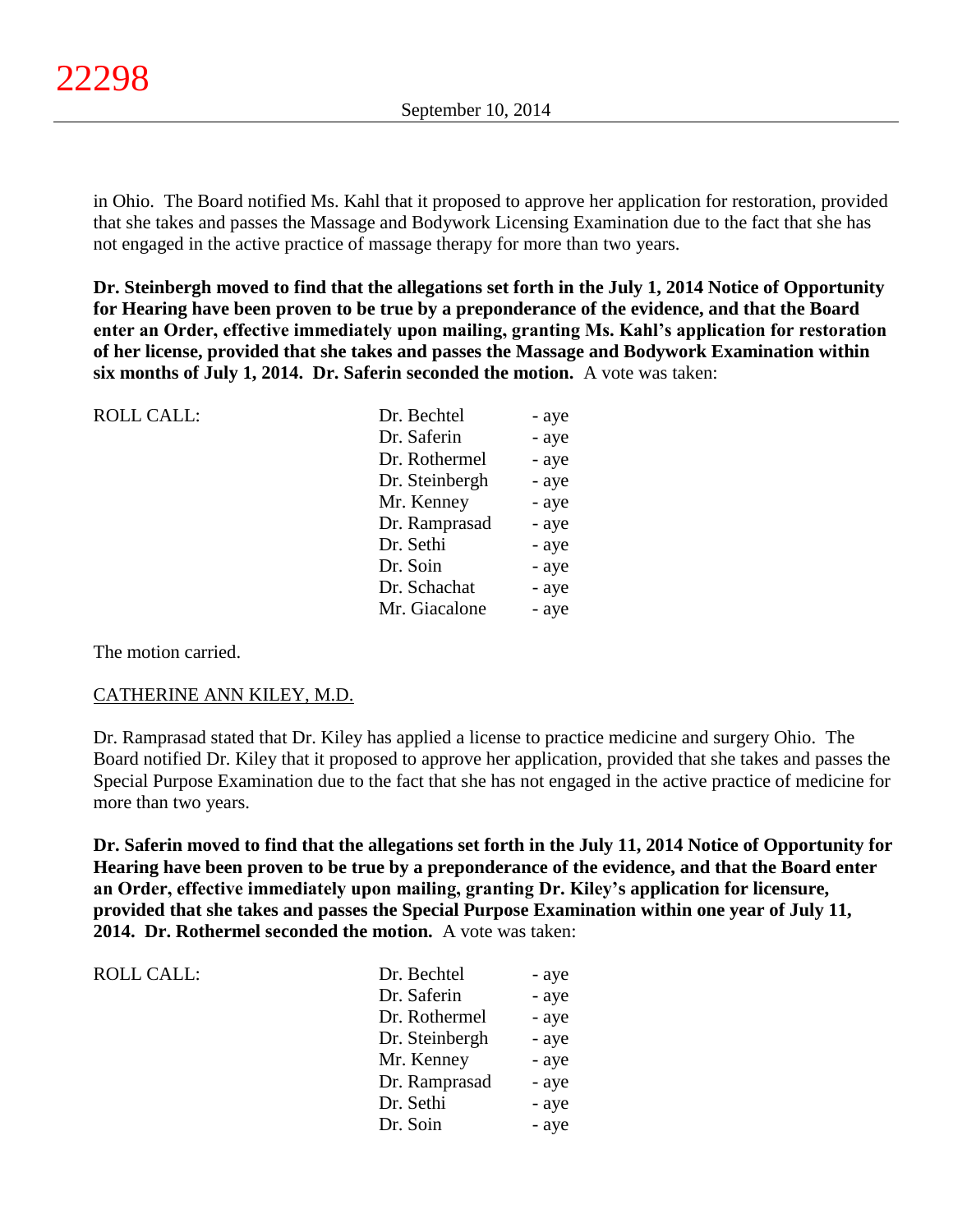| Dr. Schachat  | - aye |
|---------------|-------|
| Mr. Giacalone | - aye |

The motion carried.

#### CHELSEA FAITH OWENS, M.T.

Dr. Ramprasad stated that Ms. Owens has applied for restoration of her license to practice massage therapy in Ohio. The Board notified Ms. Owens that it proposed to approve her application for restoration, provided that she takes and passes the Massage and Bodywork Licensing Examination due to the fact that she has not engaged in the active practice of massage therapy for more than two years.

**Dr. Saferin moved to find that the allegations set forth in the July 11, 2014 Notice of Opportunity for Hearing have been proven to be true by a preponderance of the evidence, and that the Board enter an Order, effective immediately upon mailing, granting Ms. Owens' application for restoration of her license, provided that she takes and passes the Massage and Bodywork Examination within six months of July 11, 2014. Dr. Bechtel seconded the motion.** A vote was taken:

| Dr. Saferin<br>Dr. Rothermel<br>Dr. Steinbergh<br>Mr. Kenney<br>Dr. Ramprasad<br>Dr. Sethi<br>Dr. Soin<br>Dr. Schachat<br>Mr. Giacalone | <b>ROLL CALL:</b> | Dr. Bechtel | - aye |
|-----------------------------------------------------------------------------------------------------------------------------------------|-------------------|-------------|-------|
|                                                                                                                                         |                   |             | - aye |
|                                                                                                                                         |                   |             | - aye |
|                                                                                                                                         |                   |             | - aye |
|                                                                                                                                         |                   |             | - aye |
|                                                                                                                                         |                   |             | - aye |
|                                                                                                                                         |                   |             | - aye |
|                                                                                                                                         |                   |             | - aye |
|                                                                                                                                         |                   |             | - aye |
|                                                                                                                                         |                   |             | - aye |

The motion carried.

The Board recessed at 12:10 p.m. and resumed the meeting at 1:05 p.m. Mr. Gonidakis was present when the meeting resumed.

#### REPORTS AND RECOMMENDATIONS

#### JESSOP MARK MCDONNELL, M.D.

**Dr. Steinbergh moved to remove the topic of Jessop Mark McDonnell, M.D., from the table. Mr. Kenney seconded the motion.** All members voted aye. The motion to remove from the table carried.

Dr. Steinbergh wished to slightly alter her previous proposed amendment to the Proposed Order to read as follows: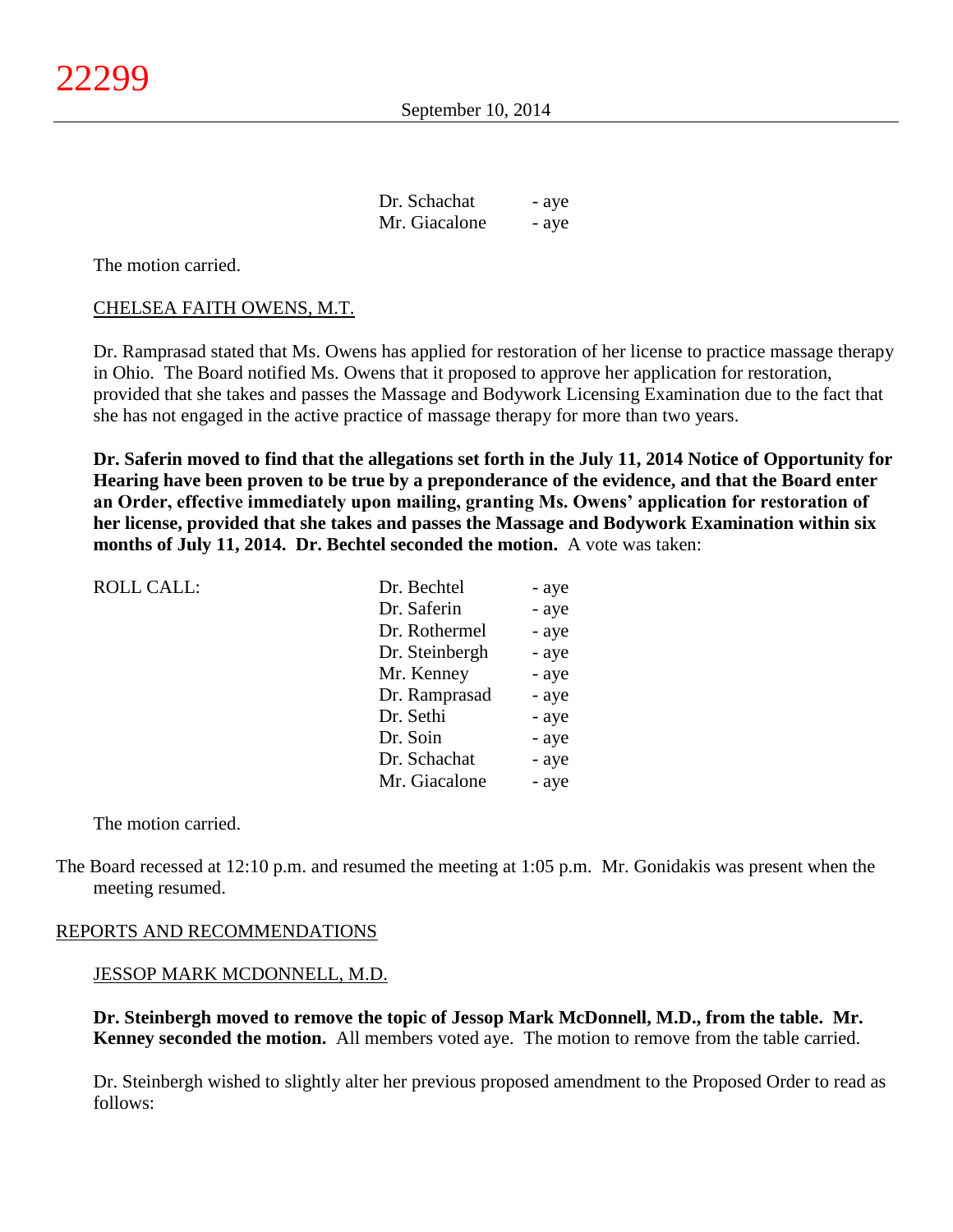It is hereby ORDERED that:

- A. **SUSPENSION OF CERTIFICATE**: The certificate of Dr. McDonnell to practice medicine and surgery in the State of Ohio shall be SUSPENDED for an indefinite period of time.
- B. **CONDITIONS FOR REINSTATEMENT OR RESTORATION**: The Board shall not consider reinstatement or restoration of Dr. McDonnell's certificate to practice medicine and surgery until all of the following conditions have been met:
	- 1. **Application for Reinstatement or Restoration**: Dr. McDonnell shall submit an application for reinstatement or restoration, accompanied by appropriate fees, if any.
	- 2. **Assessment by CPEP; Compliance with Education Plan**: Prior to the reinstatement or restoration of his certificate, or as otherwise determined by the Board, Dr. McDonnell shall contact the Center Personalized Education for Physicians ("CPEP") for the purposes of an assessment, as ordered by the Medical Quality Assurance Commission for the Department of Health in the State of Washington ("Washington Board") in an October 4, 2013 Stipulated Findings of Fact, Conclusions of Law and Agreed Order in Case No. M2009-1285 ("Washington Order").

Dr. McDonnell shall complete the CPEP assessment in compliance with the Washington Order.

Upon completion of the assessment, Dr. McDonnell shall ensure that CPEP issues a written assessment, in which CPEP states whether Dr. McDonnell should undergo an education plan. Dr. McDonnell shall complete and sign the written assessment. Further, Dr. McDonnell shall provide this Board with a copy of the signed written assessment and any education plan along with his application for reinstatement or restoration.

- 3. **Certification of Compliance with the Washington Order**: At the time he submits his application for reinstatement or restoration, Dr. McDonnell shall submit to the Board certification from the Washington Board, dated no earlier than 60 days prior to Dr. McDonnell's application for reinstatement or restoration, that Dr. McDonnell has maintained full compliance with the Washington Order*.*
- 4. **Additional Evidence of Fitness To Resume Practice**: In the event that Dr. McDonnell has not been engaged in the active practice of medicine and surgery for a period in excess of two years prior to application for reinstatement or restoration, the Board may exercise its discretion under Section 4731.222, Ohio Revised Code, to require additional evidence of his fitness to resume practice.
- C. **PERMANENT LIMITATION/RESTRICTION**: Upon reinstatement or restoration of Dr. McDonnell's certificate to practice medicine and surgery in the State of Ohio, said certificate shall be permanently LIMITED and RESTRICTED as follows:
	- 1. Dr. McDonnell shall not prescribe, administer, dispense or otherwise provide hormone medications to patients, including, but not limited to the following: thyroid, estrogen, progesterone, testosterone,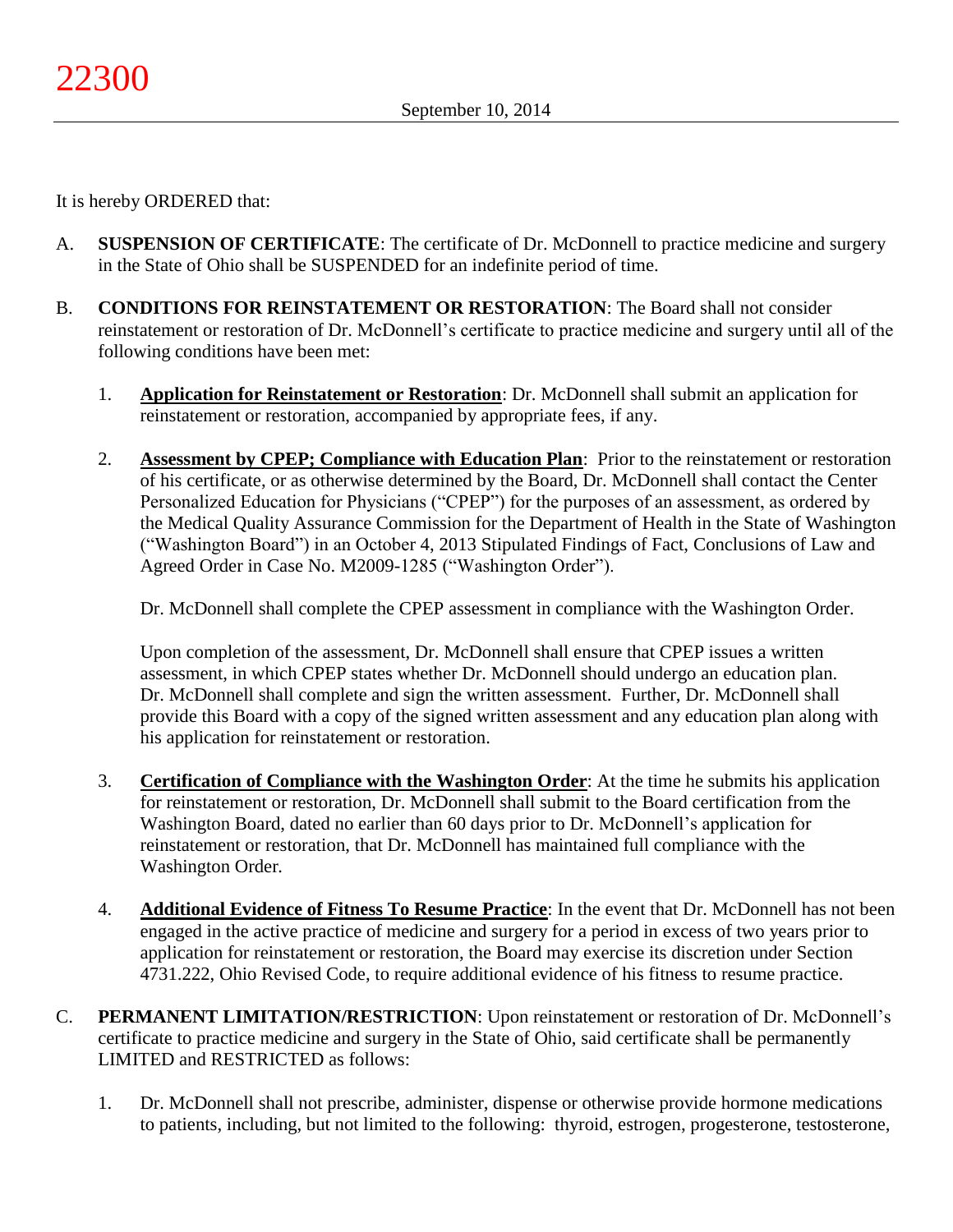and DHEA. If a patient in Dr. McDonnell's care is in need of treatment with hormone medication, Dr. McDonnell shall refer the patient to an endocrinologist.

- D. **PROBATION**: Upon reinstatement or restoration, the certificate of Dr. McDonnell to practice medicine and surgery in the State of Ohio shall be subject to the following PROBATIONARY terms, conditions, and limitations for a period of at least five years:
	- 1. **Obey the Law and Terms of Washington Order**: Dr. McDonnell shall obey all federal, state, and local laws; all rules governing the practice of medicine and surgery in the state in which he is practicing; and all terms, conditions, and limitations imposed by the Washington Board in the Washington Order.
	- 2. **Declarations of Compliance**: Dr. McDonnell shall submit quarterly declarations under penalty of Board disciplinary action and/or criminal prosecution, stating whether there has been compliance with all the conditions of this Order. The first quarterly declaration must be received in the Board's offices on or before the first day of the third month following the month in which this Order becomes effective. Subsequent quarterly declarations must be received in the Board's offices on or before the first day of every third month.
	- 3. **Personal Appearances**: Dr. McDonnell shall appear in person for an interview before the full Board or its designated representative during the third month following the month in which this Order becomes effective, or as otherwise directed by the Board. Subsequent personal appearances shall occur every **six** months thereafter, and/or as otherwise directed by the Board. If an appearance is missed or is rescheduled for any reason, ensuing appearances shall be scheduled based on the appearance date as originally scheduled.
	- 4. **Evidence of Compliance with the Washington Order; Provide Reports**: At the time he submits his declarations of compliance, Dr. McDonnell shall also submit declarations under penalty of Board disciplinary action and/or criminal prosecution stating whether he has complied with all the terms, conditions, and limitations imposed in the Washington Order. Moreover, Dr. McDonnell shall cause to be submitted to the Board copies of any reports that he submits to the Washington Board whenever and at the same time the Washington Board requires such submission.
	- 5. **Notification of Change in Terms of Probation by the Washington Board**: Dr. McDonnell shall immediately notify the Board in writing of any modification or change to any term, condition, or limitation imposed in the Washington Order, including termination of that order.
	- 6. **Refrain from Commencing Practice in Ohio**: Dr. McDonnell shall refrain from commencing practice in Ohio without prior written Board approval. Moreover, should Dr. McDonnell commence practice in Ohio, the Board may place his certificate under additional probationary terms, conditions, or limitations, including the following: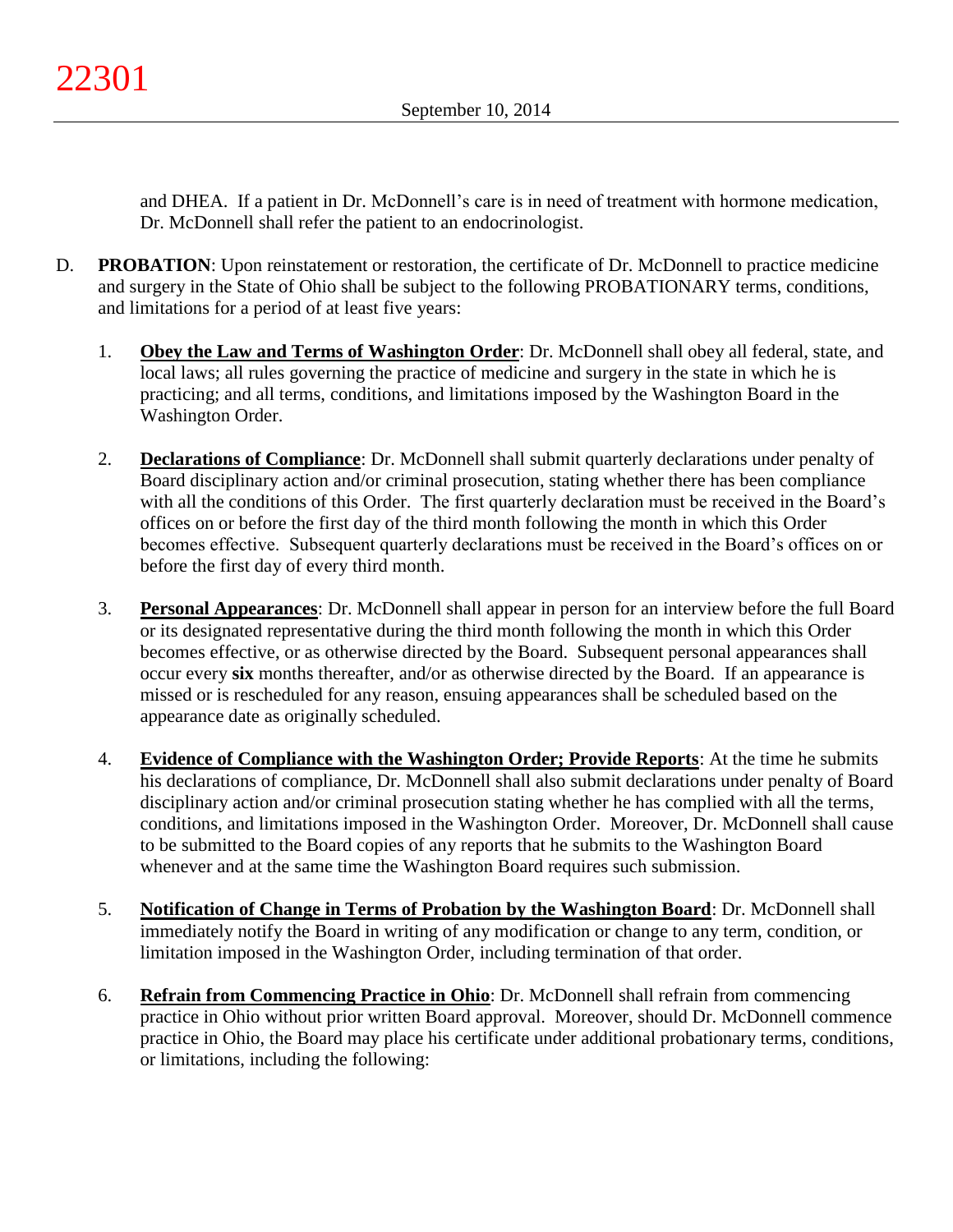a. **CPEP Education Plan**: In the event that the written assessment by CPEP indicates that Dr. McDonnell should undergo an education plan, Dr. McDonnell shall enroll in a CPEP education plan prior to commencing practice in Ohio, or as otherwise determined by the Board.

Dr. McDonnell shall practice in accordance with the education plan developed by CPEP, unless otherwise determined by the Board. Dr. McDonnell shall cause to be submitted to the Board quarterly declarations from CPEP documenting Dr. McDonnell's continued compliance with the education plan.

Dr. McDonnell shall obtain the Board's prior approval for any deviation from the education plan.

If, in a manner not authorized by the Board, Dr. McDonnell fails to comply with the education plan, Dr. McDonnell shall cease practicing medicine and surgery beginning the day following Dr. McDonnell's receiving notice from the Board of such violation and shall refrain from practicing until CPEP provides written notification to the Board that Dr. McDonnell has reestablished compliance with the education plan. Practice during the period of noncompliance shall be considered practicing medicine without a certificate, in violation of Section 4731.41, Ohio Revised Code.

Dr. McDonnell shall successfully complete the education activities set out in the education plan, including any final evaluation, within the time periods set forth by CPEP, unless otherwise determined by the Board.

Upon successful completion of the education plan, including any final assessment recommended by CPEP, Dr. McDonnell shall provide the Board with satisfactory documentation from CPEP indicating that Dr. McDonnell has successfully completed the education plan.

Dr. McDonnell's participation in the CPEP shall be at his own expense.

b. **Practice Plan**: Prior to Dr. McDonnell's commencement of practice in Ohio, or as otherwise determined by the Board, Dr. McDonnell shall submit to the Board and receive its approval for a plan of practice in Ohio. The practice plan, unless otherwise determined by the Board, shall be limited to a supervised structured environment in which Dr. McDonnell's activities will be directly supervised and overseen by a monitoring physician approved by the Board. **The practice plan shall, as determined by the Board, reflect, but not be limited to, the CPEP education plan.** Dr. McDonnell shall obtain the Board's prior approval for any alteration to the practice plan approved pursuant to this Order.

At the time Dr. McDonnell submits his practice plan, he shall also submit the name and curriculum vitae of a monitoring physician for prior written approval by the Secretary and Supervising Member of the Board. In approving an individual to serve in this capacity, the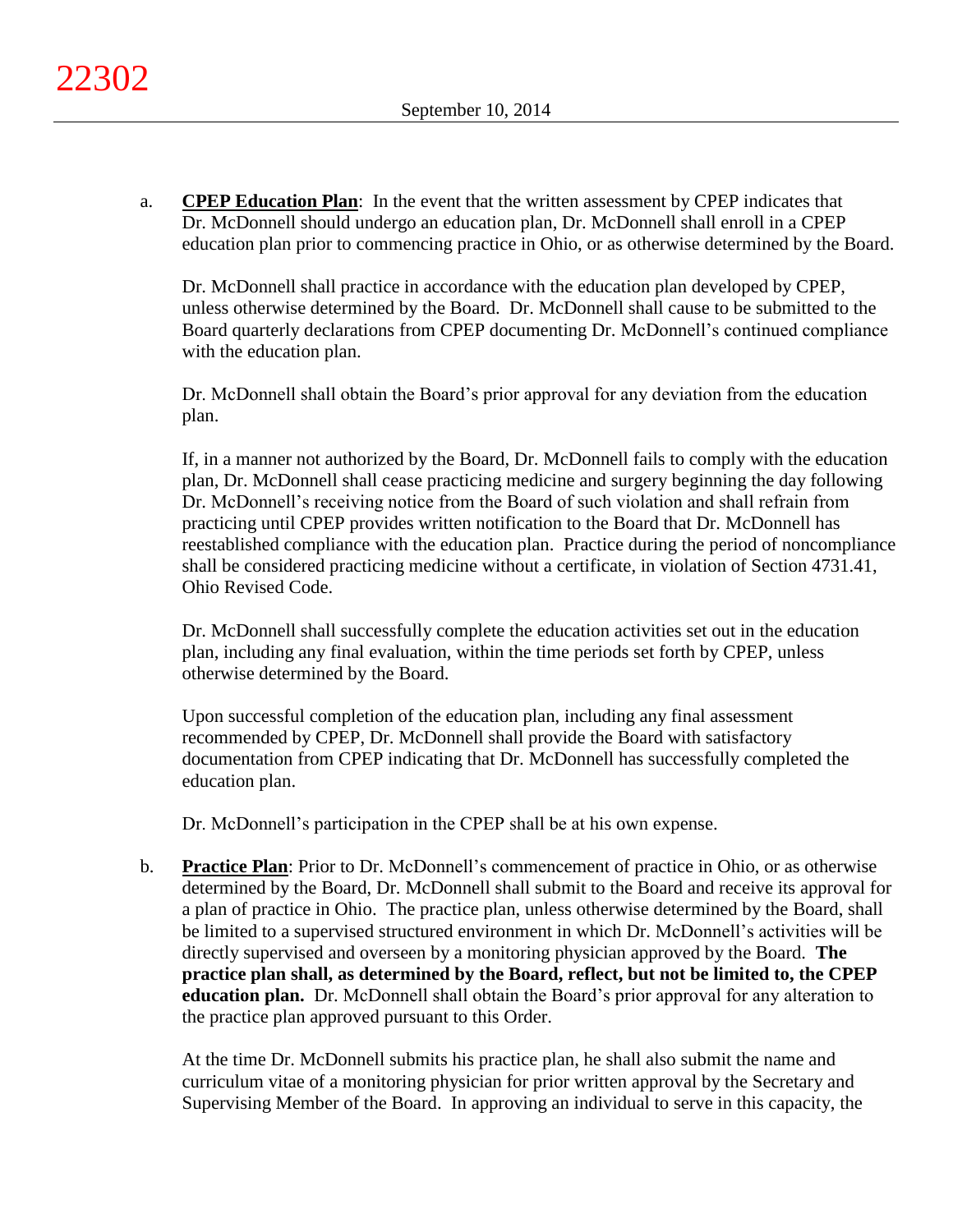Secretary and Supervising Member will give preference to a physician who practices in the same locale as Dr. McDonnell and who is engaged in the same or similar practice specialty.

The monitoring physician shall monitor Dr. McDonnell and his medical practice, and shall review Dr. McDonnell's patient charts. The chart review may be done on a random basis, with the frequency and number of charts reviewed to be determined by the Board.

Further, the monitoring physician shall provide the Board with reports on the monitoring of Dr. McDonnell and his medical practice, and on the review of Dr. McDonnell's patient charts. Dr. McDonnell shall ensure that the reports are forwarded to the Board on a quarterly basis and are received in the Board's offices no later than the due date for Dr. McDonnell's declarations of compliance.

In the event that the designated monitoring physician becomes unable or unwilling to serve in this capacity, Dr. McDonnell shall immediately so notify the Board in writing. In addition, Dr. McDonnell shall make arrangements acceptable to the Board for another monitoring physician within 30 days after the previously designated monitoring physician becomes unable or unwilling to serve, unless otherwise determined by the Board. Dr. McDonnell shall further ensure that the previously designated monitoring physician also notifies the Board directly of his or her inability to continue to serve and the reasons therefor.

The Board, in its sole discretion, may disapprove any physician proposed to serve as Dr. McDonnell's monitoring physician, or may withdraw its approval of any physician previously approved to serve as Dr. McDonnell's monitoring physician, in the event that the Secretary and Supervising Member of the Board determine that any such monitoring physician has demonstrated a lack of cooperation in providing information to the Board or for any other reason.

- 7. **Tolling of Probationary Period While Out of Compliance**: In the event Dr. McDonnell is found by the Secretary of the Board to have failed to comply with any provision of this Order, and is so notified of that deficiency in writing, such period(s) of noncompliance will not apply to the reduction of the probationary period under this Order.
- 8. **Required Reporting of Change of Address**: Dr. McDonnell shall notify the Board in writing of any change of residence address and/or principal practice address within 30 days of the change.
- E. **TERMINATION OF PROBATION; PERMANENT LIMITATION**: Upon successful completion of probation, as evidenced by a written release from the Board, Dr. McDonnell's certificate will be restored, but shall thereafter be permanently LIMITED and RESTRICTED as specified in paragraph C, above.

# F. **REQUIRED REPORTING WITHIN 30 DAYS OF THE EFFECTIVE DATE OF THIS ORDER**:

1. **Required Reporting to Employers and Others**: Within 30 days of the effective date of this Order, Dr. McDonnell shall provide a copy of this Order to all employers or entities with which he is under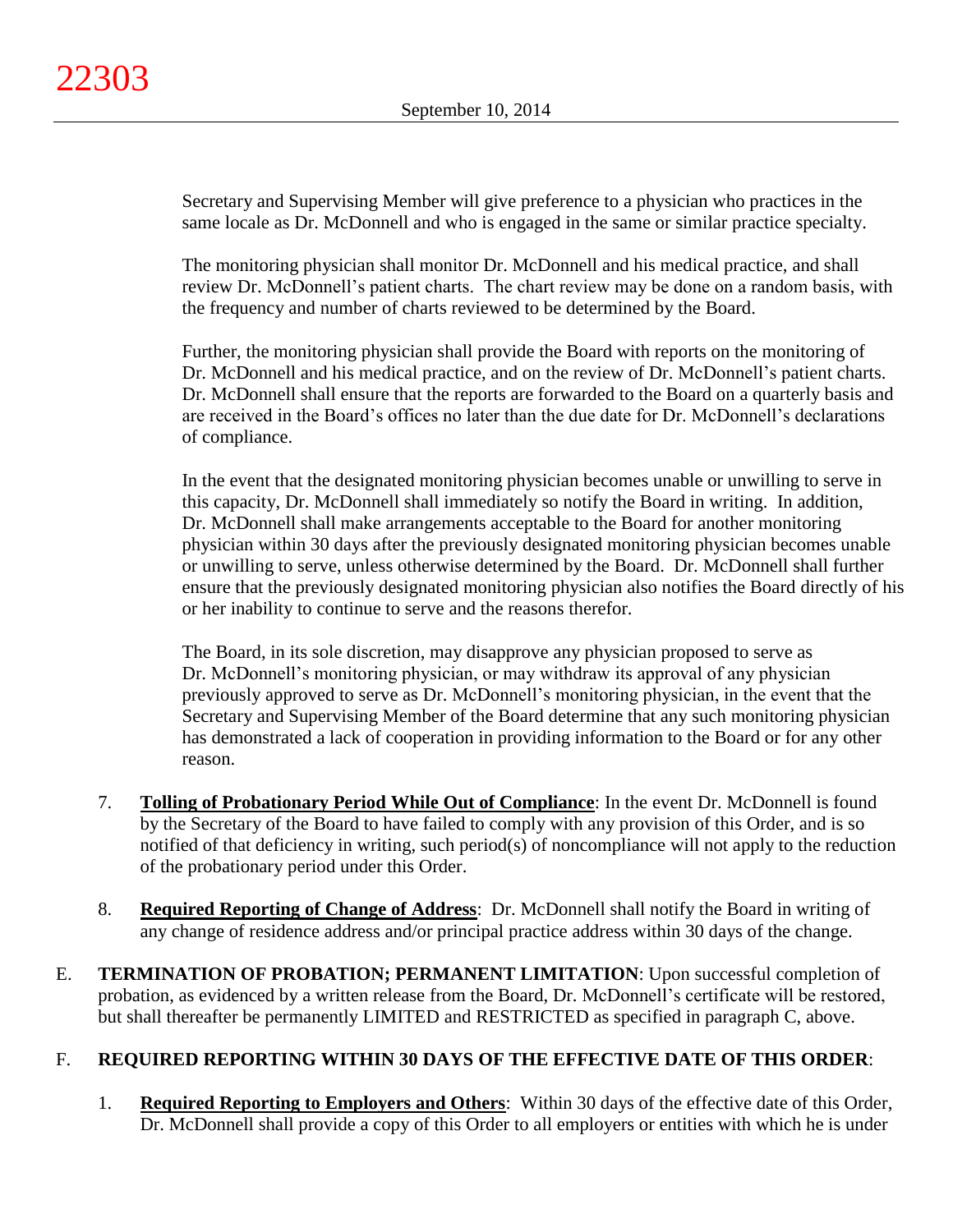contract to provide healthcare services (including but not limited to third-party payors), or is receiving training, and the Chief of Staff at each hospital or healthcare center where he has privileges or appointments. Further, Dr. McDonnell shall promptly provide a copy of this Order to all employers or entities with which he contracts in the future to provide healthcare services (including but not limited to third-party payors), or applies for or receives training, and the Chief of Staff at each hospital or healthcare center where he applies for or obtains privileges or appointments.

In the event that Dr. McDonnell provides any healthcare services or healthcare direction or medical oversight to any emergency medical services organization or emergency medical services provider in Ohio, within 30 days of the effective date of this Order, he shall provide a copy of this Order to the Ohio Department of Public Safety, Division of Emergency Medical Services.

These requirements shall continue until Dr. McDonnell receives from the Board written notification of the successful completion of his probation.

- 2. **Required Reporting to Other Licensing Authorities**: Within 30 days of the effective date of this Order, Dr. McDonnell shall provide a copy of this Order to the proper licensing authority of any state or jurisdiction in which he currently holds any professional license, as well as any federal agency or entity, including but not limited to the Drug Enforcement Administration, through which he currently holds any professional license or certificate. Also, Dr. McDonnell shall provide a copy of this Order at the time of application to the proper licensing authority of any state or jurisdiction in which he applies for any professional license or reinstatement/restoration of any professional license. This requirement shall continue until Dr. McDonnell receives from the Board written notification of the successful completion of his probation.
- 3. **Required Documentation of the Reporting Required by Paragraph F**: Dr. McDonnell shall provide this Board with **one** of the following documents as proof of each required notification within 30 days of the date of each such notification: (a) the return receipt of certified mail within 30 days of receiving that return receipt, (b) an acknowledgement of delivery bearing the original ink signature of the person to whom a copy of the Order was hand delivered, (c) the original facsimile-generated report confirming successful transmission of a copy of the Order to the person or entity to whom a copy of the Order was faxed, or (d) an original computer-generated printout of electronic mail communication documenting the e-mail transmission of a copy of the Order to the person or entity to whom a copy of the Order was e-mailed.
- G. **VIOLATION OF THE TERMS OF THIS ORDER**: If Dr. McDonnell violates the terms of this Order in any respect, the Board, after giving him notice and the opportunity to be heard, may institute whatever disciplinary action it deems appropriate, up to and including the permanent revocation of his certificate.

**EFFECTIVE DATE OF ORDER:** This Order shall become effective immediately upon the mailing of the notification of approval by the Board.

**No Board member objection to the change in the motion to amend.** The change to the motion to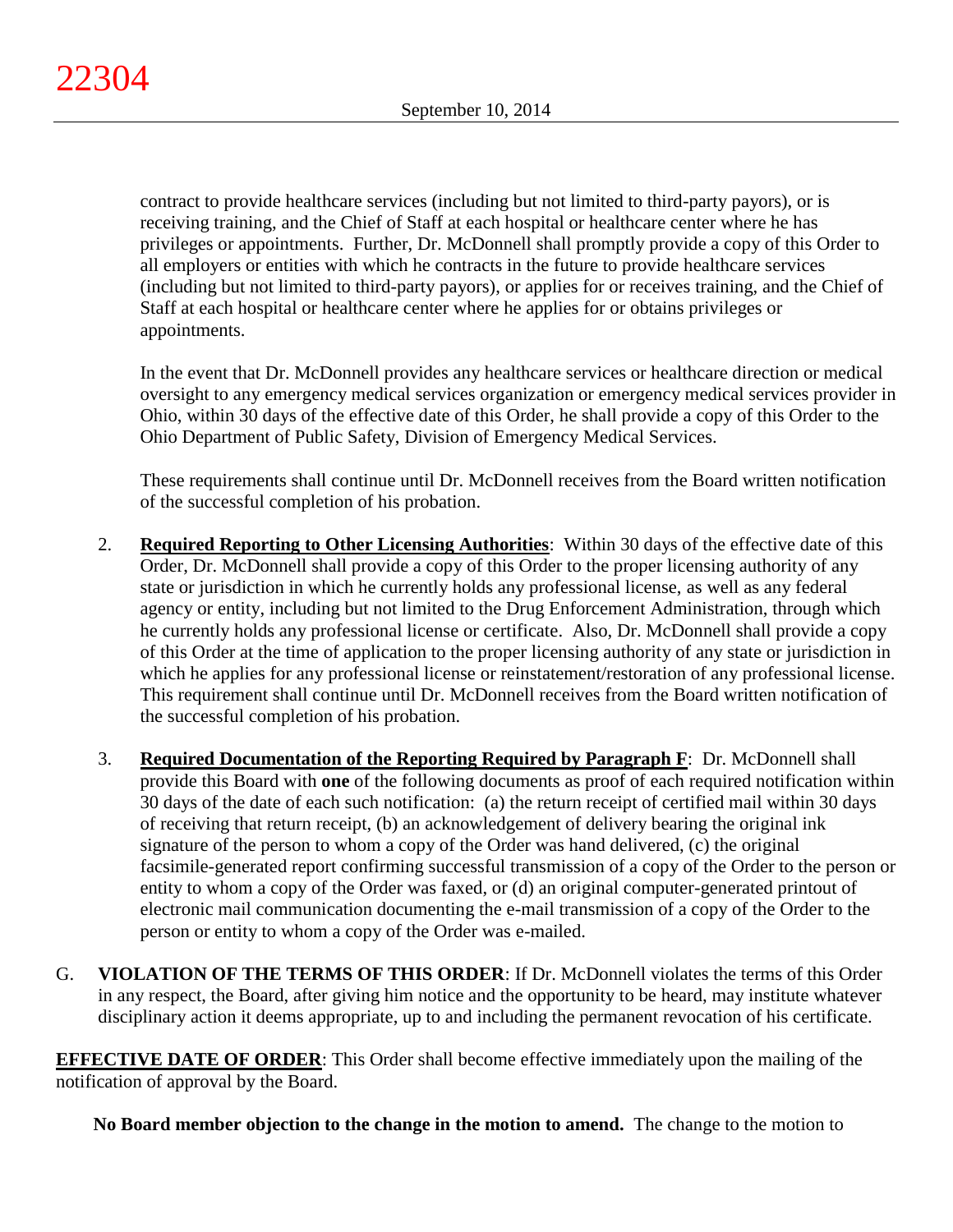amend was accepted.

A vote was taken on Dr. Steinbergh's motion to amend:

| <b>ROLL CALL:</b> | Dr. Bechtel    | - abstain |
|-------------------|----------------|-----------|
|                   | Dr. Saferin    | - abstain |
|                   | Dr. Rothermel  | - aye     |
|                   | Dr. Steinbergh | - aye     |
|                   | Mr. Kenney     | - aye     |
|                   | Dr. Ramprasad  | - aye     |
|                   | Dr. Sethi      | - aye     |
|                   | Dr. Soin       | - aye     |
|                   | Dr. Schachat   | - aye     |
|                   | Mr. Gonidakis  | - aye     |
|                   | Mr. Giacalone  | - aye     |

The motion to amend carried.

**Dr. Steinbergh moved to approve and confirm Mr. Porter's Findings of Fact, Conclusions of Law, and Proposed Order, as amended, in the matter of Jessop Mark McDonnell, M.D. Dr. Rothermel seconded the motion.** A vote was taken:

| <b>ROLL CALL:</b> |
|-------------------|
|                   |

| Dr. Bechtel    | - abstain |
|----------------|-----------|
| Dr. Saferin    | - abstain |
| Dr. Rothermel  | - aye     |
| Dr. Steinbergh | - aye     |
| Mr. Kenney     | - aye     |
| Dr. Ramprasad  | - aye     |
| Dr. Sethi      | - aye     |
| Dr. Soin       | - aye     |
| Dr. Schachat   | - aye     |
| Mr. Gonidakis  | - aye     |
| Mr. Giacalone  | - aye     |
|                |           |

The motion to approve as amended carried.

#### FINDINGS, ORDERS, AND JOURNAL ENTRIES

#### JOHN ANDREW DAHLSTEN, M.D.

**Dr. Steinbergh moved to remove the matter of John Andrew Dahlsten, M.D., from the table. Dr. Soin seconded the motion.** All members voted aye. The motion carried.

Ms. Jacobs reported that, according to the American Medical Association profile of Dr. Dahlsten, he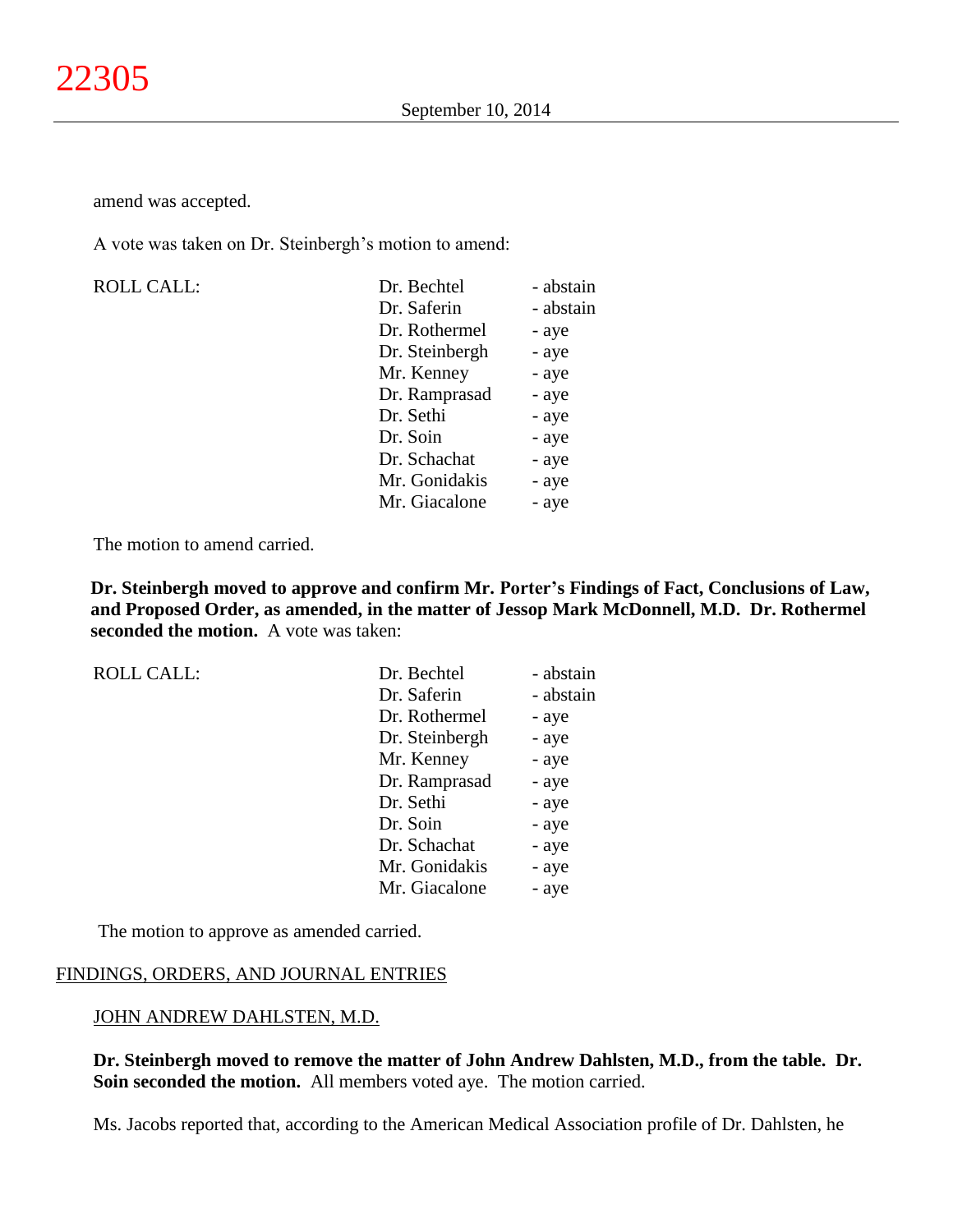graduated from the University of Iowa College of Medicine, an allopathic medical school, and not the Des Moines University Osteopathic Medical Center. Ms. Jacobs could not explain the error in the Medical Board's records regarding Dr. Dahlsten's medical school, but speculated that it may be related to an imperfect data conversion when the Board moved to a new operating system some years ago. Ms. Jacobs stated that the error in the Board's records has been corrected.

Dr. Steinbergh asked why the federal court documents also listed Dr. Dahlsten's medical school as the Des Moines University Osteopathic Medical Center. Ms. Jacobs stated that the Board's public website draws information from the Board's internal system, including medical school, and the federal court most likely got that information from the Board's website.

A vote was taken on Mr. Giacalone's motion to permanently revoke Dr. Dahlsten's Ohio medical license:

ROLL CALL:

| Dr. Bechtel    | - abstain |
|----------------|-----------|
| Dr. Saferin    | - abstain |
| Dr. Rothermel  | - aye     |
| Dr. Steinbergh | - aye     |
| Mr. Kenney     | - aye     |
| Dr. Ramprasad  | - aye     |
| Dr. Sethi      | - aye     |
| Dr. Soin       | - aye     |
| Dr. Schachat   | - aye     |
| Mr. Gonidakis  | - aye     |
| Mr. Giacalone  | - aye     |

The motion carried.

#### EXECUTIVE SESSION

**Dr. Saferin moved that the Board declare Executive Session to confer with the Attorney General's representatives on matters of pending or imminent court action. Mr. Kenney seconded the motion.** A vote was taken:

| <b>ROLL CALL:</b> | Dr. Bechtel    | - aye |
|-------------------|----------------|-------|
|                   | Dr. Saferin    | - aye |
|                   | Dr. Rothermel  | - aye |
|                   | Dr. Steinbergh | - aye |
|                   | Mr. Kenney     | - aye |
|                   | Dr. Ramprasad  | - aye |
|                   | Dr. Sethi      | - aye |
|                   | Dr. Soin       | - aye |
|                   | Dr. Schachat   | - aye |
|                   | Mr. Gonidakis  | - aye |
|                   | Mr. Giacalone  | - aye |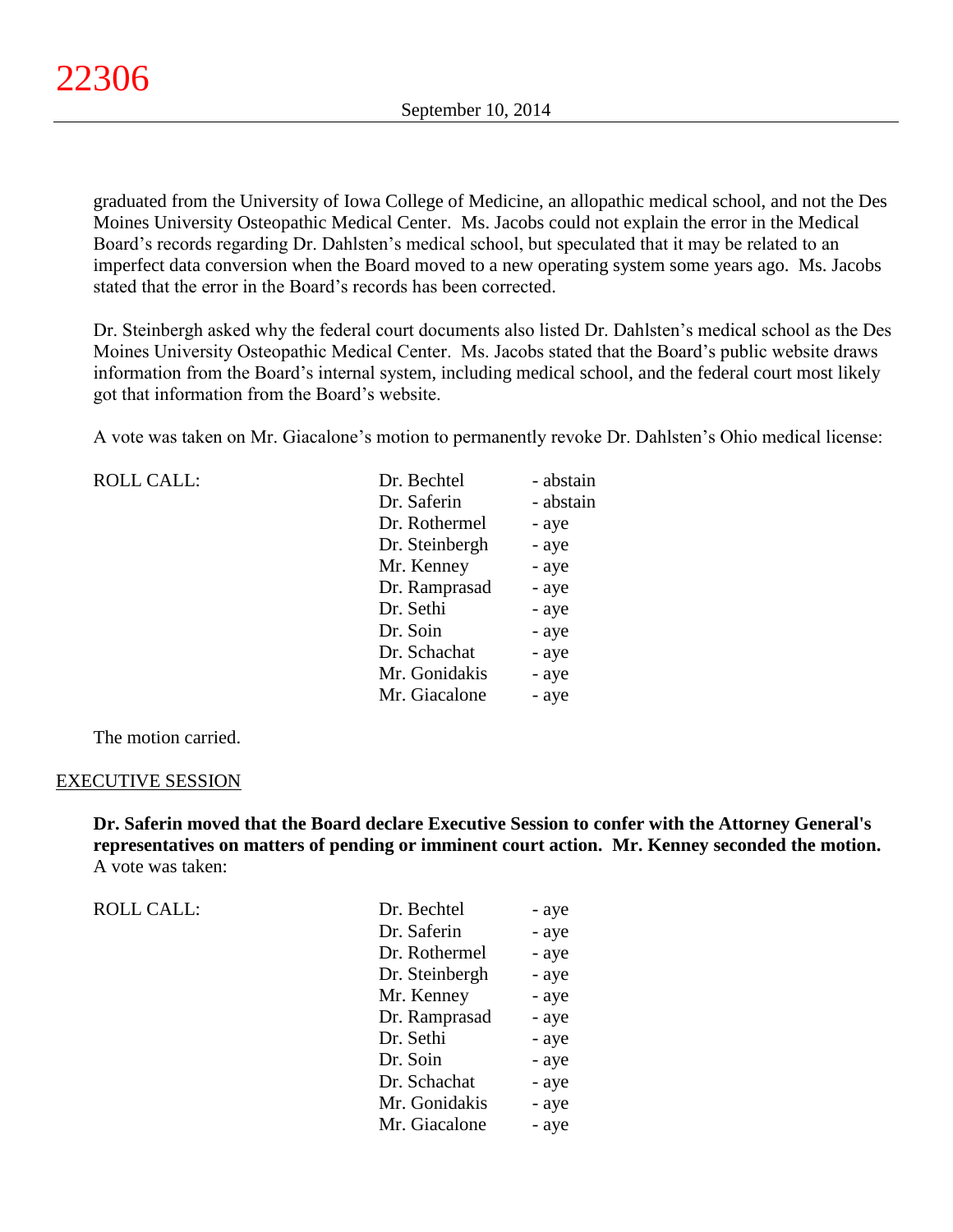The motion carried.

Pursuant to Section 121.22(G)(3), Ohio Revised Code, the Board went into executive session with Mr. Blanton, Ms. Anderson, Mr. Miller, Ms. Loe, Ms. Debolt, Mr. Katko, Ms. Ore, Ms. Wehrle, Ms. Marshall, the Enforcement Attorneys, the Assistant Attorneys General, Ms. Rieve, Mr. Alderson, Ms. Jacobs, Ms. Moore, Ms. Brooks, Ms. Rodriguez, and Mr. Taylor in attendance.

The Board returned to public session.

### RATIFICATION OF SETTLEMENT AGREEMENTS

# ANNE P. STEINER – PERMANENT WITHDRAWAL OF APPLICATION TO PRACTICE MASSAGE **THERAPY**

**Dr. Steinbergh moved to ratify the Proposed Permanent Withdrawal with Ms. Steiner. Dr. Soin seconded the motion.** A vote was taken:

| <b>ROLL CALL:</b> | Dr. Bechtel    | - abstain |
|-------------------|----------------|-----------|
|                   | Dr. Saferin    | - abstain |
|                   | Dr. Rothermel  | - aye     |
|                   | Dr. Steinbergh | - aye     |
|                   | Mr. Kenney     | - aye     |
|                   | Dr. Ramprasad  | - aye     |
|                   | Dr. Sethi      | - aye     |
|                   | Dr. Soin       | - aye     |
|                   | Dr. Schachat   | - aye     |
|                   | Mr. Gonidakis  | - aye     |
|                   | Mr. Giacalone  | - aye     |
|                   |                |           |

The motion to ratify carried.

# JOSE KATZ, M.D. – PERMANENT SURRENDER OF CERTIFICATE TO PRACTICE MEDICINE AND SURGERY

**Dr. Steinbergh moved to ratify the Proposed Permanent Surrender with Dr. Katz. Dr. Soin seconded the motion.** A vote was taken:

|  | <b>ROLL CALL:</b> |
|--|-------------------|
|--|-------------------|

| <b>ROLL CALL:</b> | Dr. Bechtel    | - abstain |
|-------------------|----------------|-----------|
|                   | Dr. Saferin    | - abstain |
|                   | Dr. Rothermel  | - aye     |
|                   | Dr. Steinbergh | - aye     |
|                   | Mr. Kenney     | - aye     |
|                   | Dr. Ramprasad  | - aye     |
|                   |                |           |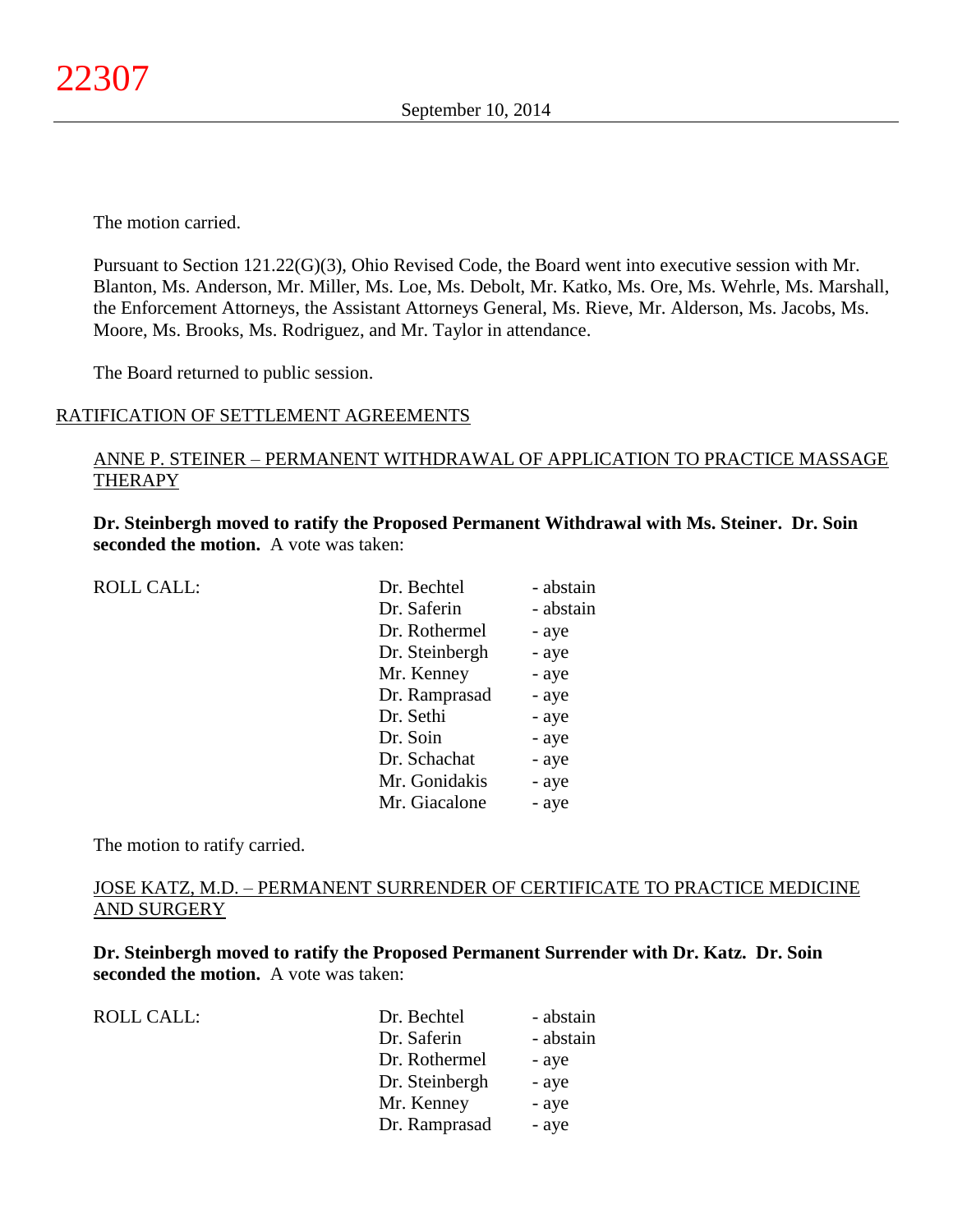| Dr. Sethi     | - aye |
|---------------|-------|
| Dr. Soin      | - aye |
| Dr. Schachat  | - aye |
| Mr. Gonidakis | - aye |
| Mr. Giacalone | - aye |

The motion to ratify carried.

# HARRY F. HOWELL, II, L.M.T. – CONSENT AGREEMENT

**Dr. Steinbergh moved to ratify the Proposed Consent Agreement with Mr. Howell. Dr. Soin seconded the motion.** A vote was taken:

| <b>ROLL CALL:</b> | Dr. Bechtel    | - abstain |
|-------------------|----------------|-----------|
|                   | Dr. Saferin    | - abstain |
|                   | Dr. Rothermel  | - aye     |
|                   | Dr. Steinbergh | - aye     |
|                   | Mr. Kenney     | - aye     |
|                   | Dr. Ramprasad  | - aye     |
|                   | Dr. Sethi      | - aye     |
|                   | Dr. Soin       | - aye     |
|                   | Dr. Schachat   | - aye     |
|                   | Mr. Gonidakis  | - aye     |
|                   | Mr. Giacalone  | - aye     |
|                   |                |           |

The motion to ratify carried.

# CAROL G. RYAN, M.D. – CONSENT AGREEMENT

**Dr. Steinbergh moved to ratify the Proposed Consent Agreement with Dr. Ryan. Dr. Soin seconded the motion.** A vote was taken:

ROLL CALL:

| Dr. Bechtel    | - abstain |
|----------------|-----------|
| Dr. Saferin    | - abstain |
| Dr. Rothermel  | - aye     |
| Dr. Steinbergh | - aye     |
| Mr. Kenney     | - aye     |
| Dr. Ramprasad  | - aye     |
| Dr. Sethi      | - aye     |
| Dr. Soin       | - aye     |
| Dr. Schachat   | - aye     |
| Mr. Gonidakis  | - aye     |
| Mr. Giacalone  | - aye     |
|                |           |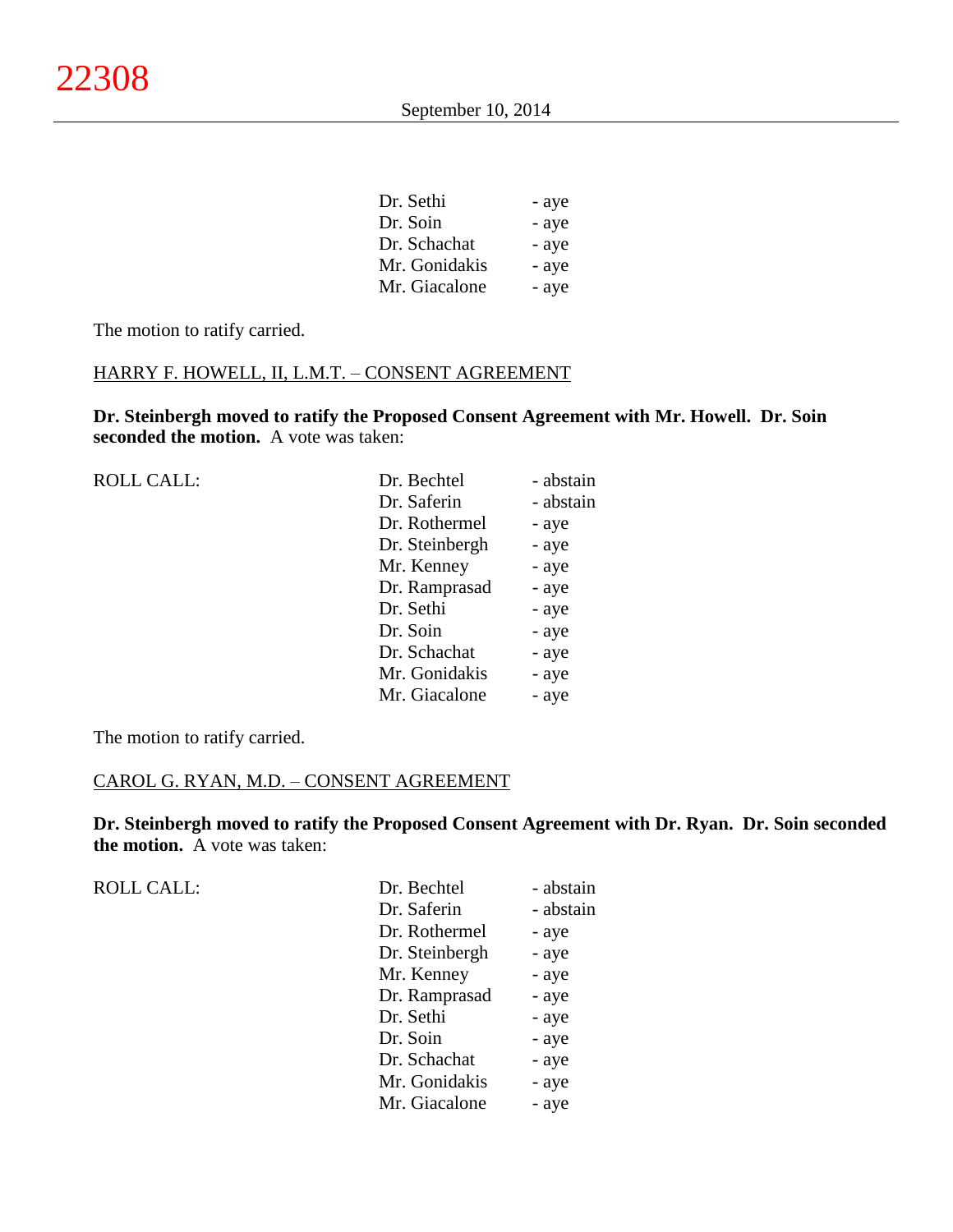The motion to ratify carried.

# CITATIONS AND ORDERS OF SUMMARY SUSPENSION

# ALLAN BELCHER, D.O. – NOTICE OF SUMMARY SUSPENSION AND OPPORTUNITY FOR HEARING

At this time the Board read and considered the proposed Citation Letter in the above matter, a copy of which shall be maintained in the exhibits section of this Journal.

**Dr. Steinbergh moved to send the Notice of Summary Suspension and Opportunity for Hearing to Dr. Belcher. Dr. Soin seconded the motion.** A vote was taken:

| <b>ROLL CALL:</b> | Dr. Bechtel    | - abstain |
|-------------------|----------------|-----------|
|                   | Dr. Saferin    | - abstain |
|                   | Dr. Rothermel  | - aye     |
|                   | Dr. Steinbergh | - aye     |
|                   | Mr. Kenney     | - aye     |
|                   | Dr. Ramprasad  | - aye     |
|                   | Dr. Sethi      | - aye     |
|                   | Dr. Soin       | - aye     |
|                   | Dr. Schachat   | - aye     |
|                   | Mr. Gonidakis  | - aye     |
|                   | Mr. Giacalone  | - aye     |
|                   |                |           |

The motion to send carried.

### JAMES PATRICK BRESSI, D.O. – CITATION LETTER

At this time the Board read and considered the proposed Citation Letter in the above matter, a copy of which shall be maintained in the exhibits section of this Journal.

Ms. Marshall noted that this physician is currently under a suspension, and this is why this current matter is being presented as a regular citation letter instead of a summary suspension.

**Dr. Steinbergh moved to send the Citation Letter to Dr. Bressi. Dr. Rothermel seconded the motion.** A vote was taken:

| <b>ROLL CALL:</b> |
|-------------------|
|-------------------|

| <b>ROLL CALL:</b> | Dr. Bechtel    | - abstain |
|-------------------|----------------|-----------|
|                   | Dr. Saferin    | - abstain |
|                   | Dr. Rothermel  | - aye     |
|                   | Dr. Steinbergh | - aye     |
|                   | Mr. Kenney     | - aye     |
|                   | Dr. Ramprasad  | - aye     |
|                   |                |           |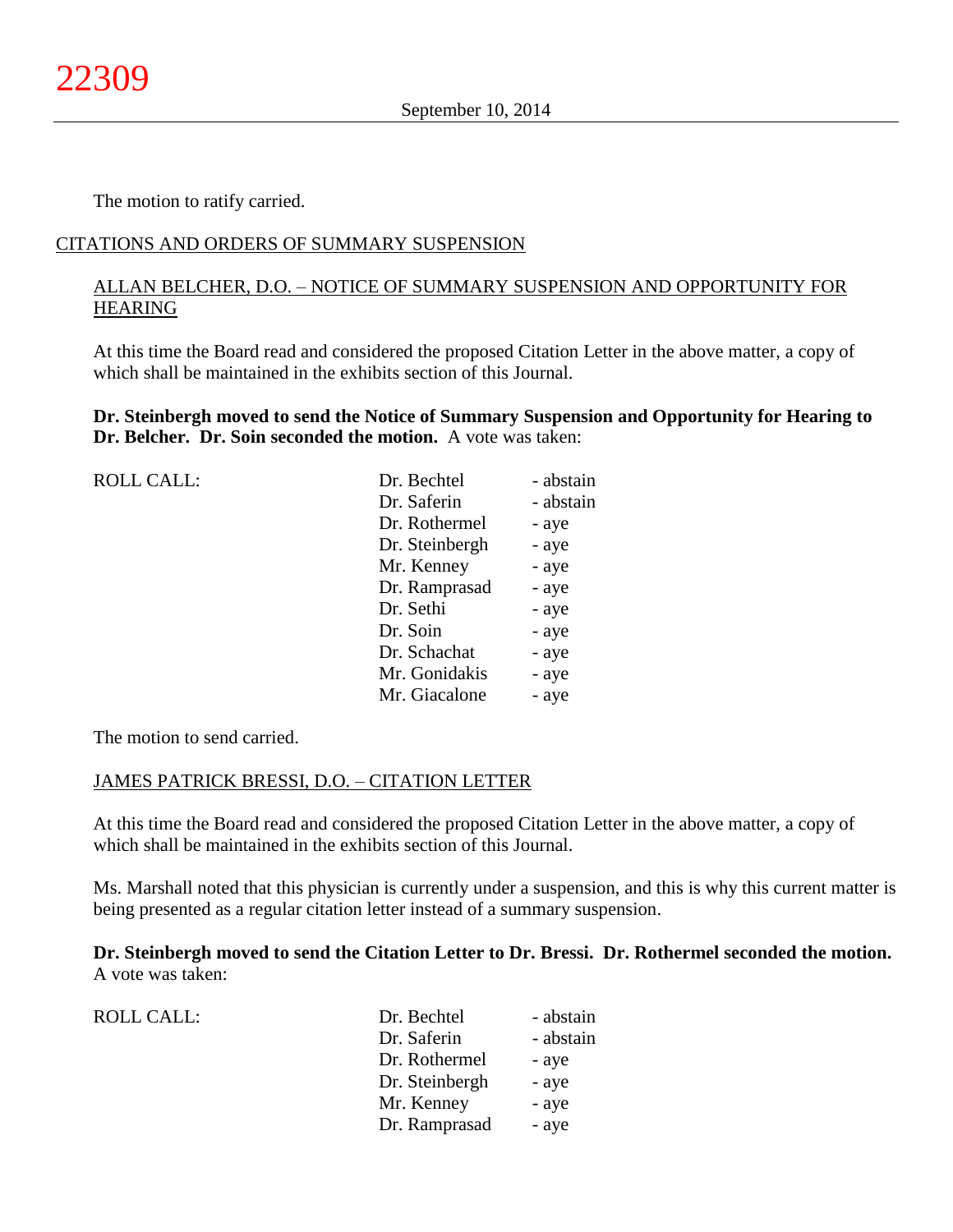| Dr. Sethi     | - aye |
|---------------|-------|
| Dr. Soin      | - aye |
| Dr. Schachat  | - aye |
| Mr. Gonidakis | - aye |
| Mr. Giacalone | - aye |

### DEBORAH LYNN COOK, D.P.M. – CITATION LETTER

At this time the Board read and considered the proposed Citation Letter in the above matter, a copy of which shall be maintained in the exhibits section of this Journal.

**Dr. Steinbergh moved to send the Citation Letter to Dr. Cook. Dr. Soin seconded the motion.** A vote was taken:

| <b>ROLL CALL:</b> | Dr. Bechtel    | - abstain |
|-------------------|----------------|-----------|
|                   | Dr. Saferin    | - abstain |
|                   | Dr. Rothermel  | - aye     |
|                   | Dr. Steinbergh | - aye     |
|                   | Mr. Kenney     | - aye     |
|                   | Dr. Ramprasad  | - aye     |
|                   | Dr. Sethi      | - aye     |
|                   | Dr. Soin       | - aye     |
|                   | Dr. Schachat   | - aye     |
|                   | Mr. Gonidakis  | - aye     |
|                   | Mr. Giacalone  | - aye     |
|                   |                |           |

The motion to send carried.

#### RICHARD ANTHONY GREENE, M.D. – CITATION LETTER

At this time the Board read and considered the proposed Citation Letter in the above matter, a copy of which shall be maintained in the exhibits section of this Journal.

**Dr. Steinbergh moved to send the Citation Letter to Dr. Greene. Dr. Rothermel seconded the motion.** A vote was taken:

| <b>ROLL CALL:</b> |  |
|-------------------|--|
|-------------------|--|

| <b>ROLL CALL:</b> | Dr. Bechtel    | - abstain |
|-------------------|----------------|-----------|
|                   | Dr. Saferin    | - abstain |
|                   | Dr. Rothermel  | - aye     |
|                   | Dr. Steinbergh | - aye     |
|                   | Mr. Kenney     | - aye     |
|                   | Dr. Ramprasad  | - aye     |
|                   |                |           |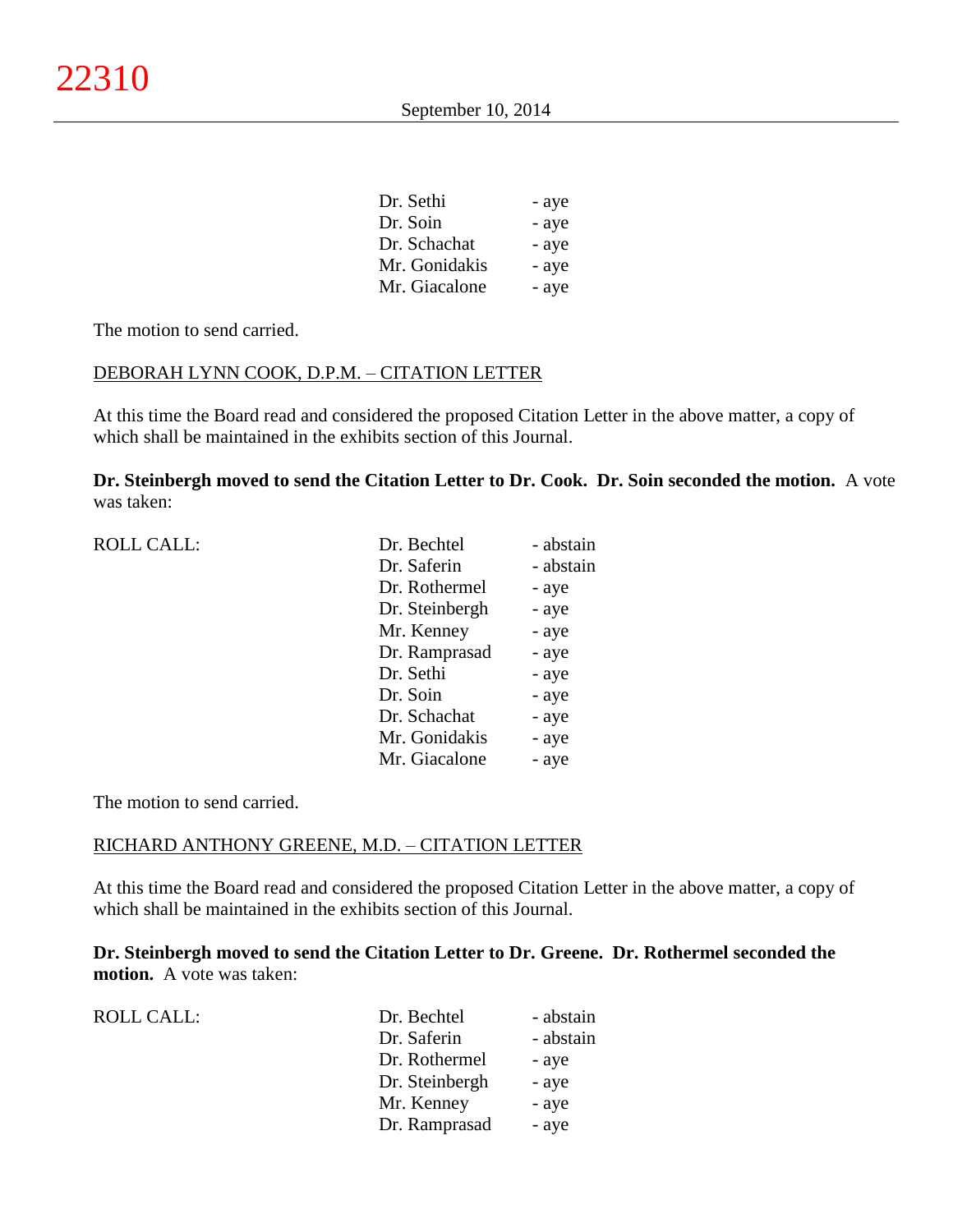| - aye |
|-------|
| - aye |
| - aye |
| - aye |
| - aye |
|       |

### ARIF HUSAIN HAKIM, M.D. – CITATION LETTER

At this time the Board read and considered the proposed Citation Letter in the above matter, a copy of which shall be maintained in the exhibits section of this Journal.

**Dr. Steinbergh moved to send the Citation Letter to Dr. Hakim. Dr. Soin seconded the motion.** A vote was taken:

| <b>ROLL CALL:</b> | Dr. Bechtel    | - abstain |
|-------------------|----------------|-----------|
|                   | Dr. Saferin    | - abstain |
|                   | Dr. Rothermel  | - aye     |
|                   | Dr. Steinbergh | - aye     |
|                   | Mr. Kenney     | - aye     |
|                   | Dr. Ramprasad  | - aye     |
|                   | Dr. Sethi      | - aye     |
|                   | Dr. Soin       | - aye     |
|                   | Dr. Schachat   | - aye     |
|                   | Mr. Gonidakis  | - aye     |
|                   | Mr. Giacalone  | - aye     |
|                   |                |           |

The motion to send carried.

#### GLENN ALLAN IBEN, M.D. – CITATION LETTER

At this time the Board read and considered the proposed Citation Letter in the above matter, a copy of which shall be maintained in the exhibits section of this Journal.

**Dr. Steinbergh moved to send the Citation Letter to Dr. Iben. Dr. Soin seconded the motion.** A vote was taken:

| <b>ROLL CALL:</b> | Dr. Bechtel    | - abstain |
|-------------------|----------------|-----------|
|                   | Dr. Saferin    | - abstain |
|                   | Dr. Rothermel  | - aye     |
|                   | Dr. Steinbergh | - aye     |
|                   | Mr. Kenney     | - aye     |
|                   | Dr. Ramprasad  | - aye     |
|                   |                |           |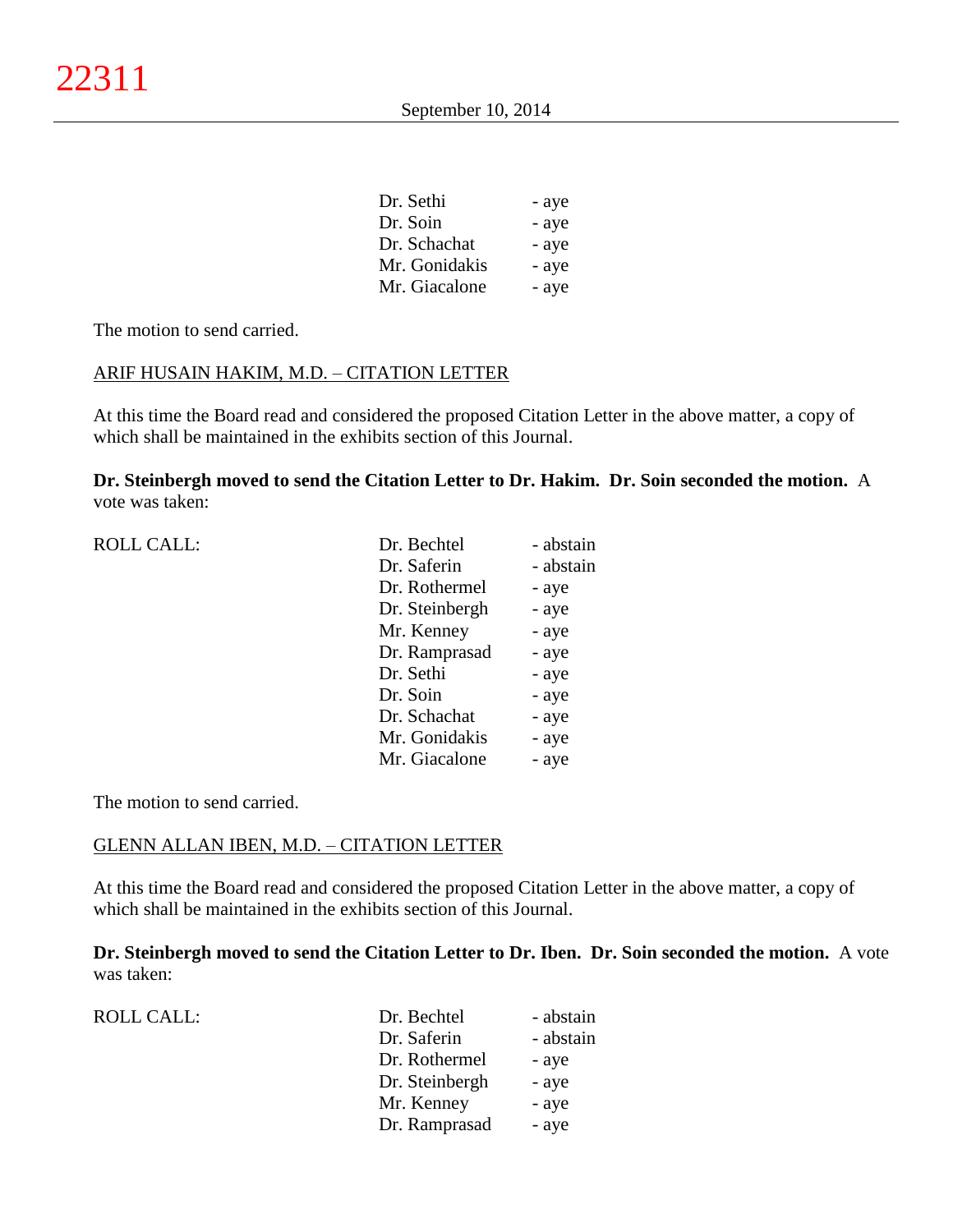| - aye |
|-------|
| - aye |
| - aye |
| - aye |
| - aye |
|       |

### NILESH B. JOBALIA, M.D. – CITATION LETTER

At this time the Board read and considered the proposed Citation Letter in the above matter, a copy of which shall be maintained in the exhibits section of this Journal.

**Dr. Steinbergh moved to send the Citation Letter to Dr. Jobalia. Dr. Rothermel seconded the motion.** A vote was taken:

| <b>ROLL CALL:</b> | Dr. Bechtel    | - abstain |
|-------------------|----------------|-----------|
|                   | Dr. Saferin    | - abstain |
|                   | Dr. Rothermel  | - aye     |
|                   | Dr. Steinbergh | - aye     |
|                   | Mr. Kenney     | - aye     |
|                   | Dr. Ramprasad  | - abstain |
|                   | Dr. Sethi      | - aye     |
|                   | Dr. Soin       | - aye     |
|                   | Dr. Schachat   | - aye     |
|                   | Mr. Gonidakis  | - aye     |
|                   | Mr. Giacalone  | - aye     |
|                   |                |           |

The motion to send carried.

#### RICHARD M. KINCAID, M.D. – CITATION LETTER

At this time the Board read and considered the proposed Citation Letter in the above matter, a copy of which shall be maintained in the exhibits section of this Journal.

**Dr. Steinbergh moved to send the Citation Letter to Dr. Kincaid. Dr. Rothermel seconded the motion.** A vote was taken:

| <b>ROLL CALL:</b> | Dr. Bechtel    | - abstain |
|-------------------|----------------|-----------|
|                   | Dr. Saferin    | - abstain |
|                   | Dr. Rothermel  | - aye     |
|                   | Dr. Steinbergh | - aye     |
|                   | Mr. Kenney     | - aye     |
|                   | Dr. Ramprasad  | - aye     |
|                   |                |           |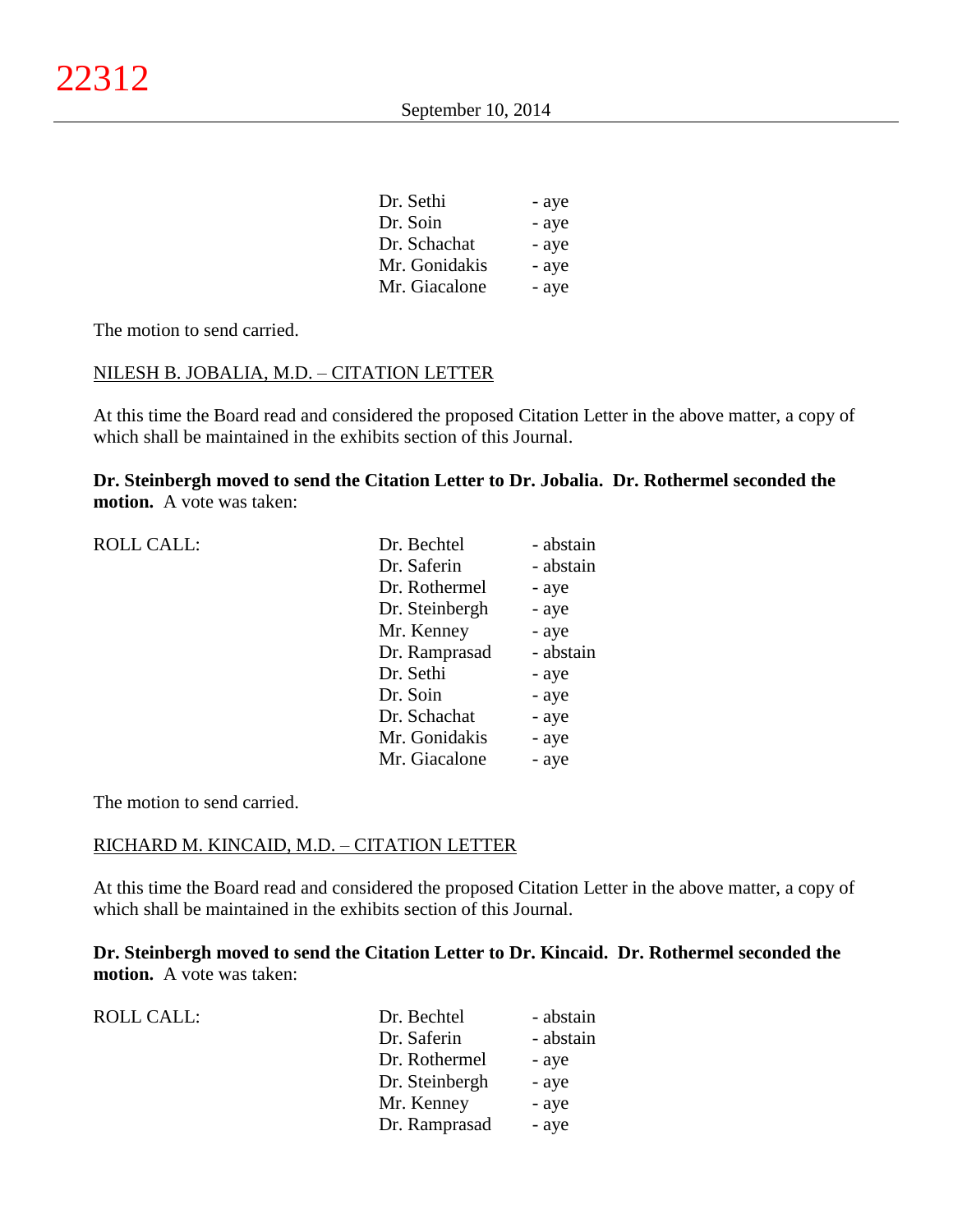| - aye |
|-------|
| - aye |
| - aye |
| - aye |
| - aye |
|       |

# MICHAEL J. O'BRIEN, D.O. – NOTICE OF SUMMARY SUSPENSION AND OPPORTUNITY FOR HEARING

At this time the Board read and considered the proposed Citation Letter in the above matter, a copy of which shall be maintained in the exhibits section of this Journal.

# **Dr. Steinbergh moved to send the Notice of Summary Suspension and Opportunity for Hearing to Dr. O'Brien. Dr. Rothermel seconded the motion.** A vote was taken:

| <b>ROLL CALL:</b> | Dr. Bechtel    | - abstain |
|-------------------|----------------|-----------|
|                   | Dr. Saferin    | - abstain |
|                   | Dr. Rothermel  | - aye     |
|                   | Dr. Steinbergh | - aye     |
|                   | Mr. Kenney     | - aye     |
|                   | Dr. Ramprasad  | - aye     |
|                   | Dr. Sethi      | - aye     |
|                   | Dr. Soin       | - aye     |
|                   | Dr. Schachat   | - aye     |
|                   | Mr. Gonidakis  | - aye     |
|                   | Mr. Giacalone  | - aye     |
|                   |                |           |

The motion to send carried.

# DOUGLAS SCOTT TRUBIANO, D.O. – NOTICE OF SUMMARY SUSPENSION AND OPPORTUNITY FOR HEARING

At this time the Board read and considered the proposed Citation Letter in the above matter, a copy of which shall be maintained in the exhibits section of this Journal.

# **Dr. Steinbergh moved to send the Notice of Summary Suspension and Opportunity for Hearing to Dr. Trubiano. Dr. Rothermel seconded the motion.** A vote was taken:

| Dr. Bechtel    | - abstain |
|----------------|-----------|
| Dr. Saferin    | - abstain |
| Dr. Rothermel  | - aye     |
| Dr. Steinbergh | - ave     |
|                |           |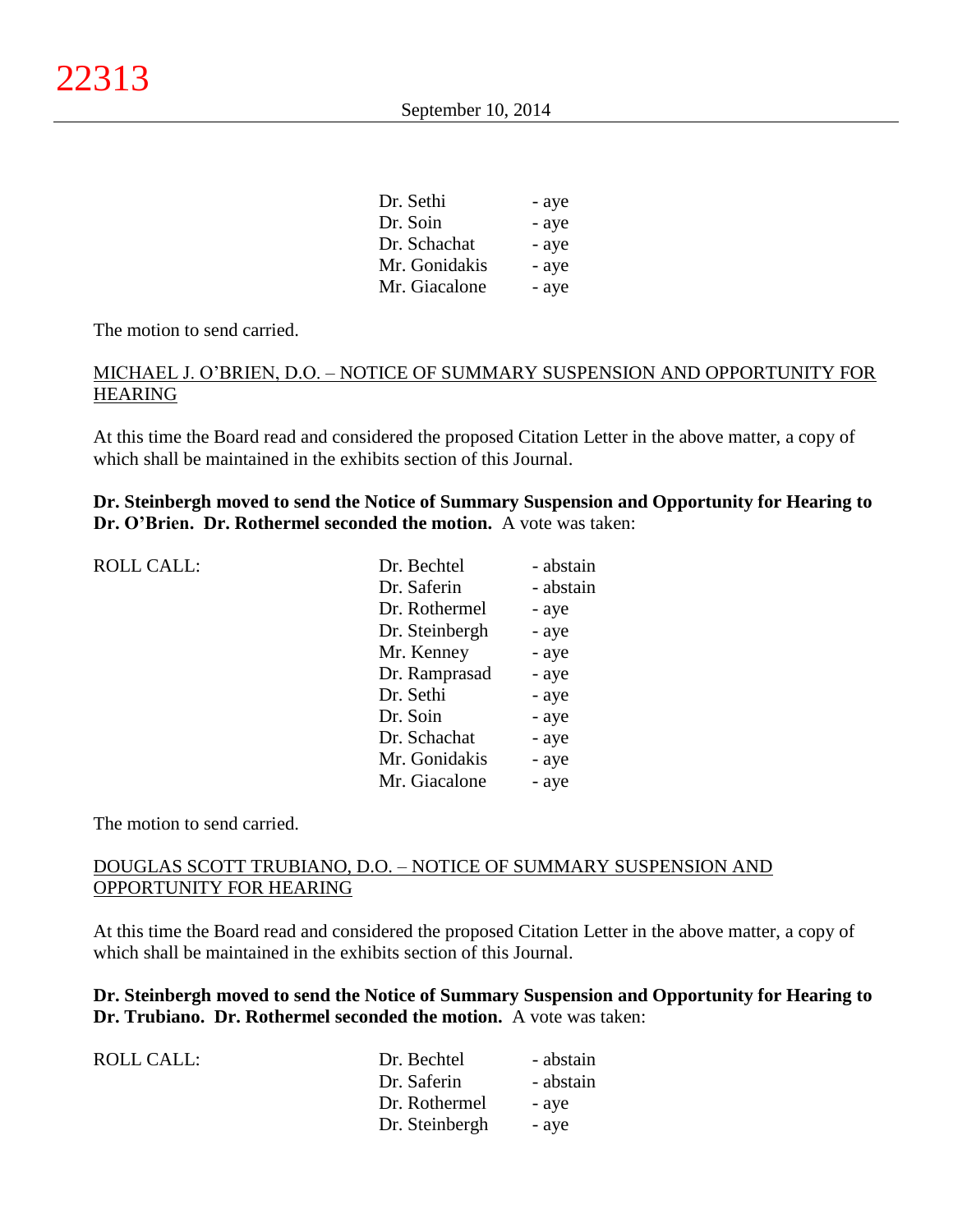| Mr. Kenney    | - aye |
|---------------|-------|
| Dr. Ramprasad | - aye |
| Dr. Sethi     | - aye |
| Dr. Soin      | - aye |
| Dr. Schachat  | - aye |
| Mr. Gonidakis | - aye |
| Mr. Giacalone | - aye |

#### FREEDA J. FLYNN, M.D. – CITATION LETTER

At this time the Board read and considered the proposed Citation Letter in the above matter, a copy of which shall be maintained in the exhibits section of this Journal.

**Dr. Steinbergh moved to send the Citation Letter to Dr. Flynn. Dr. Soin seconded the motion.** A vote was taken:

| <b>ROLL CALL:</b> | Dr. Bechtel    | - abstain |
|-------------------|----------------|-----------|
|                   | Dr. Saferin    | - abstain |
|                   | Dr. Rothermel  | - aye     |
|                   | Dr. Steinbergh | - aye     |
|                   | Mr. Kenney     | - aye     |
|                   | Dr. Ramprasad  | - aye     |
|                   | Dr. Sethi      | - aye     |
|                   | Dr. Soin       | - aye     |
|                   | Dr. Schachat   | - aye     |
|                   | Mr. Gonidakis  | - aye     |
|                   | Mr. Giacalone  | - aye     |
|                   |                |           |

The motion to send carried.

#### APPLICANTS FOR LICENSURE

**Dr. Saferin moved to approve for licensure, contingent upon all requested documents being received and approved in accordance with licensure protocols, the acupuncturist applicants listed in Exhibit "A," the anesthesiologist assistant applicants listed in Exhibit "B," the genetic counselor applicants listed in Exhibit "C," the massage therapist applicants listed in Exhibit "D," the physician assistant applicants listed in Exhibit "E," and the physician applicants listed in Exhibit "F." Dr. Steinbergh seconded the motion.** A vote was taken:

| ROLL CALL: | Dr. Bechtel   | - aye |
|------------|---------------|-------|
|            | Dr. Saferin   | - aye |
|            | Dr. Rothermel | - aye |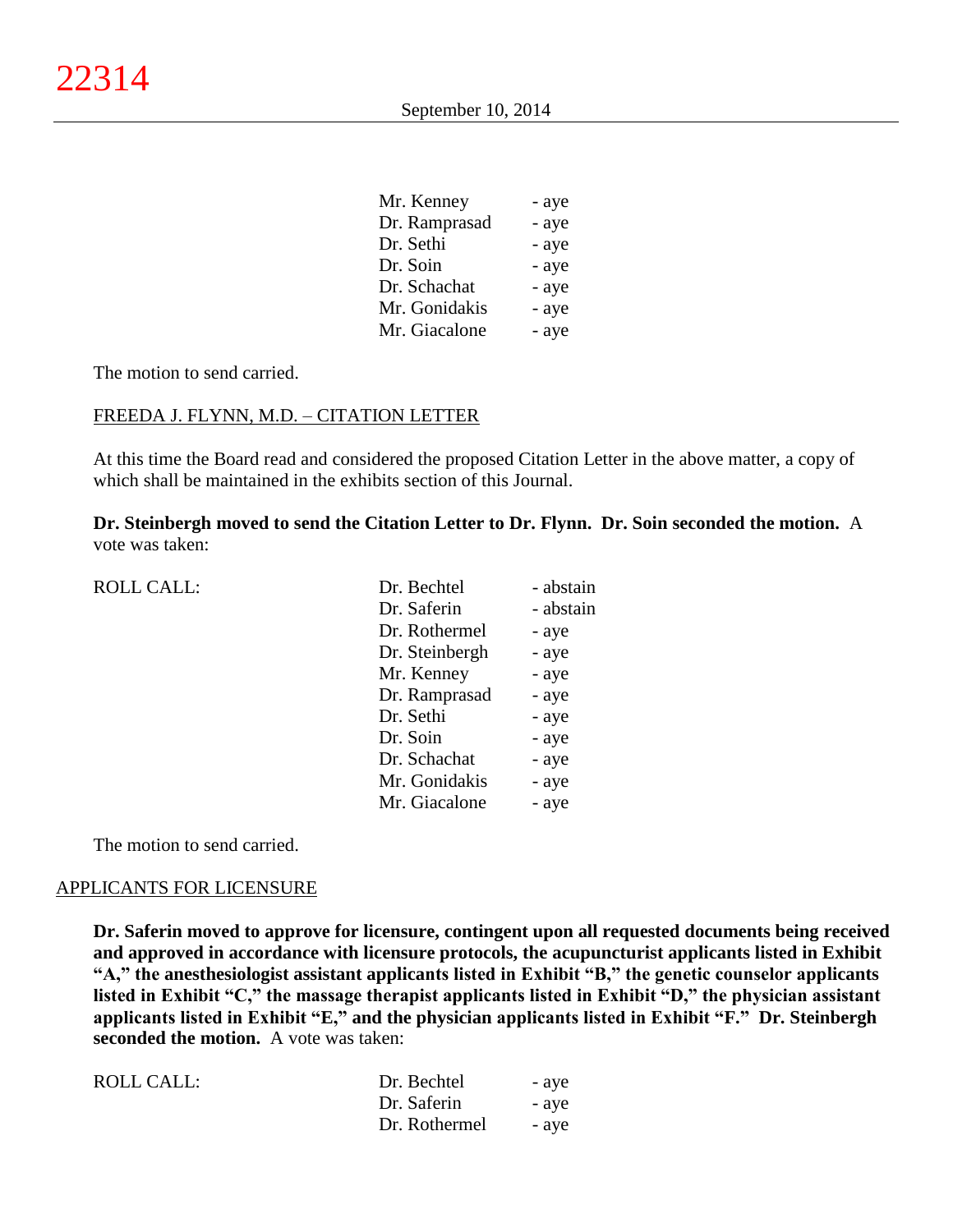| Dr. Steinbergh | - aye |
|----------------|-------|
| Mr. Kenney     | - aye |
| Dr. Ramprasad  | - aye |
| Dr. Sethi      | - aye |
| Dr. Soin       | - aye |
| Dr. Schachat   | - aye |
| Mr. Gonidakis  | - aye |
| Mr. Giacalone  | - aye |

The motion carried.

### PROBATIONARY REQUESTS

Dr. Ramprasad advised that at this time he would like the Board to consider the probationary requests on today's consent agenda. Dr. Ramprasad asked if any Board member wished to discuss a probationary report or probationary request separately. Dr. Steinbergh stated that she wished to make comments on a probationary request.

Dr. Steinbergh stated that Raymond C. Gruenther, M.D., is a family physician asking for approval of a new practice plan, approval of Bashar Brijawi, M.D. to serve as the monitoring physician, and determination of the frequency of chart review. Dr. Steinbergh approved of the proposed practice plan and the Secretary's recommendation of reviewing 10 charts per week. However, Dr. Steinbergh did not agree with Dr. Brijawi serving as monitoring physician because his specialties are sleep medicine and clinical neurophysiology. Dr. Steinbergh observed that Dr. Brijawi is the medical director at the urgent care center where Dr. Gruenther will work, but there is no evidence that Dr. Brijawi will be able to appropriately monitor the records of someone in primary care. Dr. Steinbergh opined that Dr. Gruenther should submit another physician who is in family practice or another primary care specialty. Dr. Steinbergh stated that she would agree to Dr. Brijawi serving as monitoring physician if there is evidence that he also practices urgent care medicine. Dr. Steinbergh emphasized that Dr. Gruenther's case involved violations of the minimal standards of care, making it more important that the monitoring physician be of the same specialty to ensure that Dr. Gruenther is practicing appropriately.

**Dr. Steinbergh moved to grant Raymond C. Gruenther, M.D.'s request for approval of a new practice plan and determination of the frequency and number of charts to be reviewed at 10 charts per week. Dr. Rothermel seconded the motion.** All members voted aye. The motion carried.

**Dr. Rothermel moved to table the matter of Raymond C. Gruenther, M.D.'s request to approve Bashar Brijawi, M.D., to serve as the monitoring physician. Dr. Soin seconded the motion.** All members voted aye. The motion carried.

**Mr. Kenney moved to accept the Compliance staff's Reports of Conferences and the Secretary and Supervising Member's recommendations, as follows:**

**To grant Ajay Bhatia, M.D.'s request for approval for reduction in appearances from every**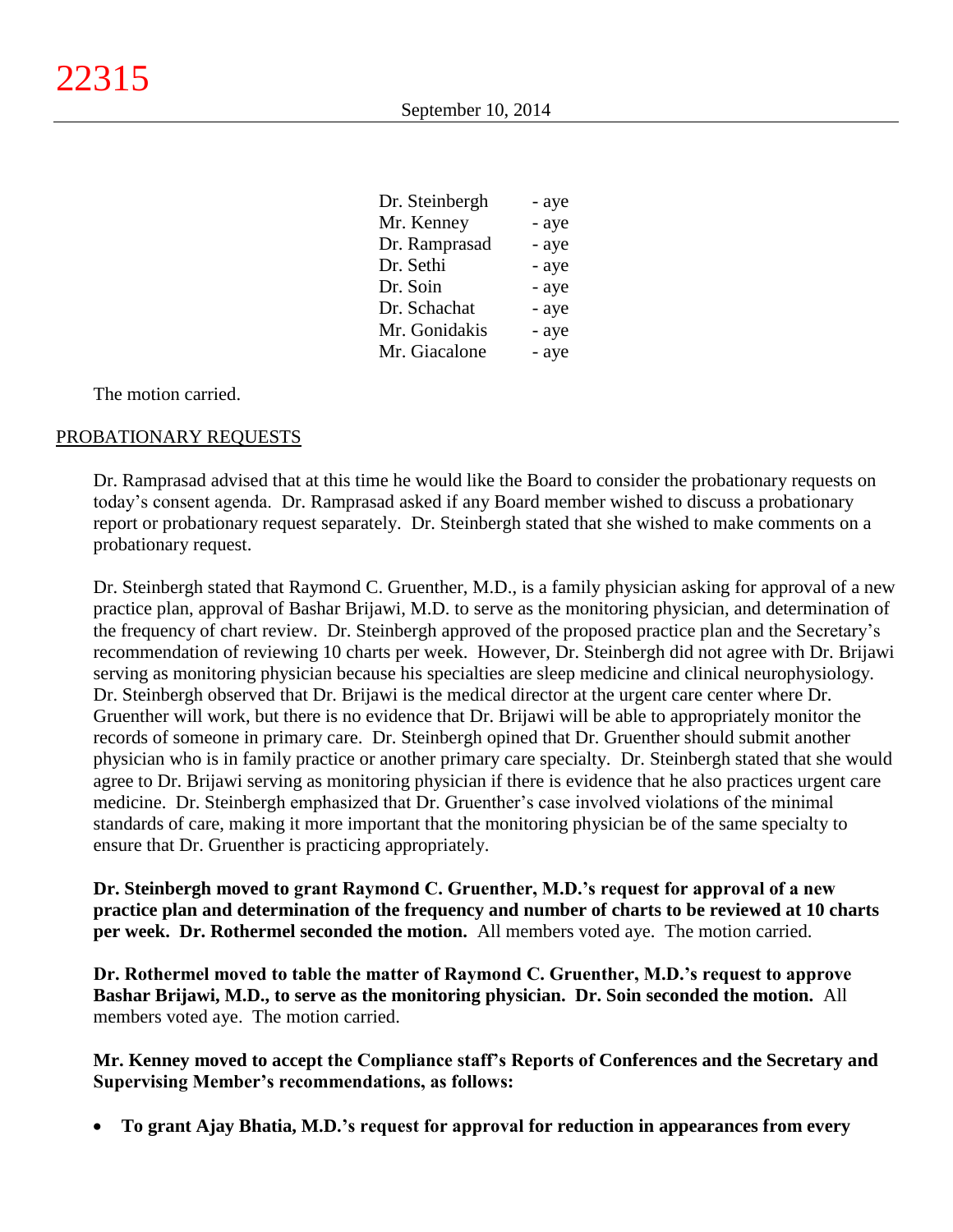**three months to every six months; and reduction in psychiatric appointments from every three weeks to every six weeks;**

 **In the matter of Regis P. Burlas, D.O., to approve the Secretary and Supervising Member's recommendation to reduce appearances to every six months, with continued monitoring in Arizona;**

 **To grant Theodore R. Cubbison, D.O.'s, request for approval of Jeffrey R. Cohen, D.O., to serve as the monitoring physician; and determination of the frequency and number of charts to be reviews at 10 charts per month;**

 **To grant Lynne A. Eaton, M.D.'s request for reduction in required Alcoholics Anonymous meetings to two meetings per week with a minimum of ten meetings per month;**

**To grant Ewa Hansen, M.D.'s request for reduction of personal appearances to once per year;**

 **To grant Brian D. Hesler, M.D.'s request for approval of the Illinois Professionals Health Program to conduct the monitoring while residing and practicing in Illinois;**

 **To grant Michael S. Insler, M.D.'s request for release from the terms of his May 12, 2010 Consent Agreement, effective immediately;**

 **To grant John R. Kerns, D.O.'s request for discontinuation of the breathalyzer requirement; discontinuance of the controlled substances log requirement; and discontinuance of the assay report requirement;**

 **To grant Ronica A. Neuhoff, M.D.'s request for approval of Lance A. Talmage, M.D., to serve as the new monitoring physician;**

**To grant Juliana J. Oak, M.D.'s, request for reduction in appearances to every six months;**

**To grant Kurt J. Palazzo, M.D.'s request for discontinuance of the drug log requirement;**

 **To grant William Popovich, M.D.'s request for discontinuance of the controlled substances log requirement; discontinuance of the chart review requirement; reduction in appearances to every six months; reduction in psychiatric treatment sessions to every six months; and reduction in drug and alcohol rehabilitation meetings to wo per week with a minimum of 10 per month;**

 **To grant Jerry G. Purvis, Jr., M.D.'s request for approval of a new practice plan; and approval of James M. Persky, M.D., to serve as the new monitoring physician;**

 **To grant Lawrence Gene Ratcliff, M.D.'s request for reduction in appearances to every six months; and approval of Edward Hubach, D.O., to serve as the new monitoring physician;**

 **To grant Alan D. Sabino, M.D.'s request for approval of Michael W. Smith, M.D., to serve as the new treating psychiatrist; and**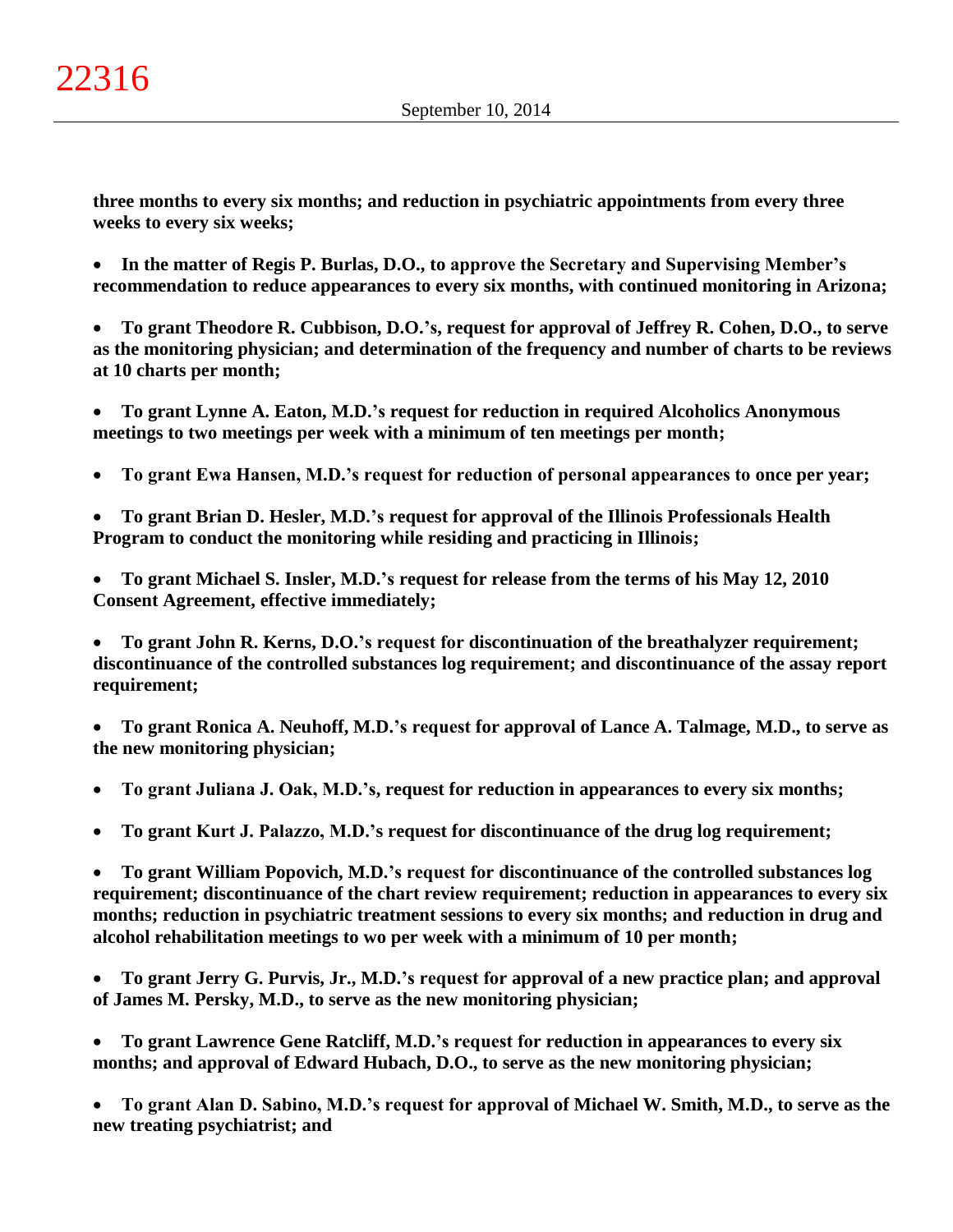# **To grant Ronald G. Verrilla, D.P.M.'s request for approval of a personal and professional ethics course specifically tailored by Donna F. Homenko, Ph.D.**

**Dr. Soin seconded the motion.** All members voted aye on all matters, except Dr. Steinbergh, who abstained in the matters of Dr. Ratcliff and Dr. Verrilla. The motion carried.

REINSTATEMENT REQUESTS

#### CHRISTOPHER L. DEMAS, M.D.

**Dr. Steinbergh moved that the request for the reinstatement of the license of Christopher L. Demas, M.D., be approved effective immediately, subject to the probationary terms and conditions as outlined in the May 5, 2013 Board Order for a minimum of two years. Dr. Soin seconded the motion.** A vote was taken:

| <b>ROLL CALL:</b> | Dr. Bechtel    | - abstain |
|-------------------|----------------|-----------|
|                   | Dr. Saferin    | - abstain |
|                   | Dr. Rothermel  | - aye     |
|                   | Dr. Steinbergh | - aye     |
|                   | Mr. Kenney     | - aye     |
|                   | Dr. Ramprasad  | - aye     |
|                   | Dr. Sethi      | - aye     |
|                   | Dr. Soin       | - aye     |
|                   | Dr. Schachat   | - aye     |
|                   | Mr. Gonidakis  | - aye     |
|                   | Mr. Giacalone  | - aye     |
|                   |                |           |

The motion carried.

### DONALD R. SAVAGE, JR., M.D.

**Dr. Steinbergh moved that the request for the reinstatement of the license of Donald R. Savage, Jr., M.D., be approved, effective September 17, 2014, subject to the probationary terms and conditions as outlined in the March 12, 2014 for a minimum of one year. Dr. Soin seconded the motion.**

Dr. Steinbergh commented that Dr. Savage's report on the physician/patient boundaries course he took in Atlanta was excellent, detailing what he learned from the course and how it will affect his practice.

A vote was taken on Dr. Steinbergh's motion:

| ROLL CALL: | Dr. Bechtel    | - abstain |
|------------|----------------|-----------|
|            | Dr. Saferin    | - abstain |
|            | Dr. Rothermel  | - ave     |
|            | Dr. Steinbergh | - aye     |
|            |                |           |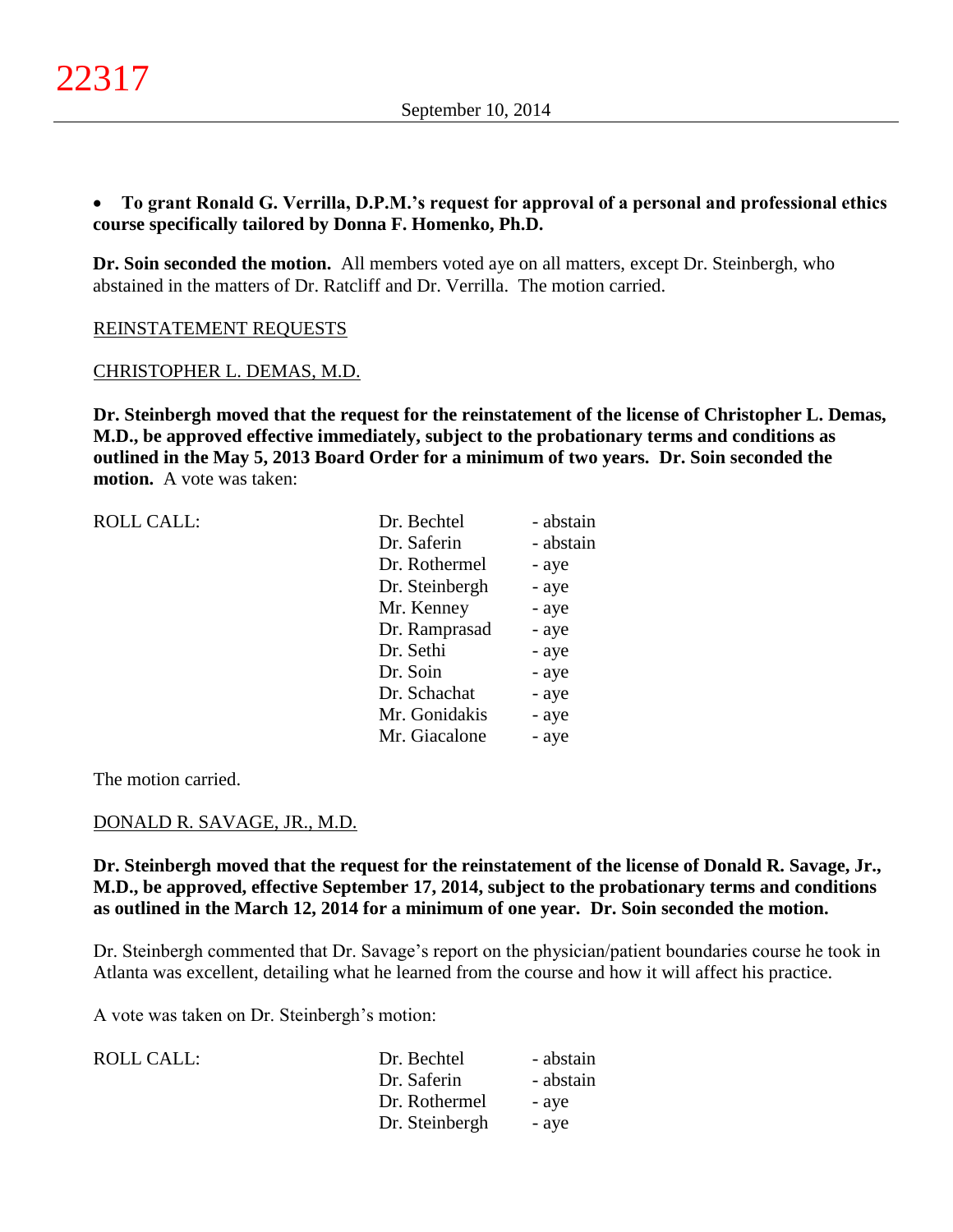| Mr. Kenney    | - aye |
|---------------|-------|
| Dr. Ramprasad | - aye |
| Dr. Sethi     | - aye |
| Dr. Soin      | - aye |
| Dr. Schachat  | - aye |
| Mr. Gonidakis | - aye |
| Mr. Giacalone | - aye |

The motion carried.

### PAIN MANAGEMENT UPDATE

Dr. Soin took this opportunity to update the Board on ongoing discussions concerning pain management education legislation, rules, and policies. Dr. Soin stated that over the last two months he has been in contact with several state legislators and key interested parties regarding their thoughts and ideas on regulating the prescribing of extended-release opioids. Upon speaking with Representative Sprague, the focus of this effort became the education of physicians on the current rules and guidelines.

Dr. Soin stated that there are great programs in Ohio on this subject, including the annual Don't Get Me Started opioids pain summit, for which Dr. Soin serves on the planning committee. In addition to working with various medical associations, the Board staff is working on possibly creating a slide deck of speaking points that can be delivered at various organizations' conferences. Dr. Soin also stated that there is potential to produce a short webinar which could be accessed on the Medical Board's website. Representative Sprague also discussed Risk Evaluation and Mitigation Strategies (REMS) as an educational tool to provide guidance on extended-release opioids.

Dr. Soin stated that the Governor's Cabinet Opiate Action Team (GCOAT) has a new committee on acute pain rules. Dr. Soin was involved in the first conference call for that committee and he looks forward to working with the committee in the future.

Dr. Soin stated that the Medical Board has invited all interested parties to a meeting to discuss enhancing programs and educational events on opioid prescribing. Dr. Soin stated that the Ohio State Medical Association (OSMA) has developed the SMART Rx program that includes a physician toolkit that explains the current laws and regulations, as well as educational materials for physicians and patients. Dr. Soin stated that he is not endorsing this product, but he wanted to make the Board aware that such products exist.

Dr. Soin noted that Tim Maglione of OSMA was present and asked if he could briefly address the Board. Mr. Maglione provided the Board members with a handout describing the SMART Rx program. Mr. Maglione stated that the SMART Rx program is an effort to involve prescribers in solutions that get to the root of this problem. Mr. Maglione described SMART Rx as interactive, dynamic 15-minute modules that address various components that are important for providers to know when they prescribe these medications. Mr. Maglione stated that OSMA's goal is to make the program available through hospital systems, specialty societies, and other organizations. OSMA is seeking sponsorship so they can make the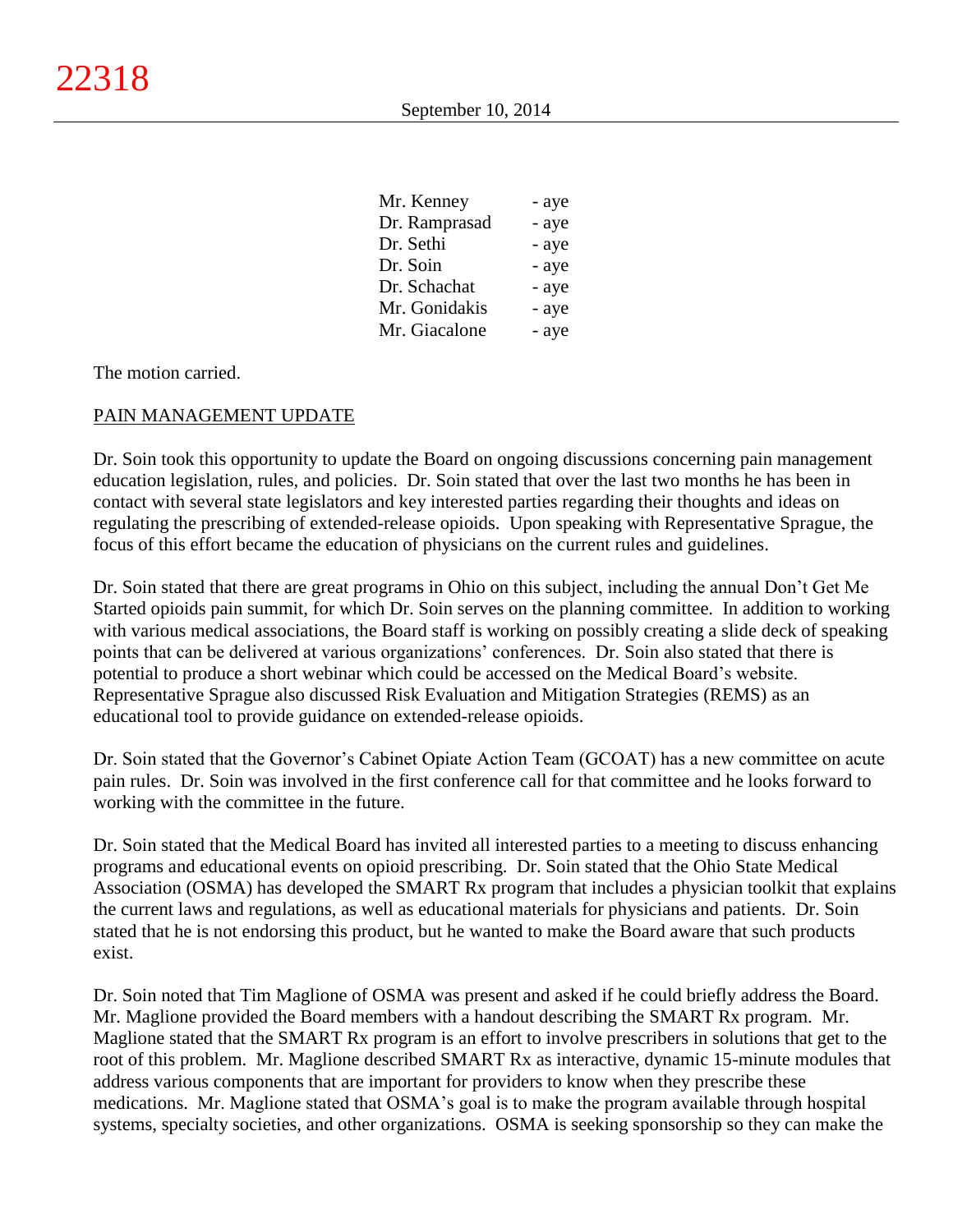program available at no cost.

Dr. Soin emphasized the importance of the Board, the legislature, and the various organizations delivering a consistent message to physicians and patients.

Dr. Soin noted that Jon Wills of the Ohio Osteopathic Association (OOA) was present and invited him to address the Board as well. Mr. Wills stated that over the last few years, the OOA has devoted blocks of time on its symposium program to education on prescribing practices and addiction drug abuse programs. Mr. Wills also noted that a member of the OOA, Representative Terry Johnson, D.O, was the sponsor of the bill which regulates pain management clinics. Mr. Wills stated that the OOA has also worked with the Food and Drug Administration (FDA) to encourage as many osteopathic physicians as possible to go through the REMS program. Mr. Wills stated that the OOA is interested in working in any way it can on this issue.

Mr. Wills agreed with Dr. Soin that it is vital that the professional organizations and the Medical Board speak with one voice and one message. Mr. Wills stated that such a partnership is very important because physicians pay attention when the Medical Board is involved.

Dr. Soin stated that during the conversation with Representative Sprague, there was significant discussion about making pain management education a mandatory part of physicians' continuing medical education (CME) requirements. Dr. Soin was not in favor of mandatory CME and requested to make 2015 the year of voluntary pain management education to see what could be accomplished through medical associations and the Medical Board. Dr. Soin stated that if efforts at voluntary education on pain management are not successful, it is possible that the legislature will make it mandatory. Dr. Soin stated that he will spend 2015 working to get as many physicians as possible to take pain management education.

Dr. Rothermel agreed with these efforts and also stated that malpractice insurance carriers may be another avenue to provide such education.

Dr. Ramprasad asked if pain management education will also include alternatives to pain medication. Dr. Soin speculated that a module on alternatives to pain medication will certainly be one of the educational modules. Dr. Soin opined that education will be key in this effort. By way of example, Dr. Soin stated that fentanyl patches come in micrograms, as opposed to milligrams. Dr. Soin stated that, while 25 micrograms may seem like a low dose, it will put the patient at the 80 Morphine Equivalent Dose (MED) threshold in the Medical Board's guidelines; a dose of 100 micrograms would be four times the threshold. Dr. Soin used this example to demonstrate how quickly such prescribing can get out of hand without proper education.

Dr. Ramprasad suggested that the program may be more successful if CME credits could be offered for completing the modules. Dr. Soin and Dr. Sethi agreed that that would be a good model.

# FINAL PROBATIONARY APPERANCES

# ARTURO J. BONNIN, M.D.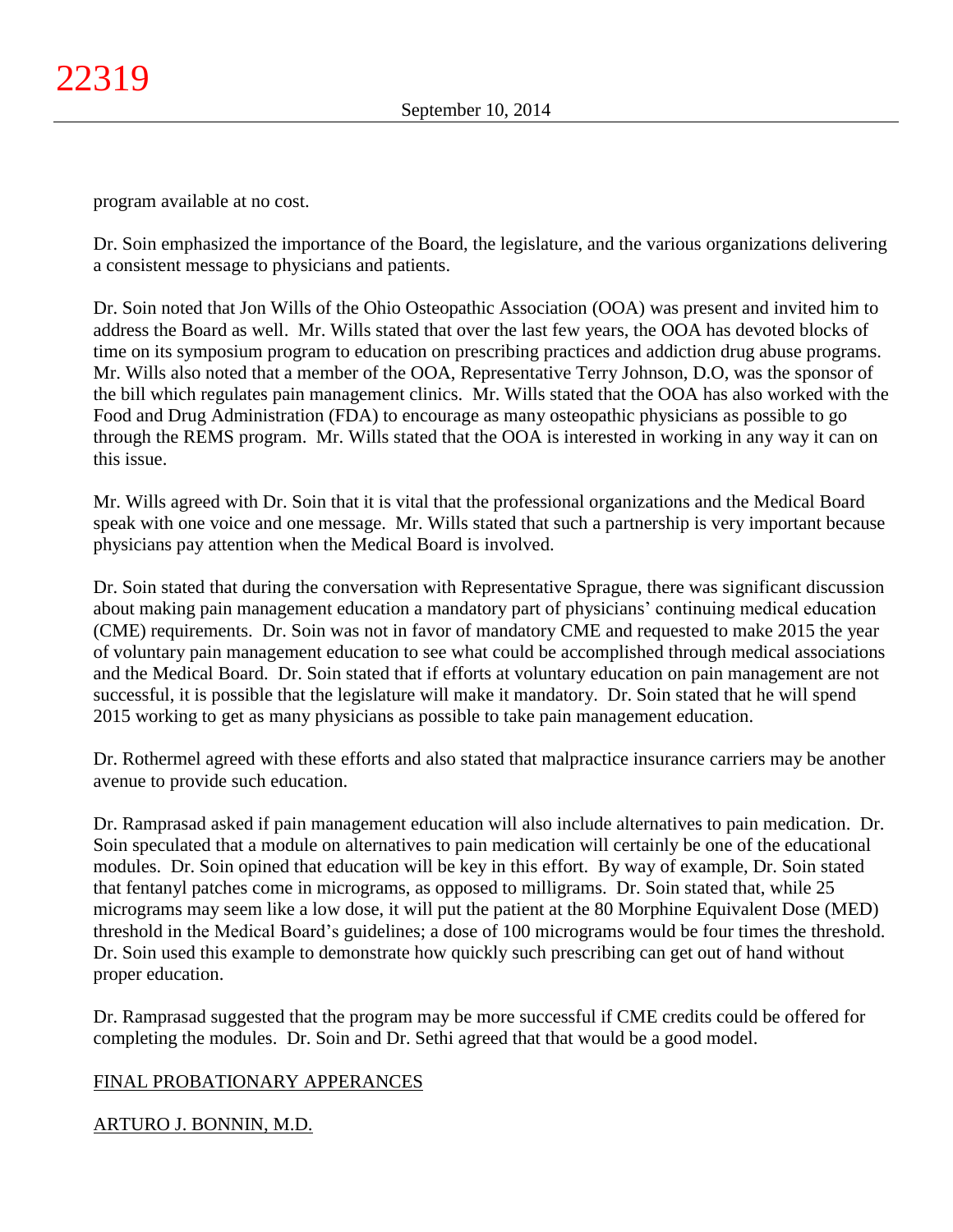Dr. Bonnin was appearing before the Board pursuant to his request for release from the terms of his September 12, 2012 Consent Agreement. Ms. Bickers reviewed Dr. Bonnin's history with the Board.

Dr. Steinbergh asked if Dr. Bonnin would share his experiences and what he has learned with the Board and with the medical students present. Dr. Bonnin explained that he had had a practice with four sites, in addition to other activities like teaching residents and writing papers. Dr. Bonnin stated that he had spread himself too thin and had forgotten about the legal aspects of practicing medicine. Dr. Bonnin stated that his practice manager had brought to his attention that the Medical Board now allowed physician assistants to give medical orders without prior authorization from their supervising physician. Dr. Bonnin accepted the practice manager's proposal to presign some prescriptions for the physician assistant to use when he was not in the office. Dr. Bonnin stated that these prescriptions were usually for antibiotics or prednisone. Dr. Bonnin stated that he had been sloppy and did not see that it was clearly stated that these changes did not mean that physician assistants had prescriptive authority. Dr. Bonnin stated that he did not treat his prescriptions with the solemnity they require and that laws are made in order to protect people. Dr. Bonnin advised the medical students to always consider the legal aspects of their practice.

Mr. Giacalone exited the meeting at this time.

Dr. Steinbergh asked if Dr. Bonnin still has physician assistants in his practice. Dr. Bonnin replied that he still has the same physician assistant, who now has prescriptive authority. Dr. Bonnin also stated that his practice has now established electronic medical records, so this problem will hopefully disappear. Dr. Steinbergh asked if Dr. Bonnin understands the supervision agreement he has with his physician assistant. Dr. Bonnin answered that he does understand the agreement and he often reviews the Board's decisions regarding what physician assistants can and cannot do.

**Dr. Steinbergh moved to release Dr. Bonnin from the terms of his September 12, 2012 Consent Agreement, effective September 12, 2014. Dr. Rothermel seconded the motion.** All members voted aye. The motion carried.

Mr. Giacalone returned to the meeting at this time.

# MATTHEW S. COHEN, D.O.

Dr. Cohen was appearing before the Board pursuant to his request for release from the terms of his September 9, 2010 Consent Agreement. Ms. Bickers reviewed Dr. Cohen's history with the Board.

Dr. Steinbergh asked Dr. Cohen how his Consent Agreement has worked for him and what he is doing regarding his Attention Deficient Hyperactivity Disorder (ADHD) as it relates to his practice. Dr. Cohen responded that his Consent Agreement has given him an opportunity to look forward. Dr. Cohen uses medication and psychotherapy to deal with day-to-day strains that may occur. Dr. Cohen stated that he currently practices in an urgent care center.

Dr. Steinbergh asked how many physicians Dr. Cohen practices with him at the urgent care center. Dr.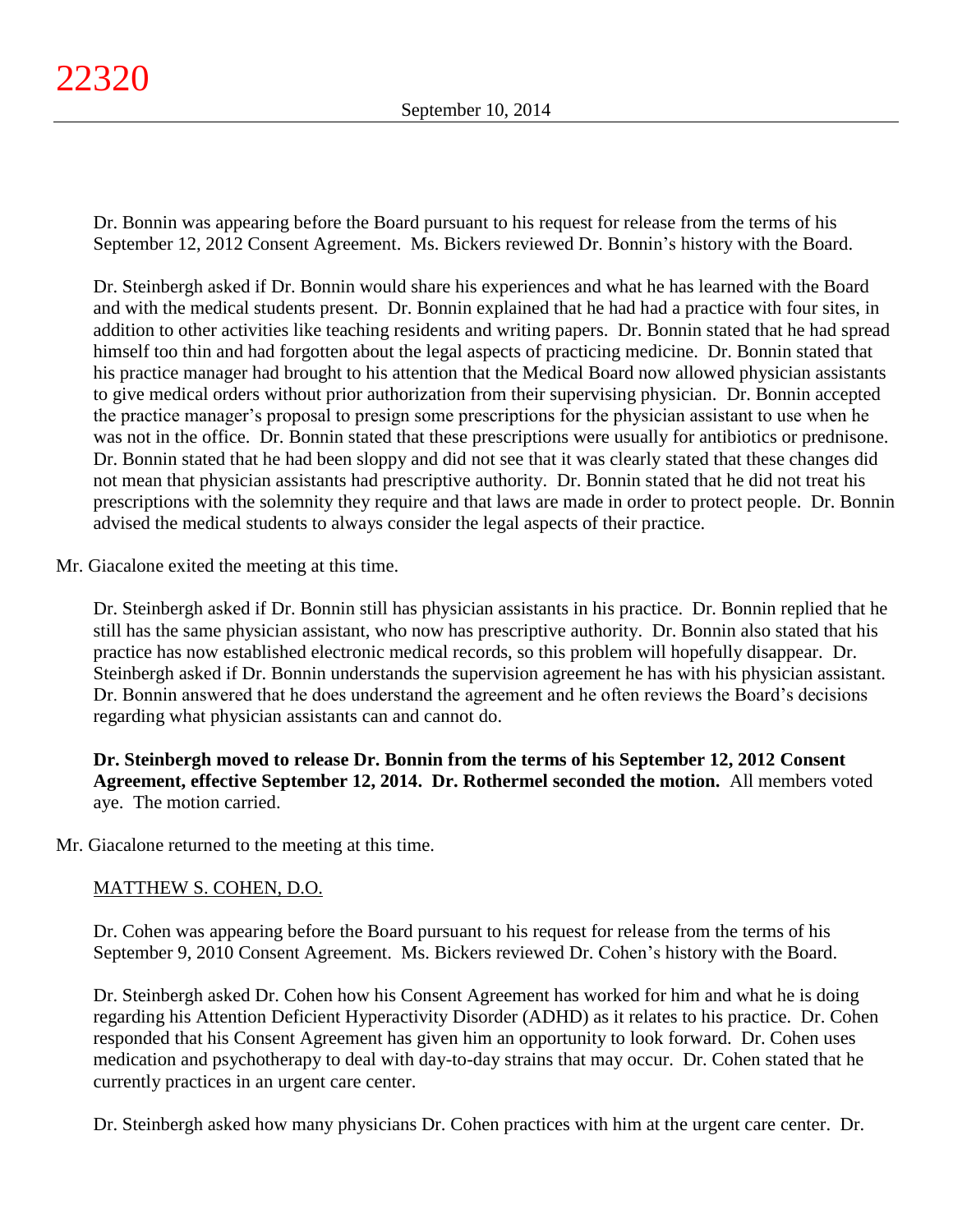Cohen estimated that about 11 other physicians practice in the urgent care center, including three or four who are family medicine physicians. Dr. Steinbergh asked if Dr. Cohen's colleagues understand what he is going through with the Medical Board. Dr. Cohen replied that they understand and are very supportive of him. Dr. Steinbergh asked if adjustments are made within the group when Dr. Cohen has personal concerns related to his ADHD. Dr. Cohen answered that he has not had to make any such adjustments, but he does ask questions if he feels that he's gotten beyond his bounds. Dr. Cohen stated that he is not "shooting from the hip," which is a tendency in those with ADHD.

**Dr. Steinbergh moved to release Dr. Cohen from the terms of his September 9, 2010 Consent Agreement, effective immediately. Dr. Rothermel seconded the motion.** All members voted aye. The motion carried.

# AMY R. WEIDMAN, M.D.

Dr. Weidman was appearing before the Board pursuant to her request for release from the terms of the Board's Order of March 14, 2012 Board Order. Ms. Bickers reviewed Dr. Weidman's history with the Board.

Dr. Steinbergh noted that Dr. Weidman has taken the personal/professional ethics course as well as the patient boundaries course. Dr. Steinbergh asked how Dr. Weidman's practice is going and how it has been affected by the Board's Order. Dr. Weidman replied that she is a busy solo practitioner since her partner retired in May.

Dr. Steinbergh asked Dr. Weidman to clarify the following sentence, which appears in the report given to the Board members: "the doctor believes that she should not offer to help anyone in the future because she will be punished for it." Dr. Weidman stated that since the incident in question, she is very gun shy about offering charitable care. Dr. Weidman stated that she had offered charitable care to a person who had a problem and no insurance. Dr. Weidman had offered to see this individual a couple of times so that he could apply for patient assistance medicine. Dr. Weidman stated that, ultimately, this turned against her and that one must be very cautious when offering care to someone. Dr. Weidman stated that she would never have considered crossing or violating a boundary with an established patient, but this individual was someone she considered to be a friend.

Dr. Soin, having read the report, commented that the individual was more than a friend to Dr. Weidman at some point. Dr. Soin asked if that relationship occurred before or after he was a patient. Dr. Weidman answered that she knew the individual before he was a patient.

Mr. Giacalone opined that Dr. Weidman is making it sound like she was the victim in this situation. Dr. Weidman responded that she was the victim in many ways. Mr. Giacalone asked Dr. Weidman to describe what happened. Dr. Weidman stated she moved her horses to a boarding barn and met an individual who managed the barn who did not have medical insurance. This person had what appeared to be a severe cough asthma or allergy asthma. Dr. Weidman stated that she offered to bring him into her office as essentially a one-time patient to perform the minimal testing required for him to apply for medication from pharmaceutical companies.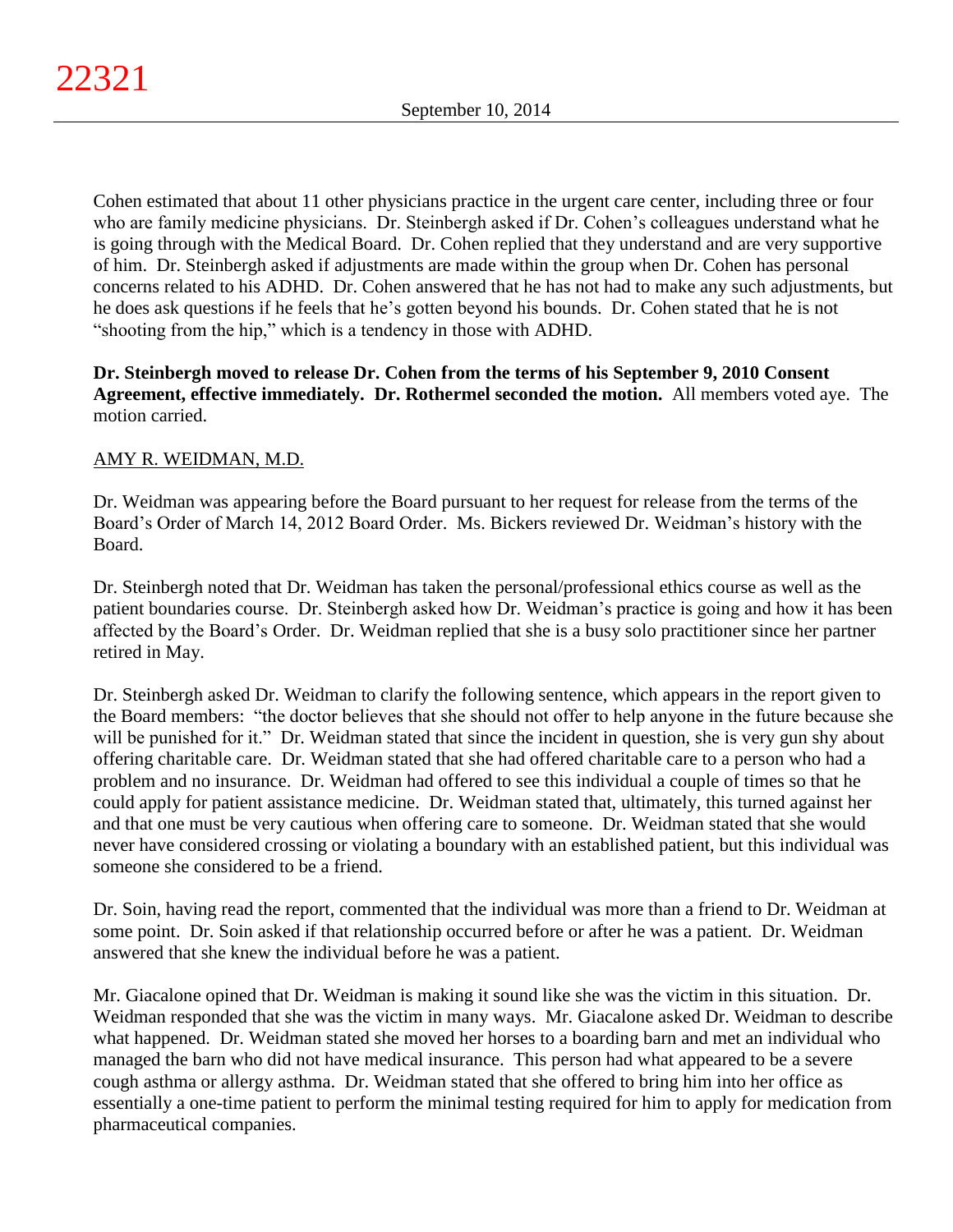Mr. Giacalone noted that he was not on the Medical Board when this case came before it. Mr. Giacalone asked if there was any more to this story and expressed confusion as to why Dr. Weidman had been disciplined by the Board. Dr. Weidman stated that after she made the offer to this individual, she recognized that he probably had some borderline mental or personality disorder issues. When he did not get what he wanted as far as a personal relationship with Dr. Weidman, that was seen as a rejection for which there had to be payback.

Dr. Soin stated that he also was not a member of the Medical Board when this matter was first reviewed. Dr. Soin stated that in reading the report, he had assumed that Dr. Weidman had been in some sort of relationship with the patient. Dr. Weidman stated that she and the patient were friends. Dr. Soin asked for further clarification on why Dr. Weidman came to the attention of the Board. Dr. Weidman stated that after this incident, the individual spent months stalking her physically, over the phone, through the mail, and electronically. Dr. Weidman added that the individual also threatened her and she made police reports at the time. Dr. Weidman stated that she found that the individual was much more ill than she had realized when he told her they were soul mates from a different life in World War II and that they belong together. Dr. Weidman stated that the situation was very frightening and disturbing.

Dr. Soin wanted to make certain that Dr. Weidman understood the boundary issues in question. Dr. Soin believed that Dr. Weidman had stepped out of bounds, but that Dr. Weidman does not believe that she did. Dr. Weidman stated that she is fine moving forward and she will think more than twice about offering care to anyone she knows.

Mr. Kenney asked if Dr. Weidman had had a sexual relationship with the patient. Dr. Weidman replied that she did not have a sexual relationship with the individual.

Dr. Steinbergh briefly reviewed this matter, stating that Dr. Weidman was the subject of a March 2012 Board Order which suspended her license for a minimum of 180 days followed by a minimum of two years of probationary terms. The Board Order also required Dr. Weidman to take a personal/professional ethics course and a patient boundaries course. Dr. Steinbergh stated that testimony cannot be taken in this forum, but she wanted Dr. Weidman to understand the importance of following the Medical Practices Act, the rules and regulations of the Medical Board, and the code of ethics of the American Medical Association, which she had been found to have violated.

# **Dr. Steinbergh moved to release Dr. Weidman from the terms of the Board's Order of March 14, 2012, effective September 13. Dr. Rothermel seconded the motion.**

Mr. Giacalone noted that the material provided to the Board members state that the underlying basis for the Board Order was Dr. Weidman's inappropriate sexual conduct with a patient. However, today Dr. Weidman says that no such thing occurred. Mr. Giacalone asked Dr. Weidman to comment on the sexual conduct referred to in the report. Dr. Weidman stated that the patient had pushed her against a barn door and kissed her. Mr. Giacalone reiterated that, according to the report, Dr. Weidman had engaged in inappropriate sexual conduct. Mr. Giacalone asked if the patient had imposed himself on Dr. Weidman and if this was the reason the Board took action. Dr. Weidman replied that that is why the Board took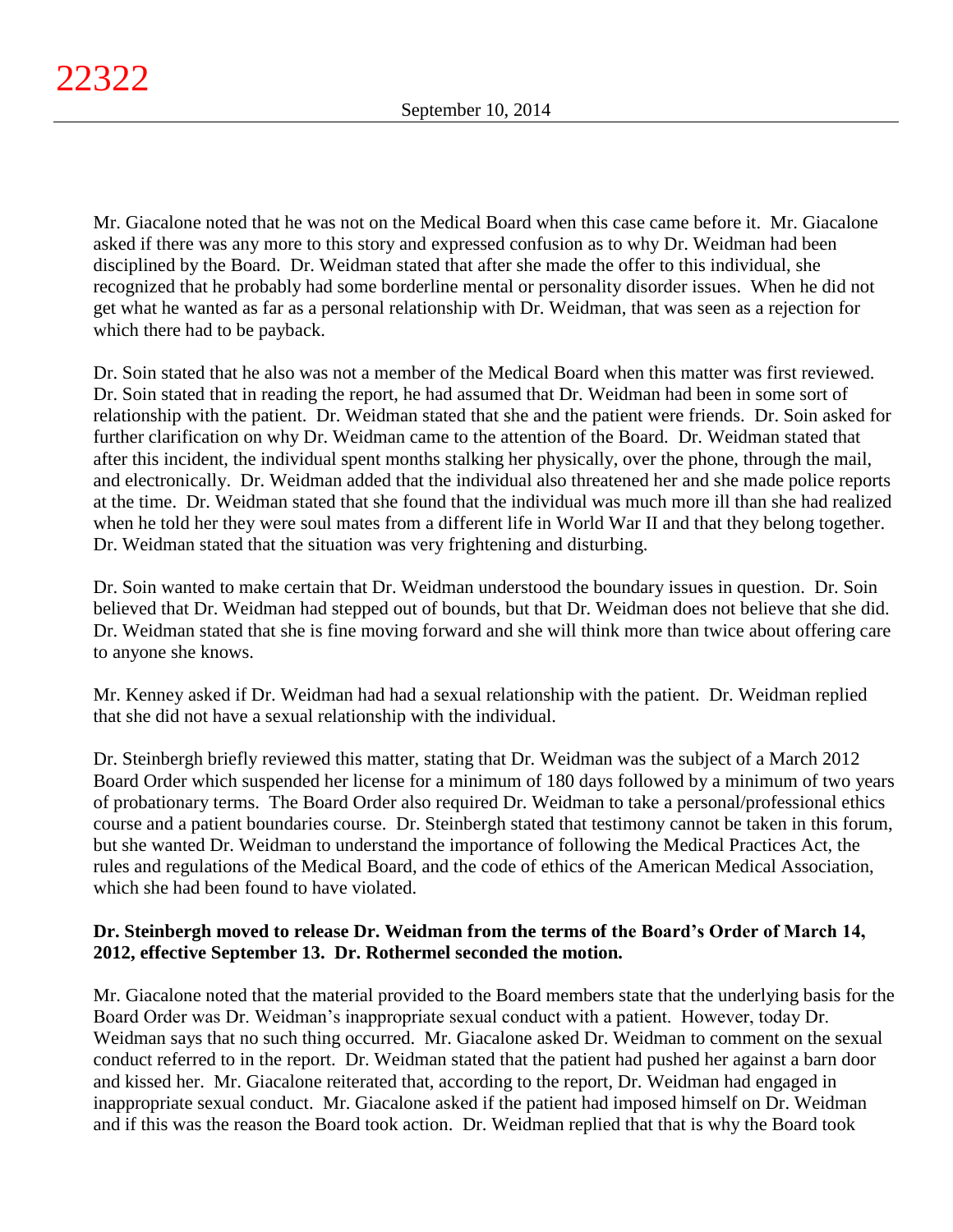action. Mr. Giacalone was doubtful that the Board took action against Dr. Weidman because she had been the victim of sexual imposition.

Mr. Giacalone stated that Dr. Weidman is asking the Board to release her from the terms of the Board Order, but a release is made on the assumption that the respondent understands what happened and takes responsibility. Dr. Weidman stated that she understands and she takes responsibility because nothing would have happened if she had not offered medical care to a friend. Mr. Giacalone stated that Dr. Weidman was not disciplined for offering medical care free of charge, but because of inappropriate conduct with a patient.

Dr. Ramprasad remembered Dr. Weidman's case and recalled that there had been some kissing and other activity between Dr. Weidman and the patient, but it is not known exactly what else had happened. Dr. Ramprasad stated that the problem was that Dr. Weidman had prescribed controlled substances for the patient and did not keep records of it, in addition to inappropriate conduct with a patient.

Ms. Anderson referred to the Report and Recommendation from Dr. Weidman's case, which describes testimony from the hearing that from June 11, 2009, to August 15, 2009, there had been sexual contact with the patient three to four times and the relationship was described as an affair.

Dr. Ramprasad stated that Dr. Weidman has never accepted what happened and always felt that the patient was at fault. Dr. Ramprasad hoped that Dr. Weidman would never do this again. Dr. Weidman commented that the patient had emotional and personality disorder issues, and as such this was not his fault. Dr. Ramprasad stated that the Board is asking Dr. Weidman to reflect on her role in this situation, but it seems that she is saying she had nothing to do with it. Dr. Weidman agreed that she had a role because it all started when she offered medical care to the individual. Dr. Ramprasad stated that Dr. Weidman had obviously taken some wrong steps by having a relationship with someone and providing him with medication. Dr. Weidman agreed and stated that she has reflected on her role.

A vote was taken on Dr. Steinbergh's motion to release:

ROLL CALL:

| Dr. Bechtel    | - abstain |
|----------------|-----------|
| Dr. Saferin    | - abstain |
| Dr. Rothermel  | - aye     |
| Dr. Steinbergh | - aye     |
| Mr. Kenney     | - nay     |
| Dr. Ramprasad  | - aye     |
| Dr. Sethi      | - aye     |
| Dr. Soin       | - nay     |
| Dr. Schachat   | - nay     |
| Mr. Gonidakis  | - nay     |
| Mr. Giacalone  | - nay     |
|                |           |

The motion did not carry.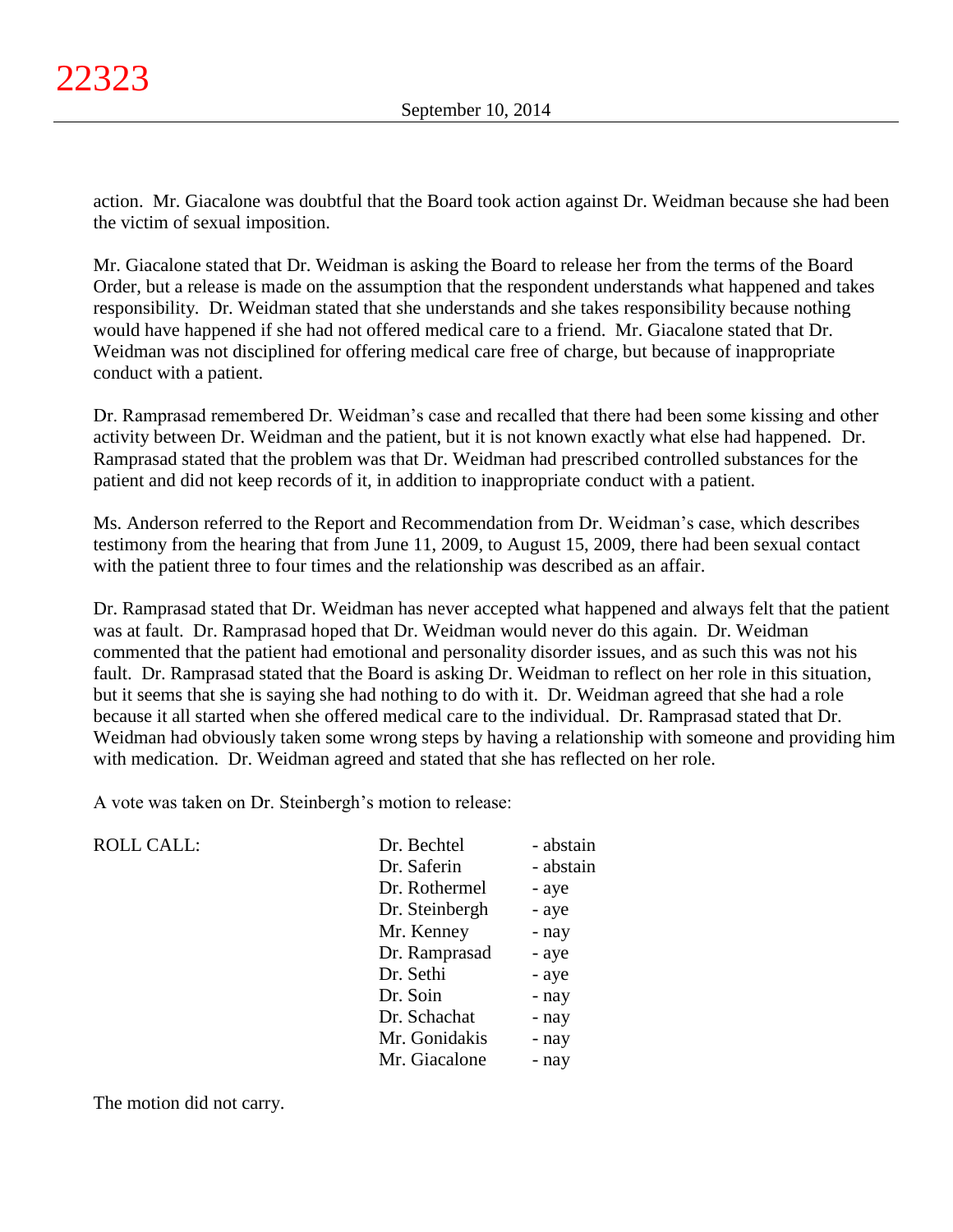**Dr. Steinbergh moved that Dr. Weidman appear before the Board's Secretary or designee in three months, and then appear again before the full Board in six months. Dr. Schachat seconded the motion.**

Dr. Weidman asked the Board what she can say differently the next time she appears before the Board. Dr. Steinbergh advised Dr. Weidman to contemplate this situation and try to understand it. Dr. Steinbergh stated that Dr. Weidman has taken the required courses and if she does not understand the situation, perhaps a focused conversation with the Secretary and Supervising member in three months will be helpful. Dr. Weidman commented that she does understand the Board's points.

A vote was taken on Dr. Steinbergh's motion:

| <b>ROLL CALL:</b> | Dr. Bechtel    | - abstain |
|-------------------|----------------|-----------|
|                   | Dr. Saferin    | - abstain |
|                   | Dr. Rothermel  | - nay     |
|                   | Dr. Steinbergh | - aye     |
|                   | Mr. Kenney     | - aye     |
|                   | Dr. Ramprasad  | - aye     |
|                   | Dr. Sethi      | - aye     |
|                   | Dr. Soin       | - aye     |
|                   | Dr. Schachat   | - aye     |
|                   | Mr. Gonidakis  | - aye     |
|                   | Mr. Giacalone  | - aye     |
|                   |                |           |

The motion carried.

# ADMINISTRATIVE REPORT

Mr. Blanton stated that it has been a very busy month, made possible by the great work of the Board staff as well as the Board members.

**Staffing Updates:** Mr. Blanton stated that interviews will be held next week for the vacant enforcement attorney position, which has been narrowed down to five applicants.

Mr. Blanton stated that over 600 applications were received for the receptionist position. After sorting out those applicants who do not meet the minimum requirements, more than 400 remained. Mr. Blanton stated that Ms. Ore will sort the remaining applicants to a manageable number and interviews will begin soon.

Mr. Blanton stated that Christine Schwartz, who had previously been with the Board as a volunteer intern, is now working for the Board on a contract. Mr. Blanton stated that Ms. Schwartz had done a great job as an intern and it is good to have her back doing special projects for the Board's legal unit and enforcement unit.

**Meetings:** Mr. Blanton stated that Mr. Beck and Mr. LaCross have attended four meetings of the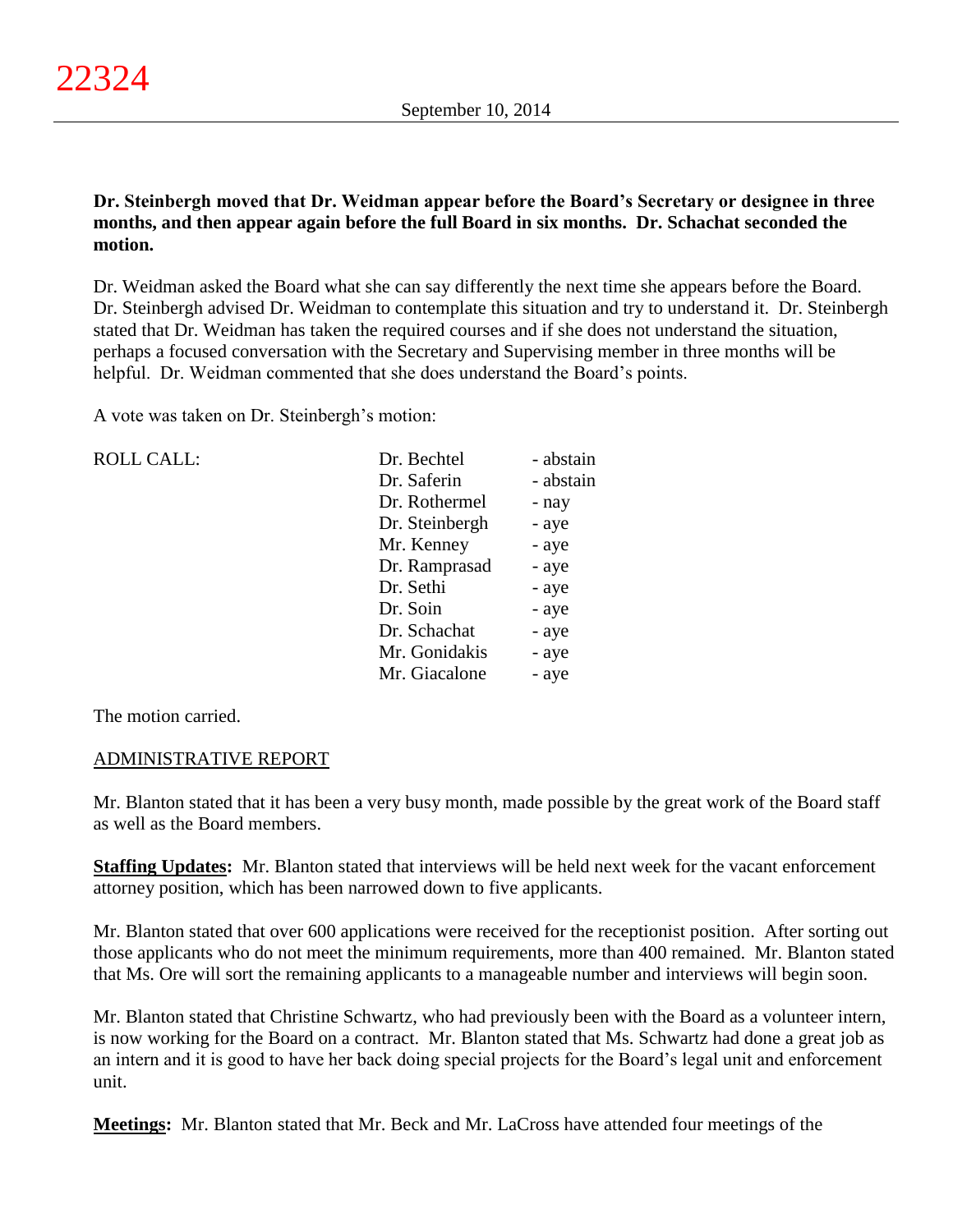Legislative Study Committee regarding law enforcement perspectives on the drug epidemic and its impact on families. Mr. Beck and Mr. LaCross have discussed the Board's role in this area and their talks have been well-received.

On August 15, Mr. Blanton, Mr. Schmidt, and Mr. LaCross met with Representative Johnson to discuss prescription drug issues, including Suboxone.

On August 20, Mr. Blanton, Ms. Anderson, and Ms. Ore met with representatives from the Ohio Hospital Association. The goal is to roll out a short continuing medical education (CME) program in which representatives from the Medical Board can come in during a lunch or breakfast to talk about prescribing and enforcement issues.

On August 20, Mr. Blanton, Ms. Anderson, and Ms. Bickers met with John McCarthy, Director of Ohio's Medicaid program, to discuss physician disqualification from Medicaid based on action taken by the Medical Board. Another meeting with Director McCarthy will occur on September 12.

On August 21, Dr. Rothermel met with Mr. Blanton and Ms. Anderson to discuss pediatric prescribing issues, including prescribing for Attention Deficient and Hyperactivity Disorder (ADHD). Mr. Blanton stated that this will be important as the Board begins to structure rules around the Ohio Automated Rx Reporting System (OARRS) and for controlled substances that are not opioids or benzodiazepines.

On August 26, Mr. LaCross met with Jennifer Seidel, the Governor's Assistant Policy Director for Health and Human Services, to discuss the Board's proposed budget.

On August 28, Dr. Soin, Mr. Blanton, and Mr. LaCross participated in a conference call with Representative Sprague to discuss risk evaluations, mitigation strategies, and extended-release opioids. Mr. Blanton commented that the conference call was very productive.

On September 4, Mr. Blanton, Mr. Miller, and Mr. LaCross met with Dr. Eshelman and Director Mik Grezda of the ABC Health Foundation of Albania. The goal of the ABC Health Foundation is to set up training programs for Albanian physicians in Ohio hospitals. The meeting was held to discuss the licensing issues involved in this project.

On September 5, Mr. Giacalone and Mr. Blanton took part in a conference call with other state medical boards to discuss Drug Enforcement Administration (DEA) issues.

On September 8, Mr. Blanton, Ms. Anderson, and Mr. LaCross attended a joint meeting of the Opiates and Other Controlled Substances Reforming Practices Committee of the Governor's Cabinet Opiate Action Team. Dr. Soin also participated by conference call.

**Investigative Activity Report:** Mr. Blanton stated that this month, 157 complaints were assigned to Board investigators and nine subpoenas were served by investigators.

**Fiscal Report:** Mr. Blanton stated that in the previous month, the Board's revenue was approximately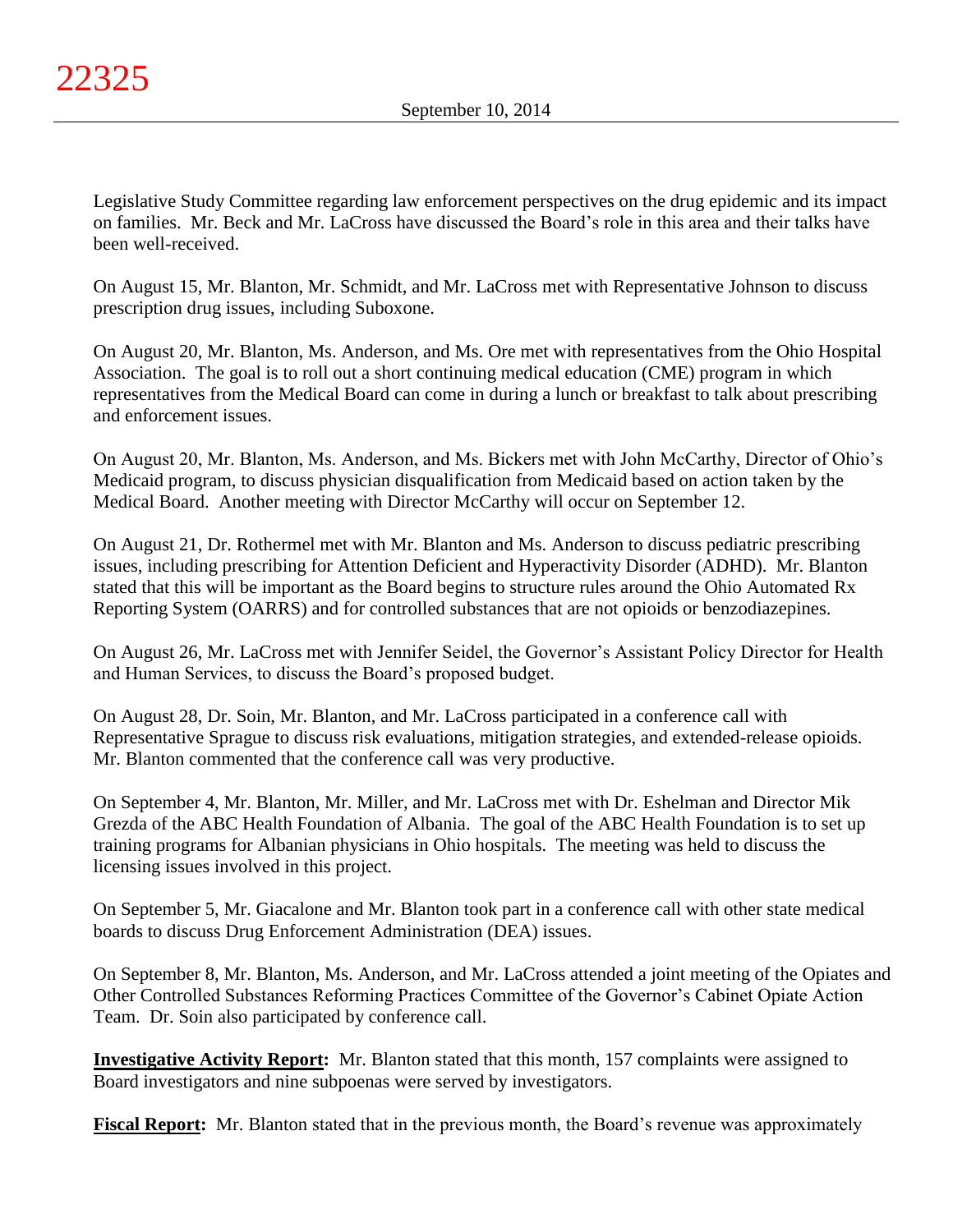\$822,000.00 and expenditures were about \$533,000.00.

**Presentations:** Mr. Blanton stated that on August 19, Dr. Ramprasad and Ms. Anderson made a presentation at a telehealth leadership summit hosted by the Ohio Health Policy Institute (OHPI). The presentation received positive feedback and the OHPI approved of the Board's direction on this issue.

On August 24, Dr. Steinbergh addressed the Board of Trustees of the Ohio Osteopathic Association and provided an update on the Medical Board's activities.

On September 5, Ms. Wehrle traveled to the Ohio University Heritage College of Osteopathic Medicine to meet with and prepare the medical students who are in attendance at today's meeting.

On September 5 and 6, Ms. Ore attend the annual meeting of the Ohio Chapter of the American Academy of Pediatrics and provided an educational display regarding Medical Board initiatives.

On September 6, Mr. Blanton participated in the course *Clinical Challenges in Opioid Prescribing: Balancing Safety and Efficacy*, jointly sponsored by Case Western Reserve University and JBS International, Inc., with support from the Substance Abuse and Mental Health Services Administration of the U.S. Department of Health and Human Services. Mr. Blanton's presentation dealt with the Board's regulations on controlled substance prescribing.

Dr. Ramprasad noted that the latest issue of the Board's e-News included an excellent piece on the Board's new rules on new medications, which summarized several pages of material. Dr. Ramprasad thanked Mr. Giacalone for his invaluable input on that piece.

**Information Sharing:** Mr. Blanton stated that he met with Greg Moody, Director of the Governor's Office of Health Transformation, and with representatives from the Ohio Department of Medicaid and the Ohio Bureau of Worker's Compensation, to discuss Ohio's physician workforce and ways to gather and share that data. Mr. Blanton also stated that the Board has been working with the Ohio Department of Administrative Services on a contract to share demographic information with Ohio University's Government Resource Center to develop an overview of Ohio's healthcare workforce, which will ultimately drive policy in this state.

**State Auditor's Report:** Mr. Blanton stated that the State Auditor's Officer has issued its annual report on the Medical Board and there were no findings, no administrative actions against the Board, no recommendations, and no management letter. Mr. Blanton thanked Ms. Loe and her staff for doing an outstanding job managing the Board's records and providing the Auditor's Office with everything they needed during the audit.

**November 2015 Board Meeting:** Mr. Blanton stated that currently, the Medical Board meeting scheduled for November 2015 (fourteen months from now) is scheduled for Thursday, November 12. The Board normally meets on Wednesday, but in 2015 that will be November 11 and the building will be closed for the Veteran's Day holiday. There is some concern about having a meeting the day after such a closure, as well as the fact that the Secretary and Supervising Member rounds will be on Monday and Tuesday, which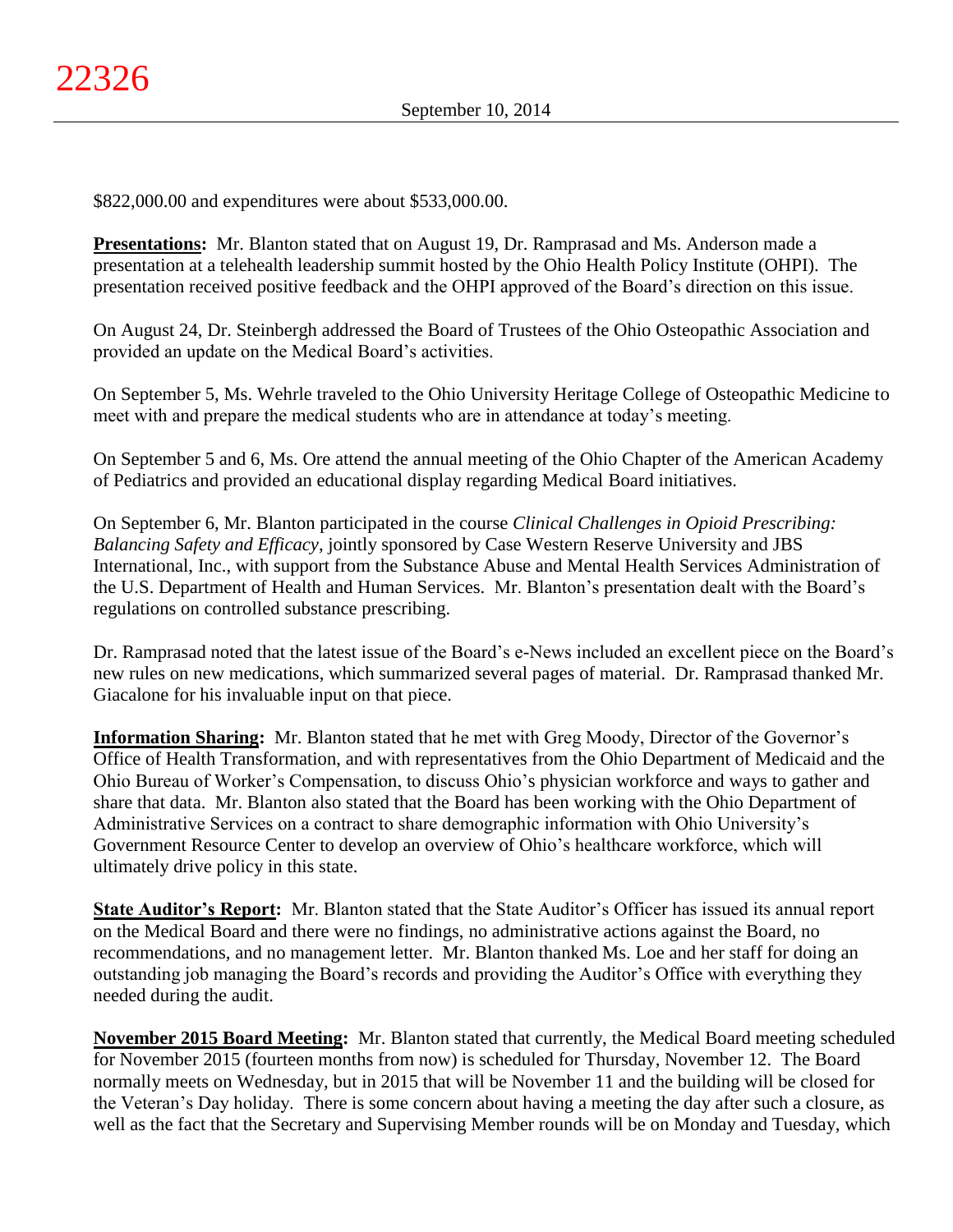will cause some travel concerns between Tuesday and Thursday.

The Board briefly discussed moving the date of the November 2015 Board meeting, then asked that the staff provide a brief memo outlining the available options for discussion at the next meeting.

**DEA National Conference on Pharmaceutical and Chemical Diversion:** Mr. Blanton stated that he has been invited to attend the Drug Enforcement Agency's National Conference on Pharmaceutical and Chemical Diversion on September 30 and October 1 in Kansas City, Missouri. Mr. Blanton stated that this will be an opportunity to meet with representatives from other medical boards, as well as the DEA's prescription drug and diversion units, to discuss areas of common concern. Mr. Blanton asked the Board for permission to attend the meeting and to cover expenses. Mr. Blanton stated that there is no fee to attend the meeting, but the projected cost for airfare, hotel, ground transportation, and *per diem* is about \$1,100.00

**Dr. Saferin moved to approve Mr. Blanton's travel to the DEA's National Conference on Pharmaceutical and Chemical Diversion in Kansas City, Missouri, on September 30 and October 1, 2014, and to cover expenses as discussed. Dr. Bechtel seconded the motion.** All members voted aye. The motion carried.

**Budget Submission for 2016/2017 Biennium:** Mr. Blanton stated that the current budget being presented for the Board's approval contemplates creating three additional positions, up from the two additional positions that was initially proposed. Mr. Blanton stated that the new positions will be for the licensure section for the purpose of enhancing the Board's ability to bring people into the practice of medicine and effectively regulate them through license renewal and the upcoming changes in the Board's continuing medical education (CME) and continuing education (CE) audit process. Mr. Blanton commented that improving the Board's ability to bring in new people will also improve the Board's ability to ensure a good healthcare workforce.

Mr. Blanton stated that with three additional positions, the expected increase in the Board's rent and approximately \$100,000.00 allocated for maintenance of the new e-Licensure system, the budget will show an increase of slightly over 2% from the last biennial budget.

Mr. Blanton suggested that the Board also promote four goals through its budget:

- Protect and enhance public safety and health
- Focus on customer service
- Effectively regulate Ohio's healthcare workforce
- Diversify the Board's funding sources

To this end, Mr. Blanton recommended that the Board seek some policy changes through its budget. Mr. Blanton stated that these policy changes are already extant in other pending legislation, but the budget can act as another avenue in case the other bills fail to move forward in the legislative process. Specifically, Mr. Blanton discussed the fining authority, restoration language, and administrative CME currently in House Bills 531 and 519. Mr. Blanton commented that the administrative CME language would allow the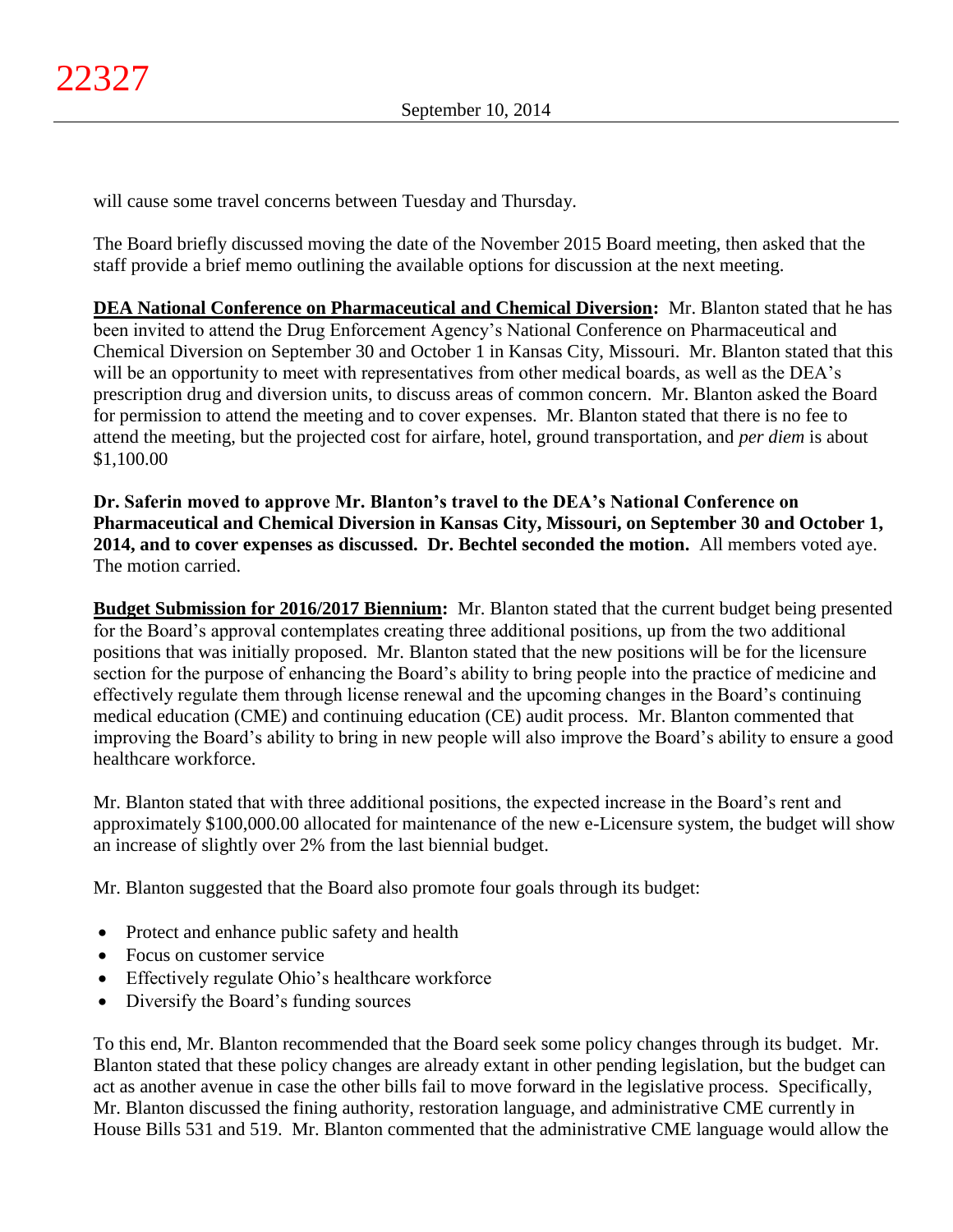Board to deal with some CME violations in a non-disciplinary manner.

Mr. Blanton also discussed including the physician assistant delegation language from House Bill 412 in the Board's budget. This language would allow physician assistant who has properly-delegated authority from a physician to, in turn, delegate that authority to a Licensed Practical Nurse (LPN). Mr. Blanton explained that under current Medical Board and Nursing Board statutes, it is questionable whether a physician assistant can properly delegate certain authority to an LPN; the proposed language will clarify the matter.

Mr. Gonidakis noted that the State of Ohio is currently being sued by the American Civil Liberties Union for violating the Single Subject Rule on the budget. Mr. Gonidakis asked if the Governor's office has commented on these proposed aspects of the Board's budget. Mr. Blanton stated that Mr. LaCross met with Ms. Seidel, the policy advisor from the Governor's office assigned to the Medical Board. Ms. Seidel agreed with these proposed additions to the Board's budget.

Mr. Kenney commented that it is very important that Board members are aware of and have input on such policy proposals, stating that he was unaware of language regarding physician assistant delegation. The Board engaged in an extensive discussion regarding the increased use of physician extenders such as physician assistants and advanced practice nurses, the economic factors involved, and its effects on patient care. Dr. Steinbergh commented that many believe that an advanced practice nurse can do anything that a primary care physician can, though Dr. Steinbergh does not share that opinion.

Regarding the budget, Dr. Saferin asked if an increase of 2% will be enough cover projected costs and to pay enough to obtain and retain good staff members. Mr. Blanton replied that the 2% increase will make the Board solvent for the next two years. After that time, the situation is less clear. Mr. Blanton stated that this is why the need to diversify the Board's funding sources is so important. Regarding pay to staff members, Mr. Blanton stated that pay levels are out of the Board's hands because the State handles labor negotiations for all agencies.

Mr. Gonidakis questioned whether the budget being proposed is sustainable. Mr. Gonidakis stated that the Board's staff does excellent work, but asked if the Board should consider a hiring freeze considering the budget situation. Mr. Blanton stated that the Board is currently short-staffed in Enforcement and Licensure, while the caseload is increasing. Mr. Blanton noted a 12% increase in licensure over the last year. Mr. Blanton stated that the Board is tasked with regulating the medical profession in Ohio and people are needed to do the work.

Mr. Kenney expressed concern about whether the proposed budget is asking for enough to continue the Board's activities. Mr. Kenney opined that an additional full-time staff member would be helpful in administering the expedited licensure process, which will improve the Board's finances. Mr. Kenney also stated that additional fining authority is important. Dr. Sethi agreed and opined that those who are the cause of an investigation should pay that cost.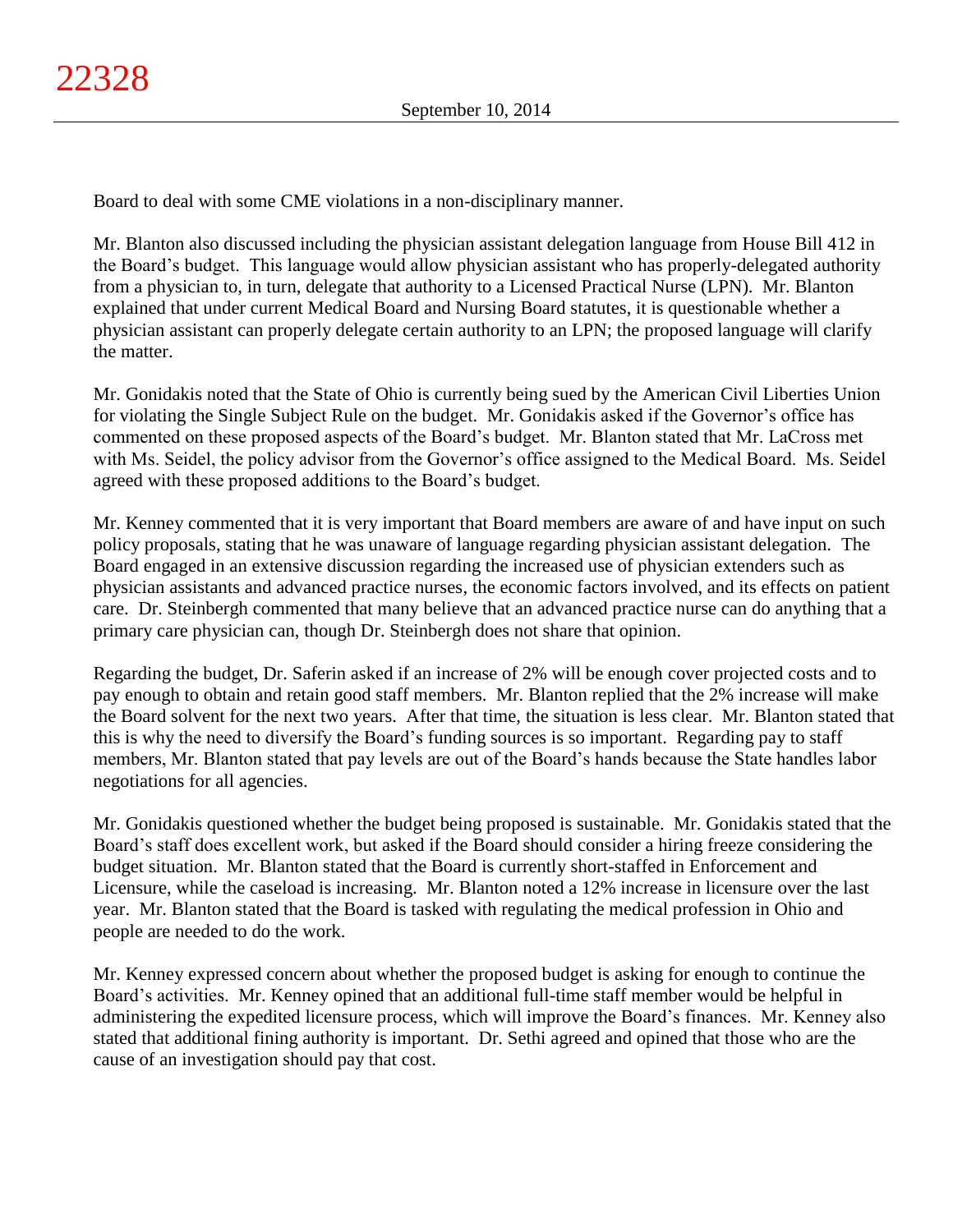### REPORTS BY ASSIGNED COMMITTEES

# PHYSICIAN ASSISTANT/SCOPE OF PRACTICE COMMITTEE

# FORMULARY REVIEW

Dr. Sethi stated that a request has been made to changing the status of anti-psychotic medications and hematology medications in relation to the physician assistant formulary.

Mr. Kenney and Mr. Giacalone exited the meeting at this time.

Dr. Steinbergh stated that it had been requested that anti-psychotic medications be moved from the "physician-initiated" category to the "CPT may prescribe category." The Physician Assistant Policy Committee recommended denying that request, and the Physician Assistant/Scope of Practice Committee agreed with that recommendation due to concerns about side-effects and patient care.

**Dr. Steinbergh moved to approve the recommendation of the Physician Assistant Policy Committee and the Physician Assistant/Scope of Practice Committee to deny the request to put anti-psychotic medications into the "CPT may prescribe" category of the physician assistant formulary. Dr. Rothermel seconded the motion.** All members voted aye. The motion carried.

Ms. Debolt stated that there was a similar request that hematology drugs be moved from the "physicianinitiated" category to the "CPT may prescribe category." The Physician Assistant Policy Committee recommended denying that request, and the Physician Assistant/Scope of Practice Committee agreed with that recommendation due to concerns about complications. In addition, both committees recommended clarifying that all administration routes, including oral and nasal, are to be physician-initiated.

**Dr. Saferin moved to approve the recommendation of the Physician Assistant Policy Committee and the Physician Assistant/Scope of Practice Committee to deny the request to put hematology medications into the "CPT may prescribe" category of the physician assistant formulary. Dr. Saferin further moved to approve the recommendation to clarify that this applies to all administration routes, including oral and nasal. Dr. Schachat seconded the motion.** All members voted aye. The motion carried.

# SPECIAL SERVICES PLANS

### EDWARD WESTERHEIDE, M.D.

Dr. Sethi stated that Dr. Westerheide has made several requests which were somewhat inconsistent and contradictory. Dr. Steinbergh stated that these requests were tabled by the Physician Assistant Policy Committee, which will ask Dr. Westerheide to reorganize his requests to be consistent with the model orthopedic plan.

### BEACON ORTHOPAEDICS AND SPORTS MEDICINE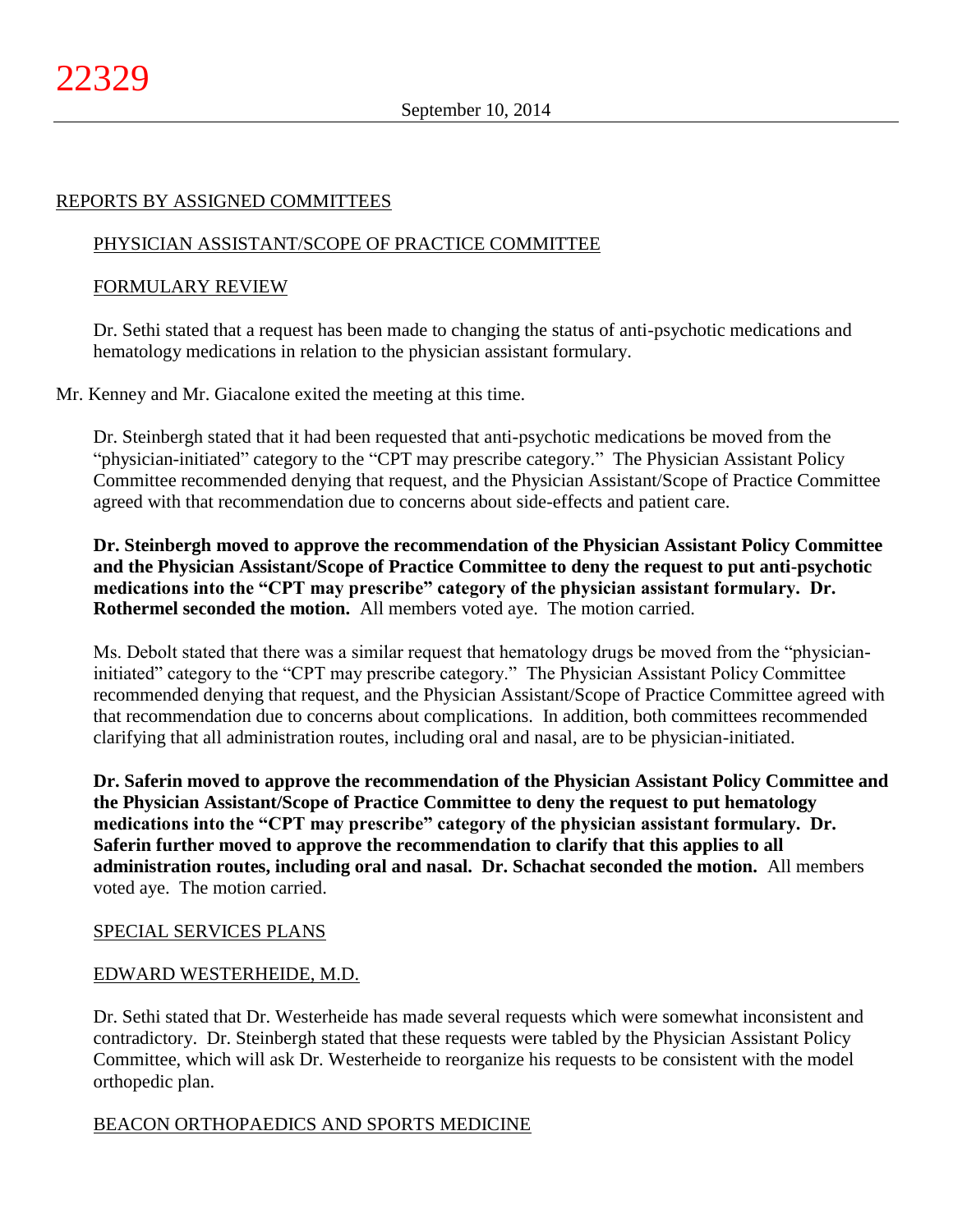Dr. Steinbergh stated that the requests of Beacon Orthopaedics and Sports Medicine were also tabled by the Physician Assistant Policy Committee. Beach Orthopaedics and Sports Medicine will be asked to reorganize the requests to make them more consistent with the model orthopedic plan.

Mr. Kenney and Mr. Giacalone returned to the meeting at this time.

# CHANGES TO THE MODEL ORTHOPEDIC PLAN

Ms. Debolt stated that in June 2014, the Board approved the model plan for orthopedic injection special services plans. Ms. Debolt stated that the draft Physician Assistant Model Supervisory Plan Application for orthopedic practices, with instructions, is now before the Board for approval. The only change recommended by the Physician Assistant Policy Committee and the Physician Assistant/Scope of Practice Committee is strike the words "with formal training" regarding the training of the physician assistant. Ms. Debolt noted that in the medical profession, the term "formal training" refers to a residency-type program, which does not exist for physician assistants.

**Dr. Saferin moved to approve the draft Physician Assistant Model Supervisory Plan Application for orthopedic practices, with the amendment recommended by the Physician Assistant Policy Committee and the Physician Assistant/Scope of Practice Committee. Dr. Schachat seconded the motion.** All members voted aye. The motion carried.

Dr. Steinbergh exited the meeting at this time.

# PROPOSED MILITARY PERSONNEL RULE

Ms. Debolt stated that this proposed rule regarding military service and qualifications for licensure as a physician assistant is essentially the same as a similar rule approved by the Board at last month's meeting for other allied medical professionals. Ms. Debolt stated that the rule has been modified because the legislature has adopted a definition of "armed forces" that is slightly different from what the Board had used; the definition has been adjusted to match the legislature's definition. Other changes that have been made are the removal of a sentence that says there are no military programs for training physician assistants, because there in fact is one; and an added reference to the Coast Guard and the Public Health Service.

Dr. Ramprasad noted that according to this draft, working for three years in a Veteran's Hospital will be considered equivalent to a master's degree, even if the person is not a veteran. Ms. Debolt stated that that is consistent with statute.

**Dr. Saferin moved to approve the Military Personnel rule. Dr. Bechtel seconded the motion.** All members voted aye. The motion carried.

Dr. Steinbergh returned to the meeting at this time.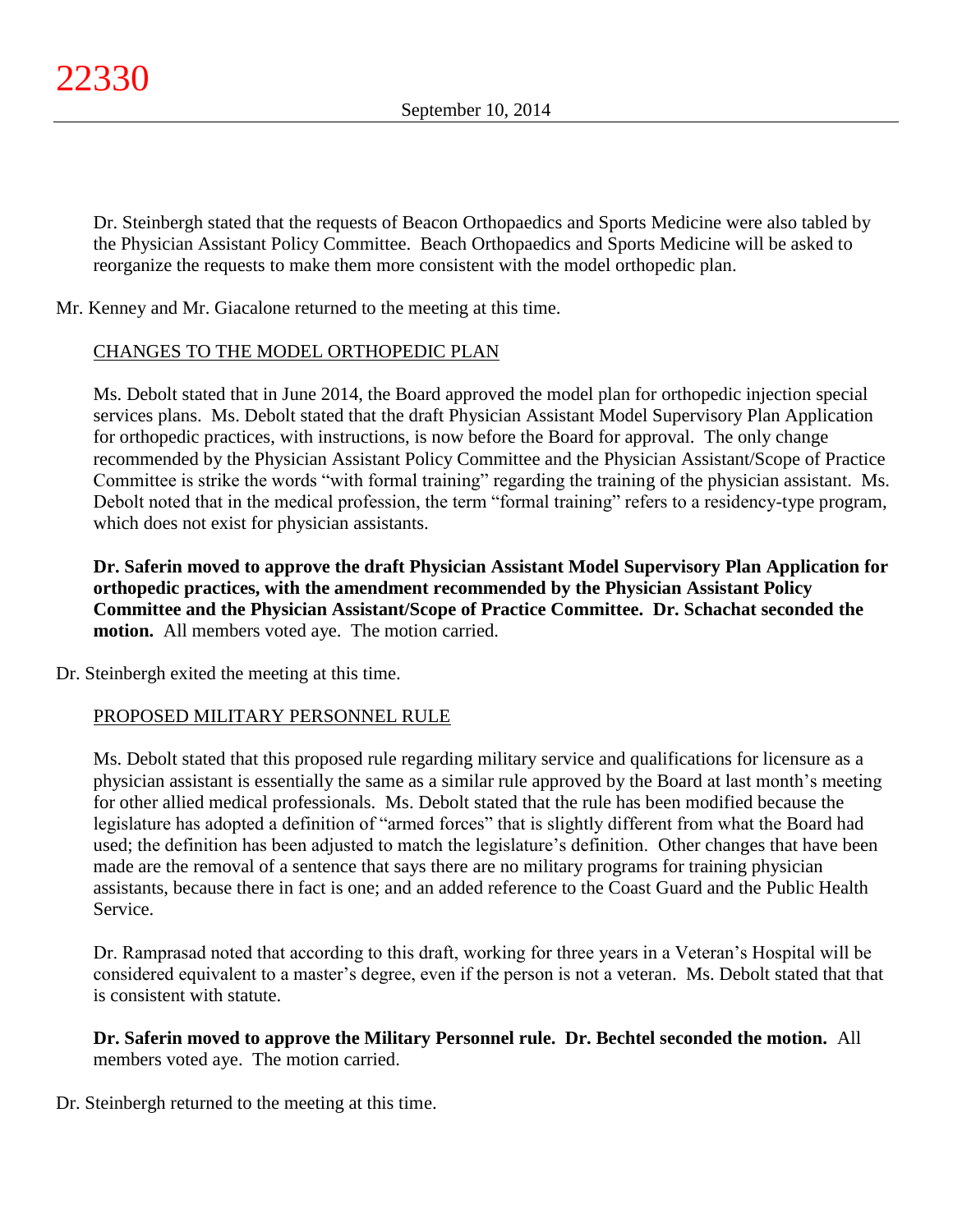#### LICENSURE COMMITTEE

#### CERTIFICATE OF CONCEDED EMINENCE APPLICATION REVIEW

#### PATRICK YVES CHAUVEL, M.D.

Dr. Saferin stated that the Licensure Committee recommends approval of Dr. Chauvel's application for a Certificate of Conceded Eminence. Dr. Ramprasad commented that Dr. Chauvel seems very wellqualified. Dr. Chauvel has led many programs in Europe, particularly France, and has many publications.

### **Dr. Saferin moved to approve Dr. Chauvel's application for a Certificate of Conceded Eminence. Dr. Rothermel seconded the motion.** A vote was taken:

| <b>ROLL CALL:</b> | Dr. Bechtel    | - aye |
|-------------------|----------------|-------|
|                   | Dr. Saferin    | - aye |
|                   | Dr. Rothermel  | - aye |
|                   | Dr. Steinbergh | - aye |
|                   | Mr. Kenney     | - aye |
|                   | Dr. Ramprasad  | - aye |
|                   | Dr. Sethi      | - aye |
|                   | Dr. Soin       | - aye |
|                   | Dr. Schachat   | - aye |
|                   | Mr. Gonidakis  | - aye |
|                   | Mr. Giacalone  | - aye |
|                   |                |       |

The motion carried.

#### LICENSURE APPLICATION REVIEWS

#### JAIME CHICKLETTS, L.M.T.

Dr. Saferin stated that Ms. Chickletts has applied for restoration of her license to practice massage therapy in Ohio. Ms. Chickletts has not practiced massage therapy since 2007. The Licensure Committee recommends approval of Ms. Chickletts' application, pending successful completion of the Massage and Bodywork Licensing Examination (MBLEX).

**Dr. Bechtel moved to approve Ms. Chickletts' application for restoration of her license to practice massage therapy in Ohio, pending successful completion of the MBLEX examination. Dr. Rothermel seconded the motion.** A vote was taken:

| ROLL CALL: | Dr. Bechtel    | - aye |
|------------|----------------|-------|
|            | Dr. Saferin    | - aye |
|            | Dr. Rothermel  | - aye |
|            | Dr. Steinbergh | - aye |
|            |                |       |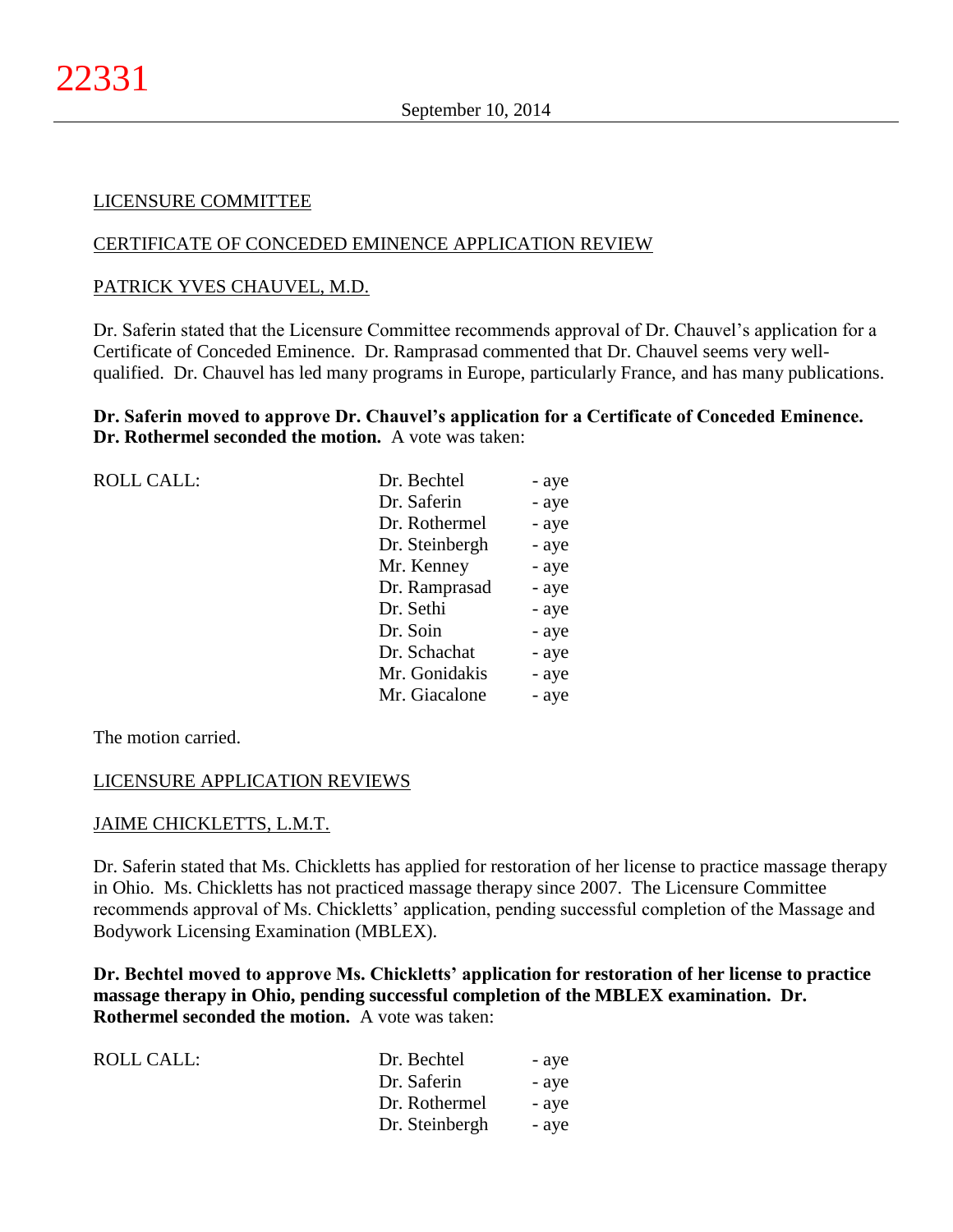| Mr. Kenney    | - aye |
|---------------|-------|
| Dr. Ramprasad | - aye |
| Dr. Sethi     | - aye |
| Dr. Soin      | - aye |
| Dr. Schachat  | - aye |
| Mr. Gonidakis | - aye |
| Mr. Giacalone | - aye |

The motion carried.

### MICHAEL PAK, M.D.

Dr. Saferin stated that Dr. Pak has applied for restoration of his license to practice medicine and surgery in Ohio. Dr. Pak has not practiced medicine since March 2011. Prior to that time, Dr. Pak worked as a radiation oncologist in Ohio, Kentucky, and Indiana. The Licensure Committee recommends approving Dr. Pak's application, pending successful completion of the Special Purpose Examination (SPEX) or recertification in radiation oncology.

# **Dr. Saferin moved to approve Dr. Pak's application for restoration of his license to practice medicine and surgery in Ohio, pending successful completion of the SPEX examination or recertification in radiation oncology.**

Dr. Bechtel expressed concern that the field of radiation oncology is very challenging and the technology is changing rapidly. Dr. Bechtel stated that the potential for damaging a patient by practicing improperly is significant. Dr. Bechtel questioned whether allowing Dr. Pak to take the SPEX, which is a general medical examination, will protect the public. Dr. Ramprasad stated that other applicants for restoration have the chance to take the SPEX instead of specialty board certification. Dr. Ramprasad also noted that it is not known that Dr. Pak intends to return to radiation oncology. However, Dr. Ramprasad stated that the Licensure Committee was not necessarily opposed to that.

**Dr. Bechtel moved to amend the motion so that Dr. Pak must recertify in radiation oncology before his application for restoration is approved. Dr. Saferin seconded the motion.** A vote was taken:

| <b>ROLL CALL:</b> | Dr. Bechtel    | - aye |
|-------------------|----------------|-------|
|                   | Dr. Saferin    | - aye |
|                   | Dr. Rothermel  | - aye |
|                   | Dr. Steinbergh | - aye |
|                   | Mr. Kenney     | - aye |
|                   | Dr. Ramprasad  | - aye |
|                   | Dr. Sethi      | - aye |
|                   | Dr. Soin       | - aye |
|                   | Dr. Schachat   | - aye |
|                   | Mr. Gonidakis  | - aye |
|                   | Mr. Giacalone  | - aye |
|                   |                |       |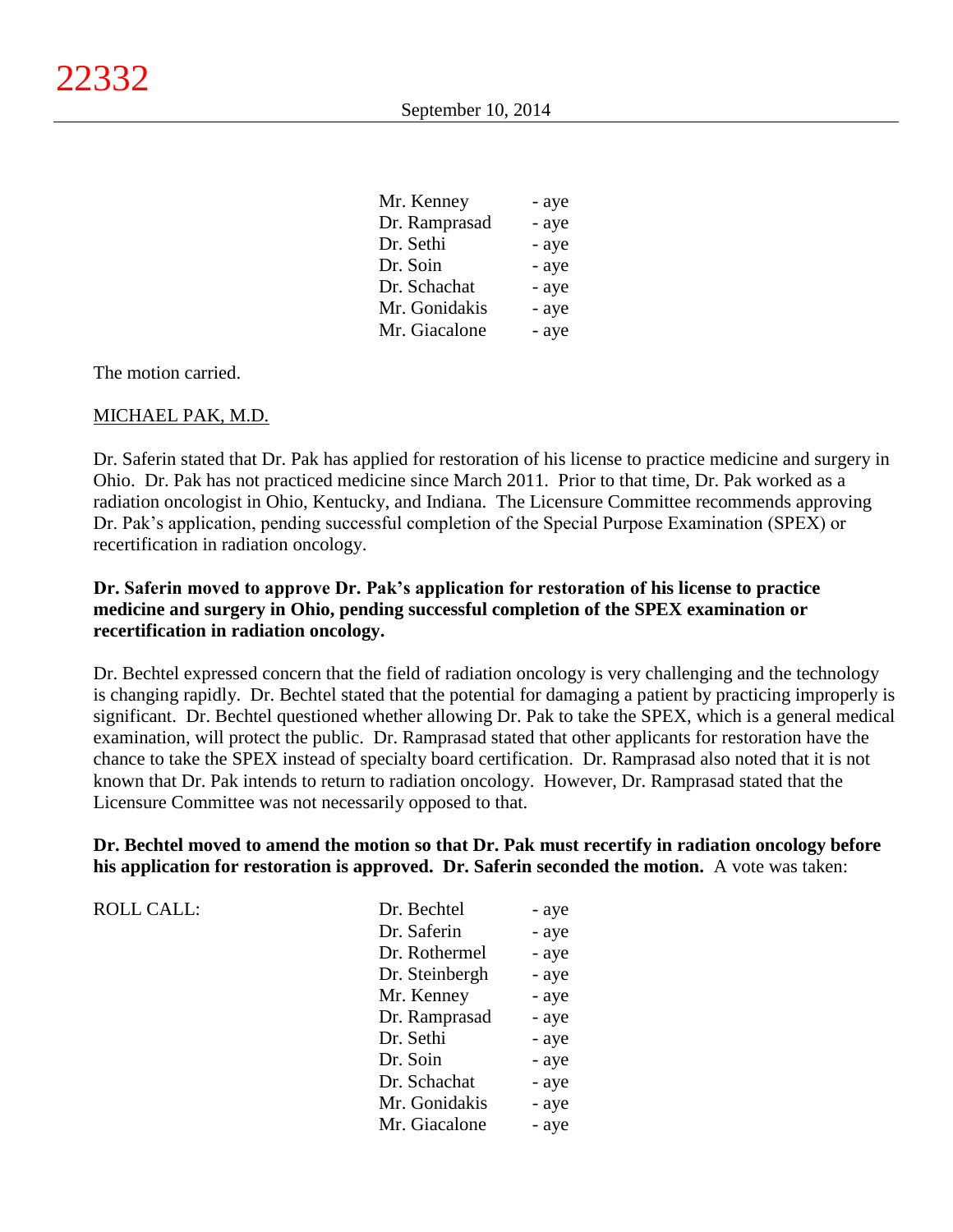**Dr. Saferin moved to approve Dr. Pak's application for restoration, as amended. Dr. Bechtel seconded the motion.** A vote was taken:

ROLL CALL: Dr. Bechtel - aye Dr. Saferin - aye Dr. Rothermel - aye Dr. Steinbergh - aye Mr. Kenney - aye Dr. Ramprasad - aye Dr. Sethi - aye Dr. Soin - aye Dr. Schachat - aye Mr. Gonidakis - aye Mr. Giacalone - aye

# KIRK T. SCHUMAKER, L.M.T.

Dr. Saferin stated that Mr. Schumaker has applied for restoration of his massage therapy license. Mr. Schumaker has not practiced massage therapy since 2001. Dr. Saferin stated that in 2011, the Board approved the restoration of Mr. Schumaker's license if he took and passed the Massage and Bodywork Licensing Examination (MBLEX) by March 2013. Mr. Schumaker passed the MBLEX in June 2013, beyond the timeline set by the Board. Mr. Schumaker has not reapplied for restoration and is asking that the Board accept his June 2013 passage of the MBLEX.

Dr. Saferin stated that this issue was thoroughly discussed by the Licensure Committee since he did not meet the initial requirements for passing the MBLEX. However, the Licensure Committee recommended granting Mr. Schumaker's application without requiring him to take the MBLEX again.

**Dr. Saferin moved to approve Mr. Schumaker's application for restoration as presented. Dr. Bechtel seconded the motion.** A vote was taken:

| <b>ROLL CALL:</b> | Dr. Bechtel    | - aye |
|-------------------|----------------|-------|
|                   | Dr. Saferin    | - aye |
|                   | Dr. Rothermel  | - aye |
|                   | Dr. Steinbergh | - aye |
|                   | Mr. Kenney     | - aye |
|                   | Dr. Ramprasad  | - aye |
|                   | Dr. Sethi      | - aye |
|                   | Dr. Soin       | - aye |
|                   | Dr. Schachat   | - aye |
|                   |                |       |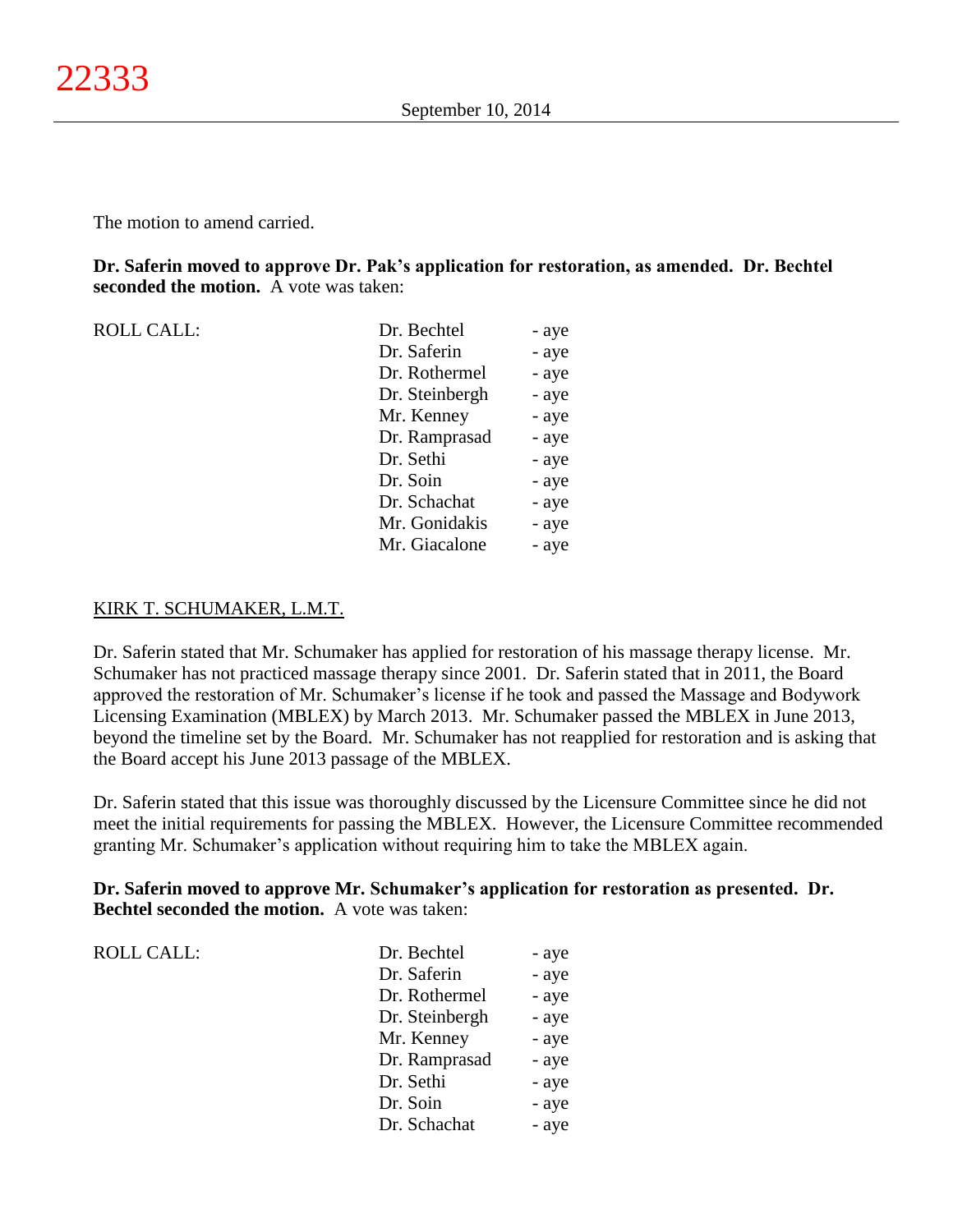| Mr. Gonidakis | - aye |
|---------------|-------|
| Mr. Giacalone | - aye |

The motion carried.

#### ANSLEY SPLINTER, M.D.

Dr. Saferin stated that Dr. Splinter is applying for her initial medical license in Ohio. Dr. Splinter currently holds a medical license in California. Dr. Splinter has been board-certified by the American Board of Pediatrics since 2005. Dr. Splinter has not practiced clinical medicine since 2010, but she is teaching residents and doing other activities that are clinically-related. The Licensure Committee recommended approving Dr. Splinter's application without further examination.

# **Dr. Saferin moved to approve Dr. Splinter's application for a license to practice medicine and surgery in Ohio. Dr. Rothermel seconded the motion.**

Dr. Steinbergh expressed concern that Dr. Splinter has not practiced clinical medicine since 2010. Dr. Ramprasad noted that Dr. Splinter has been teaching and doing simulation labs. Dr. Ramprasad also pointed out that Dr. Splinter is registered for Maintenance of Certification with the American Board of Pediatrics and is fulfilling those educational obligations. Dr. Steinbergh considered these points and agreed with the Committee.

A vote was taken on Dr. Saferin's motion:

| <b>ROLL CALL:</b> | Dr. Bechtel    | - aye |
|-------------------|----------------|-------|
|                   | Dr. Saferin    | - aye |
|                   | Dr. Rothermel  | - aye |
|                   | Dr. Steinbergh | - aye |
|                   | Mr. Kenney     | - aye |
|                   | Dr. Ramprasad  | - aye |
|                   | Dr. Sethi      | - aye |
|                   | Dr. Soin       | - aye |
|                   | Dr. Schachat   | - aye |
|                   | Mr. Gonidakis  | - aye |
|                   | Mr. Giacalone  | - aye |

The motion carried.

### PHYSICIAN REENTRY AFTER EXTENDED PERIOD OF NON-PRACTICE

Dr. Saferin stated that at last month's meeting, a document was provided to the Board members for their review regarding physician reentry to the workplace. Dr. Saferin stated that this draft policy is before the Board again for approval. Dr. Ramprasad stated that this proposed gives these applicants three options for licensure: Pass an oral or written examination, obtain additional training and pass an examination after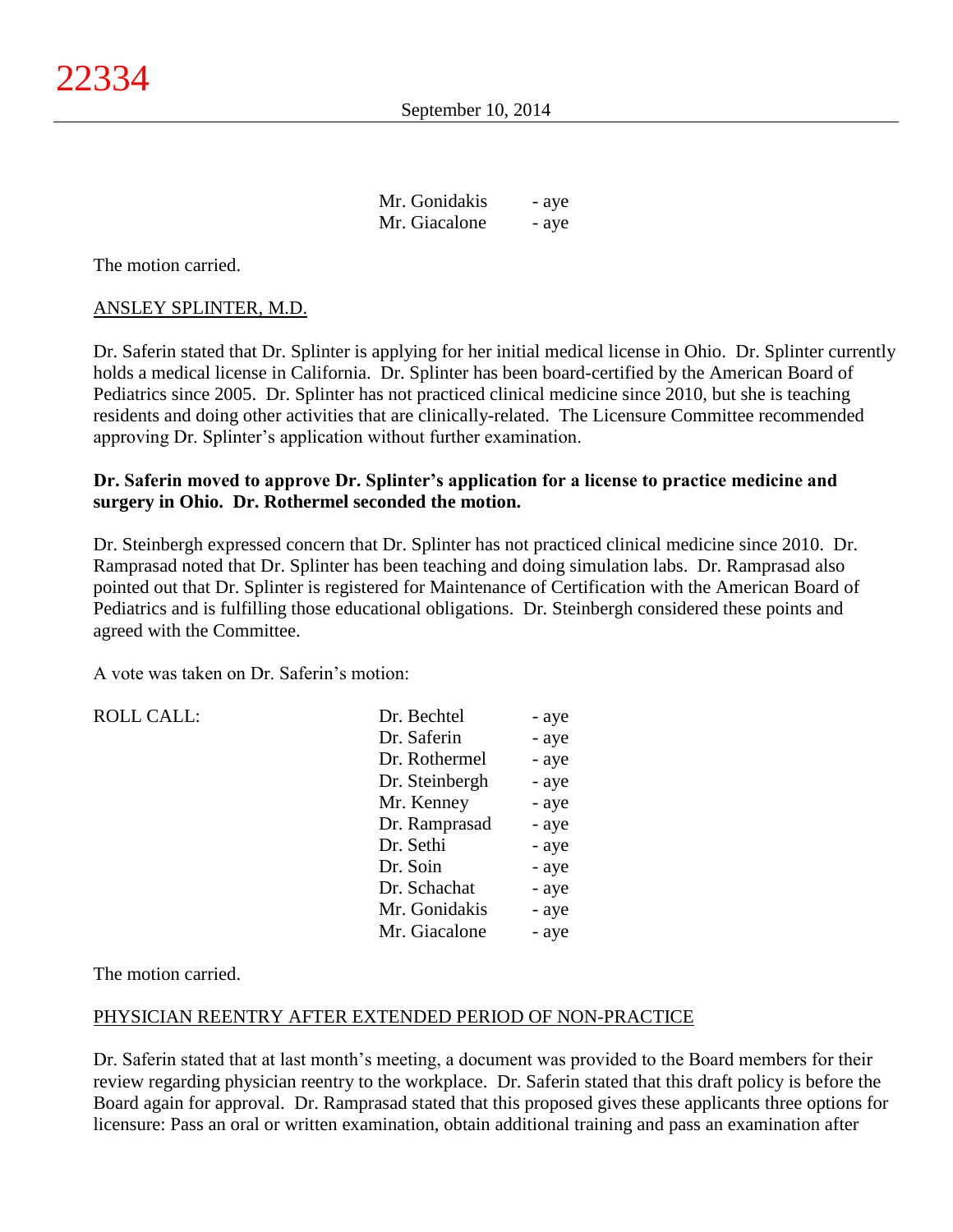that, or accept a limitation on the type or scope of their practice.

Dr. Steinbergh commented that the proposal mentions the Special Purpose Examination (SPEX). Dr. Steinbergh suggested that it should also mention the Comprehensive Osteopathic Medical Variable-Purpose Examination (COMVEX).

Dr. Steinbergh further commented that it can be difficult for physicians to find appropriate retraining programs. Dr. Steinbergh opined that preceptorships represent a good model which has been used by the Board in the recent past.

Dr. Rothermel stated that the Board should avoid requiring applicants to complete training programs that do not exist. Dr. Rothermel stated that she discussed this issue with Nationwide Children's Hospital, which has allowed two practitioners to complete retraining programs that were set up specifically for them. However, Nationwide Children's Hospital has no interest in setting up a standing program that anyone can sign up for. Dr. Rothermel commented that children's hospitals are working to establish one-year retraining programs as a result of changes in the American Board of Pediatrics requirements.

# **Dr. Steinbergh moved to accept the draft proposal, with the COMVEX being included with the SPEX. Dr. Bechtel seconded the motion.** All members voted aye. The motion carried.

# DRAFT APPLICATION FOR RESTORATION OF MEDICAL LICENSE

Dr. Saferin stated that Mr. Miller and Ms. Rieve developed this draft restoration application for the Board's consideration. Mr. Miller stated that the draft application is based on the regular licensure application, with added documentation for a continuing medical education log.

**Dr. Rothermel moved to approve the draft application for restoration of a medical license. Dr. Bechtel seconded the motion.** All members voted aye. The motion carried.

# POLICY COMMITTEE

# PROPOSED CHANGES TO RULE 4731-11-04.1, WEIGHT-LOSS RULE

Ms. Debolt stated that this rule concerns prescribing controlled substances for chronic weight management. The rule was also reviewed by the Physician Assistant Policy Committee (PAPC) because it involved physician assistant prescribing. The PAPC, the Physician Assistant/Scope of Practice Committee, and the Policy Committee all agreed on two amendments to the draft rule, as outlined in the handout provided to Board members. The first amendment clarifies that when a physician writes refills for the prescription, the refills can be for up to five times within six months of the initial date of the prescription. Ms. Debolt stated that this is consistent with federal law. The second amendment clarifies that when the patient is receiving care from a physician assistant, the supervising physician shall review the patient chart following each visit.

### **Dr. Steinbergh moved to approve, as amended, for filing with the Common Sense Initiative Office.**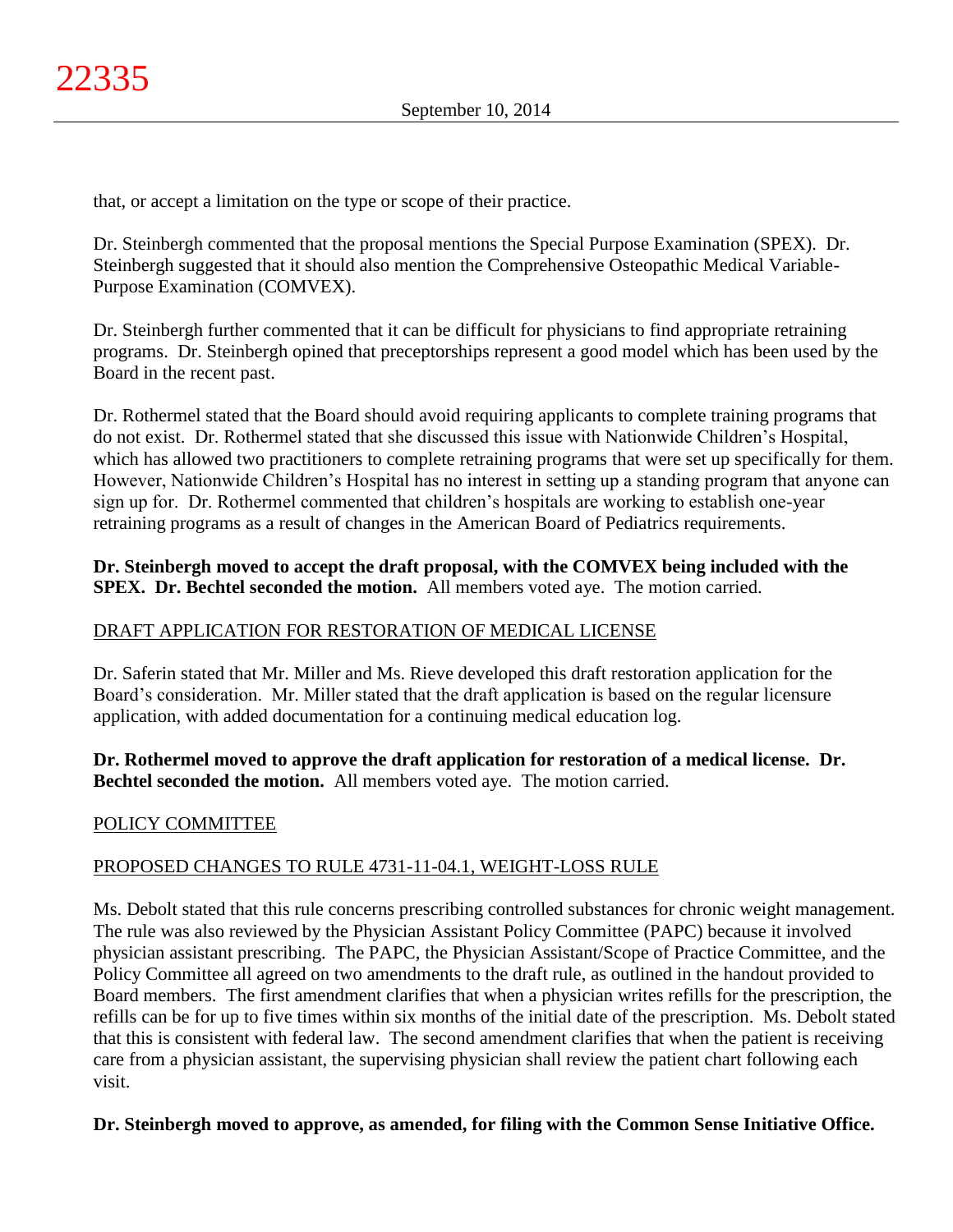# **Dr. Sethi seconded the motion.** All members voted aye. The motion carried.

# PROPOSED CHANGES TO RULE 4731-11-07, RESEARCH UTILIZING CONTROLLED **SUBSTANCES**

Ms. Debolt stated that Rule 4731-11-07 puts research using controlled substances outside the Board's controlled substances rules and requires that the research be under the auspices of an Institutional Review Board (IRB) of a hospital accredited by the Joint Commission or an accredited medical school. The Policy Committee recommends adding research under an IRB with a hospital accredited by a healthcare facilities accreditation program, which is recognized by the Centers for Medicare & Medicaid Services (CMS) as an accrediting body for hospitals and other facilities. The Policy Committee also recommended adding research under an IRB accredited by the Association for the Accreditation of Human Research Protection Programs, which accredits independent IRB's and is well-recognized in the research community.

**Dr. Steinbergh moved to approve the proposed changes to rule 4731-11-07 for filing with the Common Sense Initiative Office. Dr. Rothermel seconded the motion.** All members voted aye. The motion carried.

# UPDATE ON ONE-BITE REPORTING EXEMTPTION FOR IMPAIRMENT

Ms. Anderson stated that members of the staff will meet with representatives from the Ohio Physician Health Program to discuss the survey they have developed. Mr. Kenney, Dr. Steinbergh, and Mr. Gonidakis will also attend that meeting. Ms. Anderson stated that she will make a report at the next Policy Committee meeting.

### PROPOSED CHANGES TO RULE 4731-11-09, PRESCRIBING TO PATIENTS NOT SEEN BY PHYSICIAN

Ms. Anderson stated that this topic was tabled by the Policy Committee following an extensive discussion. Ms. Anderson stated that additional language will be developed and brought back to the Policy Committee next month.

### PROPOSED UPDATES TO THE JOINT REGULATORY STATEMENT ON NALOXONE

Ms. Anderson stated that the Joint Regulatory Statement on Naloxone currently states that physicians can only prescribe naloxone to their patients. Ms. Anderson commented that naloxone reverses opioid overdoses. However, House Bill 170, passed by the legislature in March 2014, necessitates some changes to the Statement. House Bill 170 allows physicians, physician assistants, and nurse practitioners to prescribe or personally furnish naloxone in two forms to third parties, who can then administer it to individuals having an overdose. The proposed amendment to the Statement reflects this change.

Ms. Anderson noted two other important aspects of House Bill 170. First, the prescriber must instruct the third party they are providing naloxone to call emergency medical services (EMS) because the patient will immediately go into withdraw. Second, naloxone can only be prescribed or personally furnished in two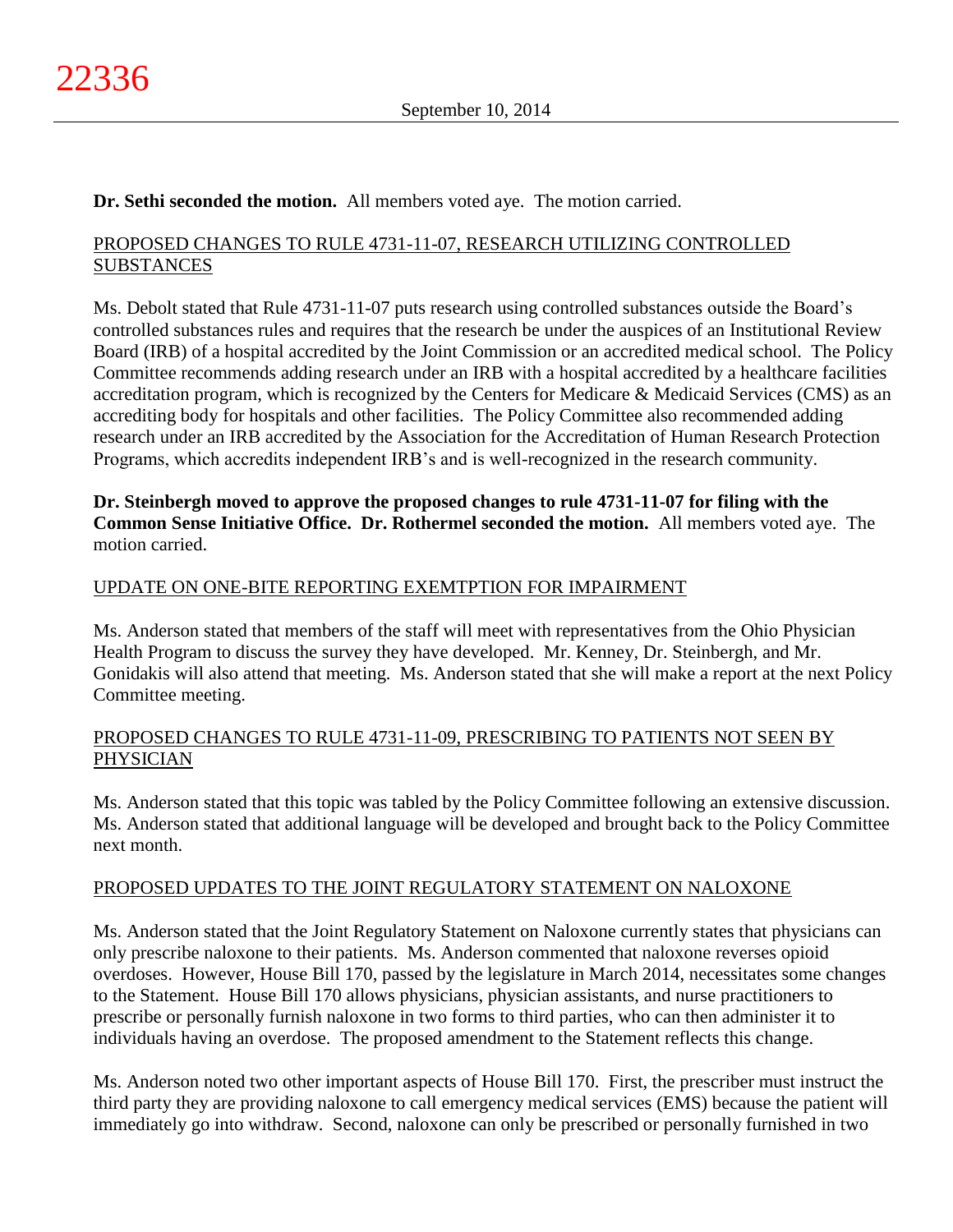forms: Intranasal spray or auto-injector.

Ms. Anderson asked for the Board's approval for the changes to the Joint Regulatory Statement on Naloxone so that the updated version can be put on the Board's website and includes in the next edition of the e-newsletter. Ms. Anderson stated that the seals of the Medical Board, the Board of Pharmacy, and the Board of Nursing will be affixed as an indication that it is a joint statement of all three boards.

# **Dr. Bechtel moved to approve the proposed updates to the Joint Regulatory Statement on Naloxone. Dr. Saferin seconded the motion.** All members voted aye. The motion carried.

Dr. Ramprasad asked if House Bill 170 makes it mandatory for a physician to provide naloxone to third parties under certain circumstances. Dr. Ramprasad also asked if a physician could be held liable for not providing naloxone to the family members of a patient, for instance. Ms. Anderson stated that the decision to provide naloxone to a third party is within the physician's discretion and the physician would not be held liable for choosing not to provide it.

Dr. Ramprasad asked if the physician is required to teach the third parties about such things as airway breathing assessment, rescue breathing, and recovery position. Ms. Anderson stated that the physician is supposed to do a training for the third parties receiving naloxone.

# LEGISLATIVE UPDATE

Mr. LaCross stated that Representative Sprague approached the Board about House Bill 501, which concerns the medication Zohydro. House Bill 501 charges the Medical Board with creating rules for the use of extended-release opioids, proper prescribing habits, and interaction with patients. Mr. LaCross also stated that representatives from the Cleveland Clinic may appear before the Board in October to discuss their program for training physicians on extended-release opioids.

Mr. LaCross continued that the Medical Board has been asked to investigate what can be done about rogue Suboxone clinics. Mr. LaCross referenced some proposals for the Medical Board to offer certificates to allow physicians to provide Suboxone treatment. Mr. LaCross stated that under the proposal, hospital systems and hospital-owned practices would be expect from the requirement to obtain a certificate because they tend to have more stringent programs. For other practices, individual factors may be considered such as the size of the practice. Some consideration will be given to whether it is appropriate for Suboxone to be prescribed by an individual prescriber or a community addiction treatment facility.

Mr. LaCross added that the Board is also working with the Ohio Department of Medicaid on possibly broadening the funding for physician reimbursements.

# COMPLIANCE COMMITTEE

Dr. Ramprasad stated that on August 13, 2014, the Compliance Committee met with Sohail Aman, M.D.; Gary A. Dunlap, D.O.; Jeffrey C. Maludy, M.D.; and Bradley J. Vargo, D.O.. The Committee moved to continue the physicians under the terms of their respective Board actions. The Committee also accepted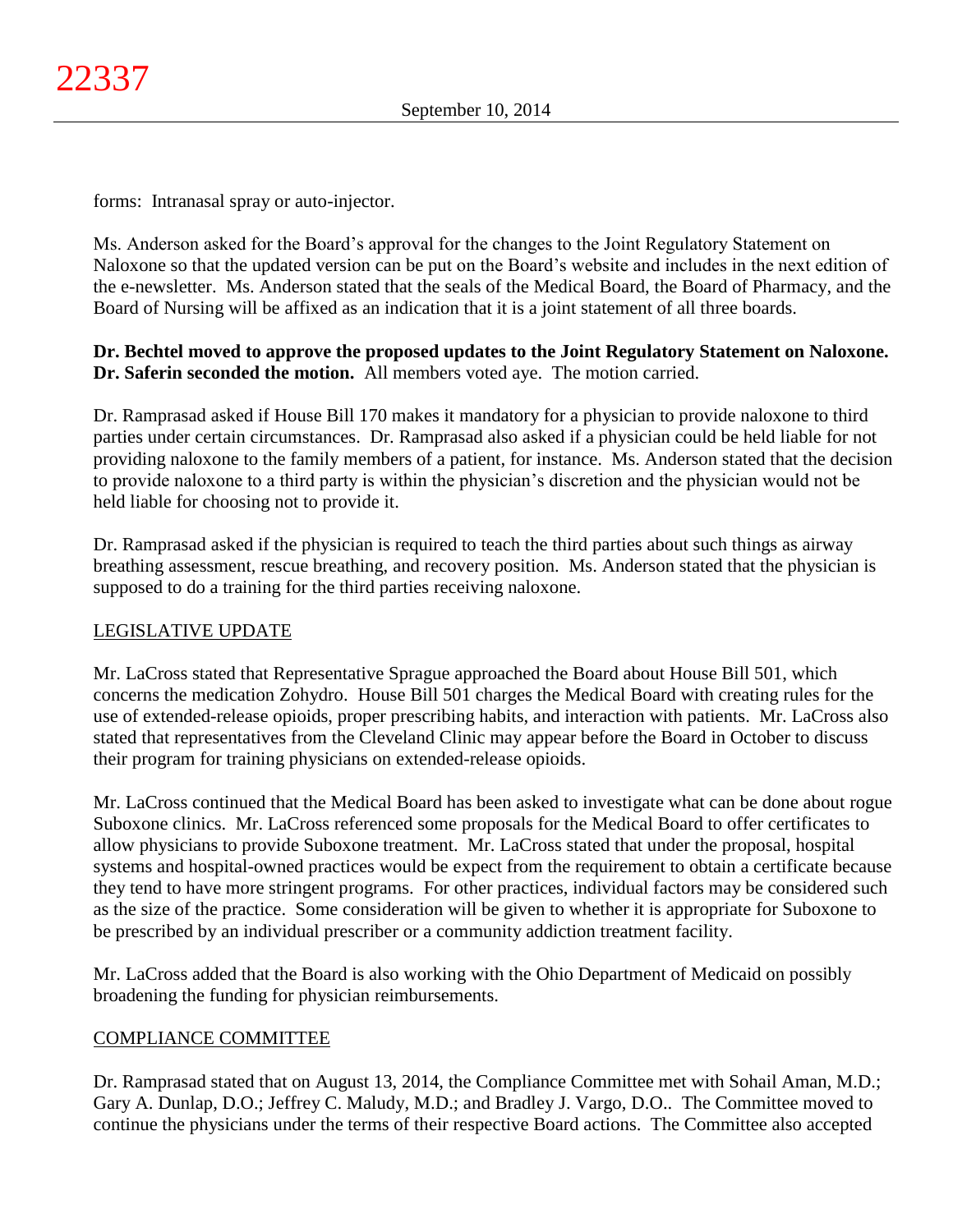Compliance staff's report of conferences on July 7th and 8th, 2014, and approved the draft minutes from the July 9, 2014 Compliance Committee meeting.

### FISCAL YEARS 2016/2017 BUDGET

Mr. Kenney asked when the budget has to be submitted. Mr. Blanton replied that the budget must be submitted by September 17. Mr. Blanton stated that amendments to the budget can still be submitted beyond that date, but the budget should be as complete as possible from the beginning. Mr. Blanton reiterated that the current budget proposal includes an additional three positions for the Licensure Section, an increase of just over 2% per year over the two years, and the policy initiatives discussed earlier.

#### **Dr. Saferin moved to submit the budget as presented. Dr. Bechtel seconded the motion.**

Mr. Kenney expressed concern about whether the amount of the proposed budget is sufficient for what the Board wants to accomplish. Regarding the collection of fines, Mr. Kenney opined that it will not be adequate to simply refer practitioner who have not paid fines to the Attorney General's office. Mr. Kenney suggested that an additional staff member in the Board's fiscal office, tasked with administering the fine collection program, would be appropriate. Mr. Blanton stated that the budget proposal can be amended to increase the number of new positions from three to four, with the additional position reserved for the purpose of collecting fines. Mr. Blanton noted that this would allow the hiring of an additional person, but would not require it. Mr. Blanton stated that if the Board ultimately does not receive fining authority, then that position would not be filled.

**Dr. Saferin wished to change his motion to include an additional position in the fiscal unit, as suggested by Mr. Kenney, for the purpose of administering the collection of fines.** No Board member objected to the change. The change in the motion was accepted.

A vote was taken on Dr. Saferin's motion to submit the proposed budget, as amended:

ROLL CALL:

| Dr. Bechtel    | - aye |
|----------------|-------|
| Dr. Saferin    | - aye |
| Dr. Rothermel  | - aye |
| Dr. Steinbergh | - nay |
| Mr. Kenney     | - aye |
| Dr. Ramprasad  | - aye |
| Dr. Sethi      | - aye |
| Dr. Soin       | - aye |
| Dr. Schachat   | - aye |
| Mr. Gonidakis  | - nay |
| Mr. Giacalone  | - aye |

The motion carried.